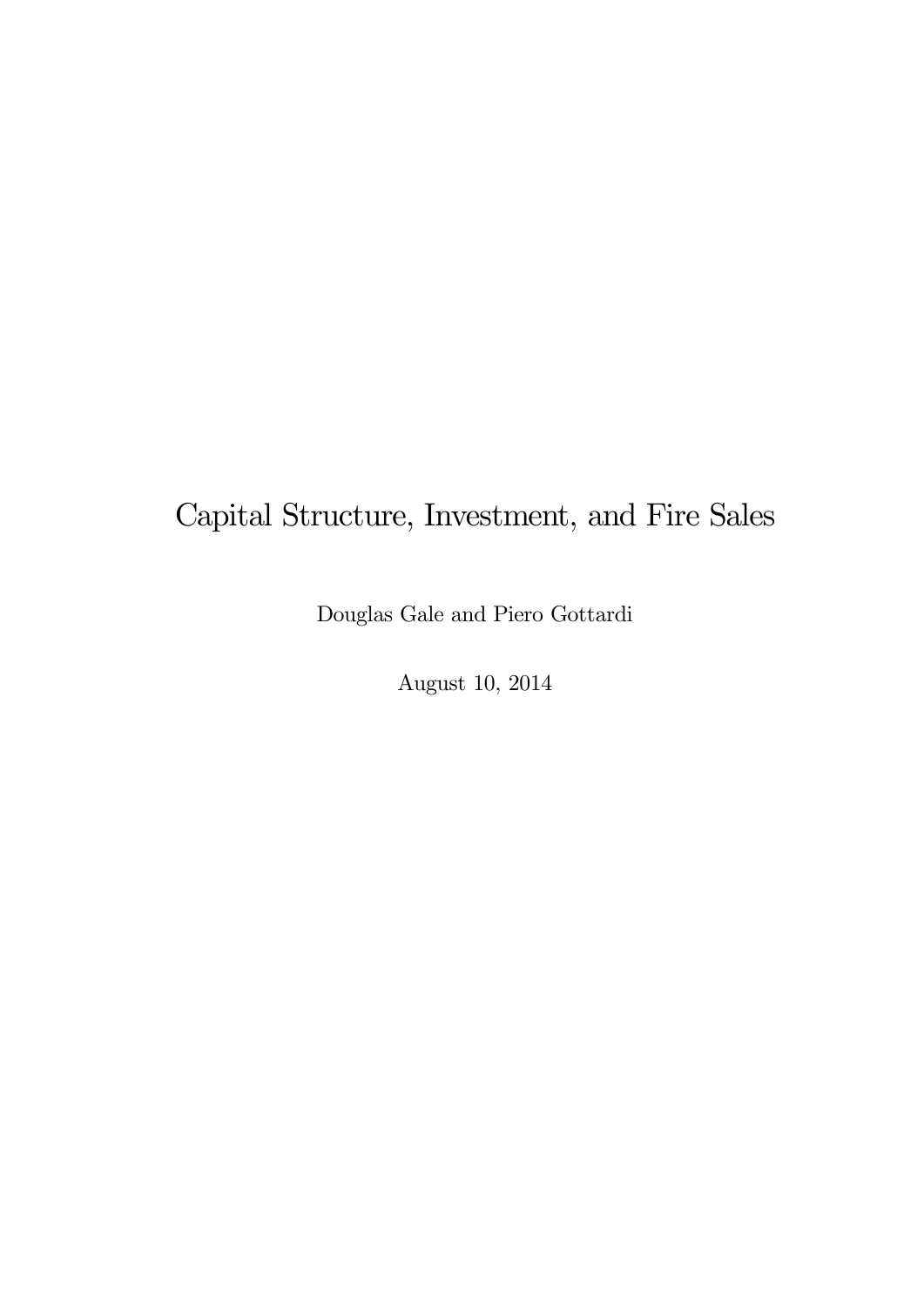#### Abstract

We study a dynamic general equilibrium model in which firms choose their investment level and their capital structure, trading off the tax advantages of debt against the risk of costly default. The costs of bankruptcy are endogenously determined, as bankrupt firms are forced to liquidate their assets, resulting in a fire sale if the market is illiquid. When the corporate income tax rate is positive, firms have a unique optimal capital structure. In equilibrium firms default with positive probability and their assets are liquidated at fire-sale prices. The equilibrium not only features underinvestment but is also constrained inefficient. In particular there is too little debt and too little default.

JEL Nos: D5, D6, G32, G33

Keywords: Debt, equity, capital structure, default, market liquidity, constrained inefficiency, incomplete markets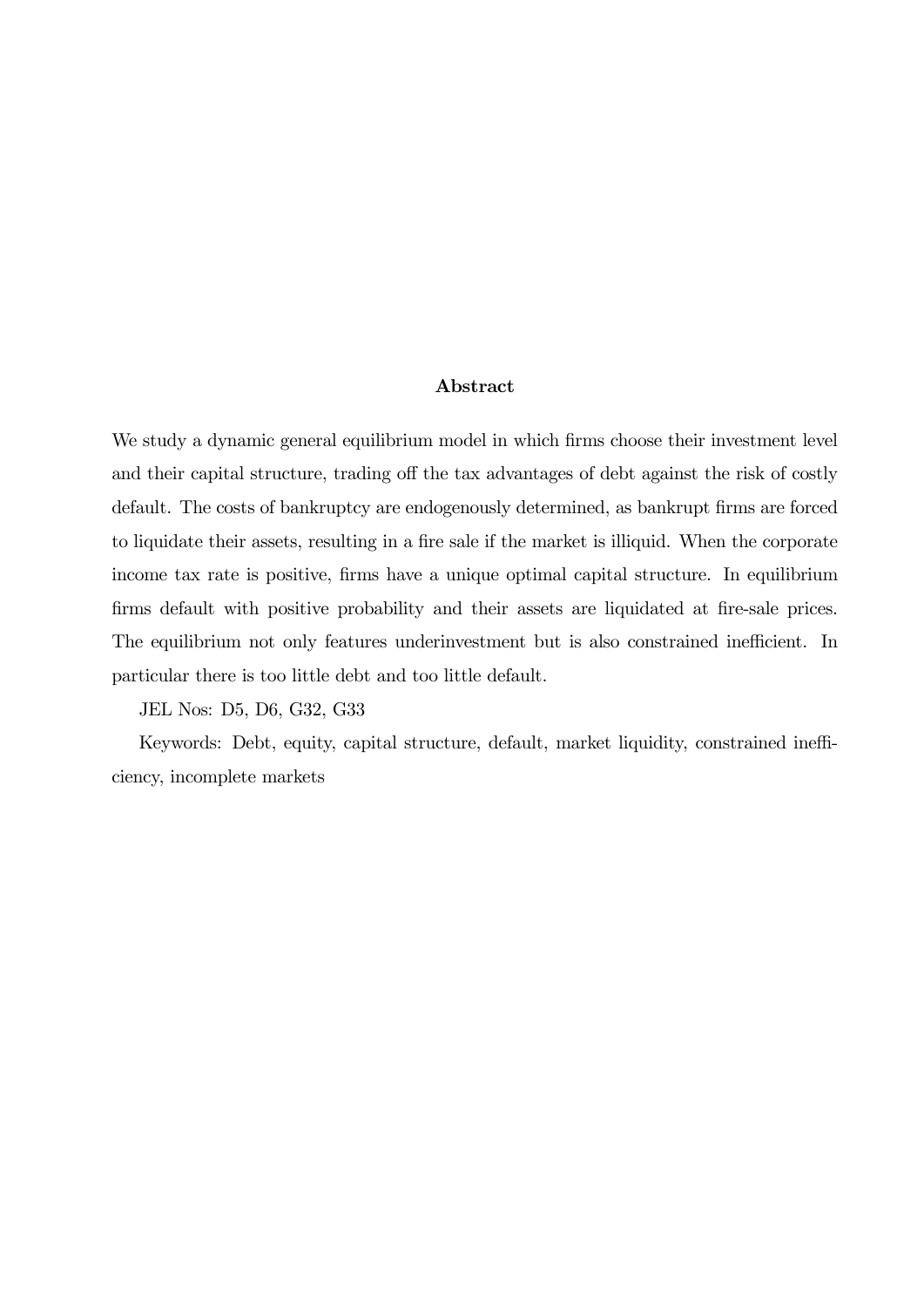### 1 Introduction

The financial crisis of 2007-2008 and the recent sovereign debt crisis in Europe have focused attention on the macroeconomic consequences of debt financing. In this paper, we turn our attention to the use of debt finance in the corporate sector and study the general equilibrium effects of debt finance on investment and growth. We show that, when markets are incomplete and firms use debt and equity to finance investment, there is underinvestment and debt finance is too low in equilibrium.

At the heart of our analysis is the determination of the firm's capital structure. In the classical model of Modigliani and Miller (1958), capital structure is indeterminate. To obtain a determinate capital structure, subsequent authors appealed to market frictions, such as distortionary taxes, bankruptcy costs, and agency  $costs<sup>1</sup>$ . We follow this tradition and examine an environment where the optimal capital structure balances the tax advantages of debt against the risk of costly bankruptcy. More precisely, debt has an advantage over equity because interest payments are deductible from corporate income, while dividends and retained earnings are not. At the same time, the use of debt generates the risk of bankruptcy which is costly for the firm because it forces the firm to sell its assets at fire-sale prices. The firm balances the perceived costs and benefits of debt and equity in choosing its capital structure. We show that these costs and benefits support an interior optimum of the firm's capital structure decision.

We consider an infinite-horizon economy, where firms choose their production and investment in long lived capital goods and are subject to productivity shocks. We focus primarily on firms' decisions and abstract from distributional issues by assuming there is a representative consumer. Firms finance the purchase of capital by issuing debt and equity. We assume that markets are incomplete in two respects. First, there are no markets for contingent claims allowing firms to insure against the risk of bankruptcy. Second, when a firm is bankrupt

<sup>&</sup>lt;sup>1</sup>See, for example, Barnea, Haugen and Senbet (1981), Bradley, Jarrell and Kim (1984), Brennan and Schwartz (1978), Dammon and Green (1987), Fischer, Heinkel and Zechner (1989), Kim (1982), Leland and Toft (1996), Miller (1977), and Titman (1984) and Titman and Wessels (1988).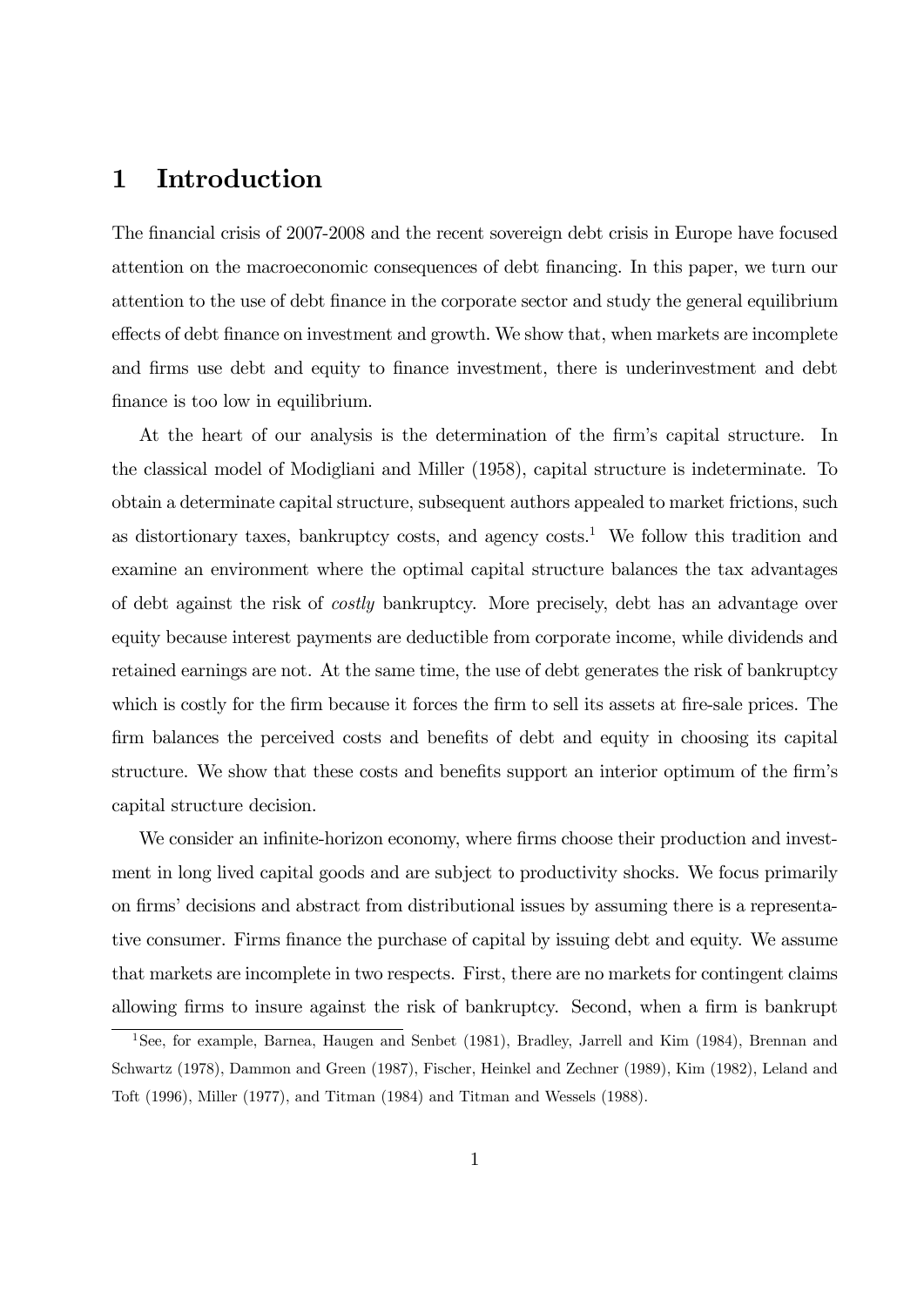- that is, fails to pay its debtors or to renegotiate its debt - the liquidation of its assets is subject to a *finance constraint* that causes assets to be sold at fire-sale prices, i.e., at less than their fundamental value.

In our model, both the corporate income tax and the cost of bankruptcy represent a pure redistribution of resources rather than a real resource cost for the economy. The corporate income tax revenue is returned to consumers in the form of lump sum transfers. Similarly, the fire sale of assets constitutes a transfer of value to the shareholders of the firms that buy the assets of bankrupt firms, rather than a deadweight cost. Since there is a representative consumer, this "redistribution" has no effect on welfare. Nonetheless, a rational, valuemaximizing manager of a competitive firm will perceive the tax as a cost of using equity finance and the risk of a fire sale in bankruptcy as a cost of using debt. These perceived costs determine the firm's financing decisions, act like a tax on capital, and distort the firm's investment decision.

As a baseline, consider the case where the corporate income tax rate is zero. In that case, the competitive equilibrium allocation is Pareto efficient and the firms' capital structure is indeterminate.<sup>2</sup> In other words, with a zero corporate income tax rate, the finance constraint never binds and bankruptcy does not result in fire sales. By contrast, when the corporate income tax rate is positive, competitive equilibria have quite different properties. They are not just Pareto inefficient, exhibiting underinvestment; they are also *constrained* inefficient. Also, the optimal capital structure of firms is uniquely determined in equilibrium, each firm uses positive amounts of risky debt and equity as sources of finance and faces a positive probability of costly bankruptcy. So many features of the equilibrium change when the corporate tax rate becomes positive because the tax interacts with the incompleteness of markets and the finance constraint to generate endogenous costs of bankruptcy.

The intuition for the second property is simple. If the probability of bankruptcy were

 $2$ To be precise, for each individual firm any combination of debt and equity is optimal. There is however a constraint on the aggregate amount of debt in the economy, which has to be small enough that fire sales do not occur.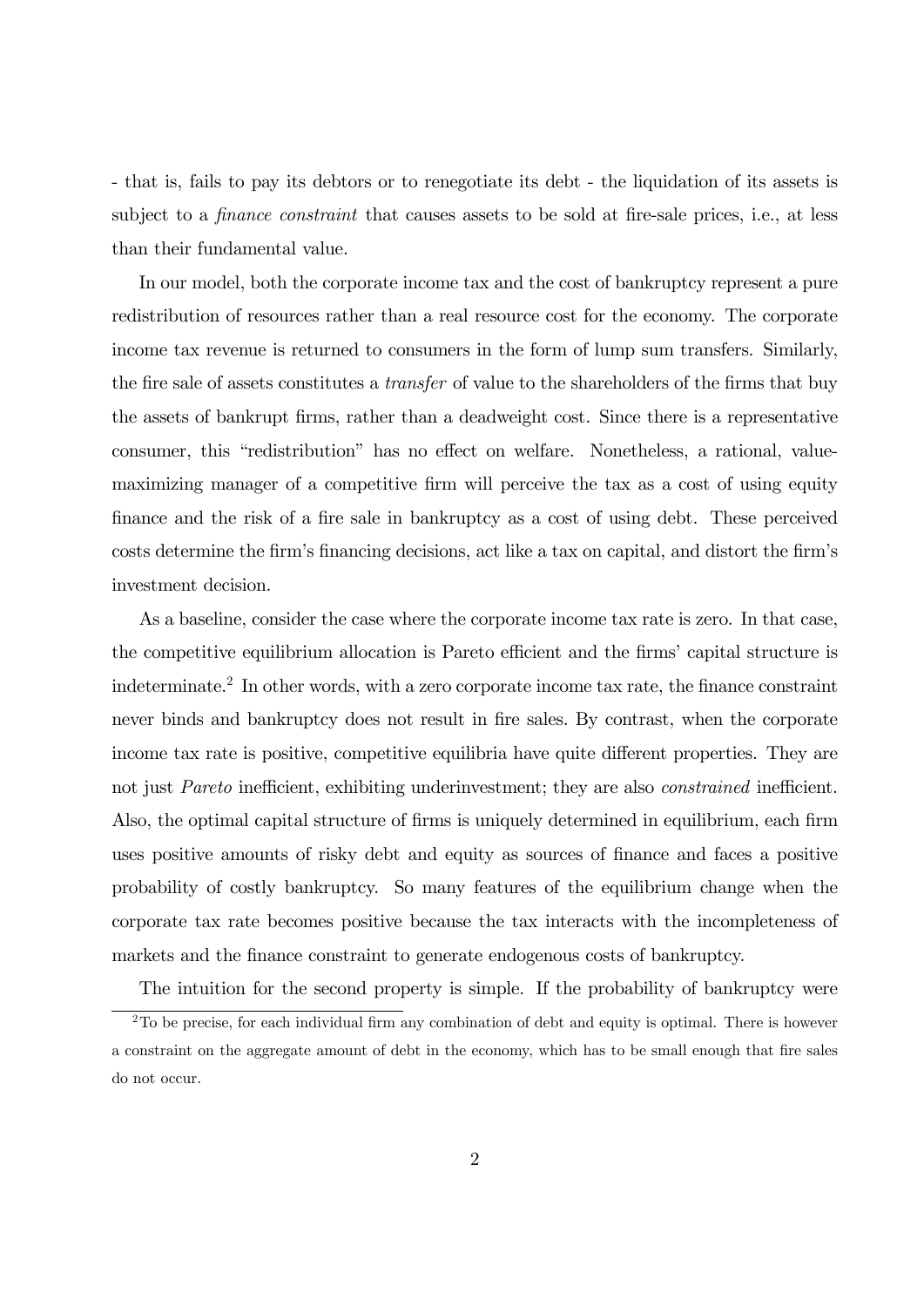zero or if bankrupt firms could be liquidated with no loss of value, then firms would use 100% debt finance to avoid the corporate income tax. But, in equilibrium, we will show that 100% debt finance is inconsistent with both a zero probability of bankruptcy and the absence of fire sales, together with the optimality of firms' decisions.

A similar argument shows that some debt has to be used in equilibrium. If firms used 100% equity finance, there would be no bankruptcy. Then a single firm could issue a small amount of debt and benefit from the tax hedge, without causing a fire sale and hence without the risk of costly bankruptcy. Uniqueness of the optimal capital structure follows from the fact that a rational manager equates the marginal costs of debt and equity financing in equilibrium and we show that, under reasonable conditions, the marginal costs are increasing.<sup>3</sup>

The constrained inefficiency of the equilibrium is the result of a pecuniary externality. The tax on equity reduces the return on capital and causes underinvestment in equilibrium. In equilibrium each firm sets its capital structure so that the benefit of a marginal increase in its debt level, in terms of lower tax paid by the firm, just offsets the increase in expected  $\mu$ bankruptcy costs.<sup>4</sup> However, if all firms were to increase their use of debt, the liquidation price of defaulting firms would drop, and hence the profits of any firm buying these assets when solvent increase. This effect offsets the increase in expected costs when the firm is bankrupt. As a result, an increase in the debt level of all firms would lower the tax paid and increase the return on capital and hence also investment and welfare. The fact that each firm is a price taker leads it to overestimate the costs of debt financing, whereas the planner takes into account the change in prices when all firms increase the use of debt. This is the source of the pecuniary externality. Note that this externality arises even in the presence of a

 $3$ We don't wish to claim too much for this result, of course. The optimal capital structure is unique only within a given (symmetric) equilibrium. In general, the capital structure depends on the equilibrium, which in turn depends on the model parameters, including policy parameters such as the tax rate. But note that the Modigliani-Miller theorem also holds for a given equilibrium of a given model.

<sup>4</sup>The cost of increasing the firm's debt level has two components. First, the probability of going bankrupt and having to liquidate assets in a fire sale increases. Second, the probability of making capital gains by buying assets of other firms in a fire sale is reduced.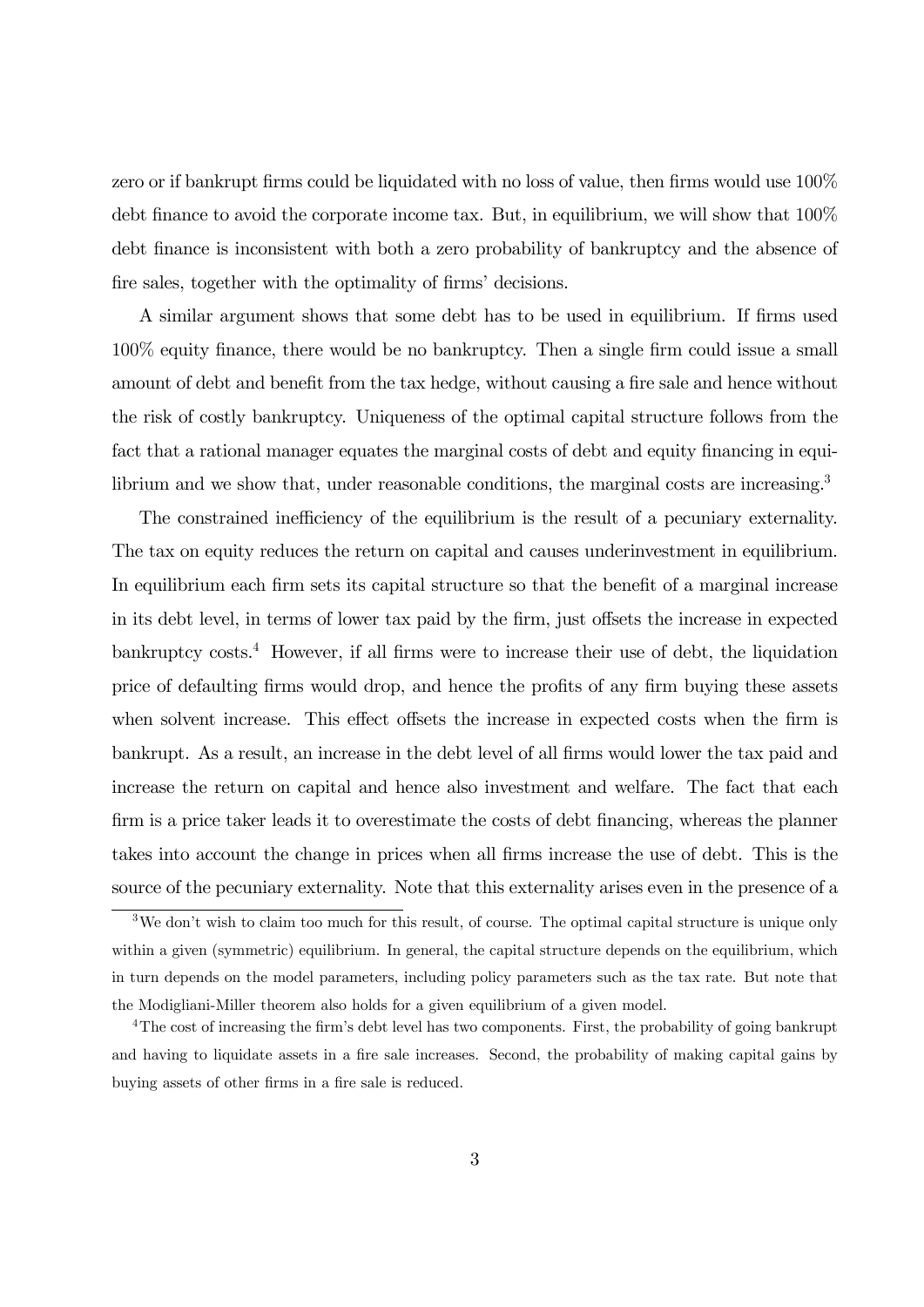representative consumer. Consumers collectively own all the assets, tax revenues are returned to consumers, and firms end up holding the same assets after liquidation. Nonetheless, we find that individual firms' decisions are distorted and this imposes a welfare cost on the economy.

We should point out that, as a result of this externality, in the environment considered there is too little bankruptcy risk and too little debt financing in equilibrium. This appears to contradict the common intuition that firms have an incentive to use too much debt. Our analysis shows the importance of a careful evaluation of the costs of firms' default and of the reallocation of assets among them which takes place in this event, illustrating a novel effect of fire sales. The actual costs of default  $-$  and hence of debt relative to equity financing — may prove to be lower than the costs privately perceived by firms, as firms also benefit from this reallocation and the opportunity to acquire assets at low prices and these prices are lower when the probability of default is higher. This misperception induces firms to rely too little on debt compared to other sources of funding for which the risk of default is lower. We believe this effect is particularly relevant in markets where the firms purchasing assets at fire-sale prices are the same firms running the risk of default.

#### 1.1 Related literature

The classical literature on the firm's investment decision excludes external finance constraints and bankruptcy costs and uses adjustment costs to explain the reliance of investment on Tobin's  $Q$  (see Eberly, Rebelo and Vincent, 2008, for a contemporary example). The new wave literature on investment, exemplified by Sundaresan, Wang and Yang (2014) and Bolton, Chen and Wang (2011), incorporates financing frictions of various types, such as a cost of external funds, liquidity constraints and costs of liquidating the firm's assets. Hackbarth and Mauer (2012) then also allow for multiple debt issues with possibly different seniority. These papers study the investment and financing decisions of an individual firm in partial equilibrium.

A few papers consider instead, like our work, dynamic general equilibrium models with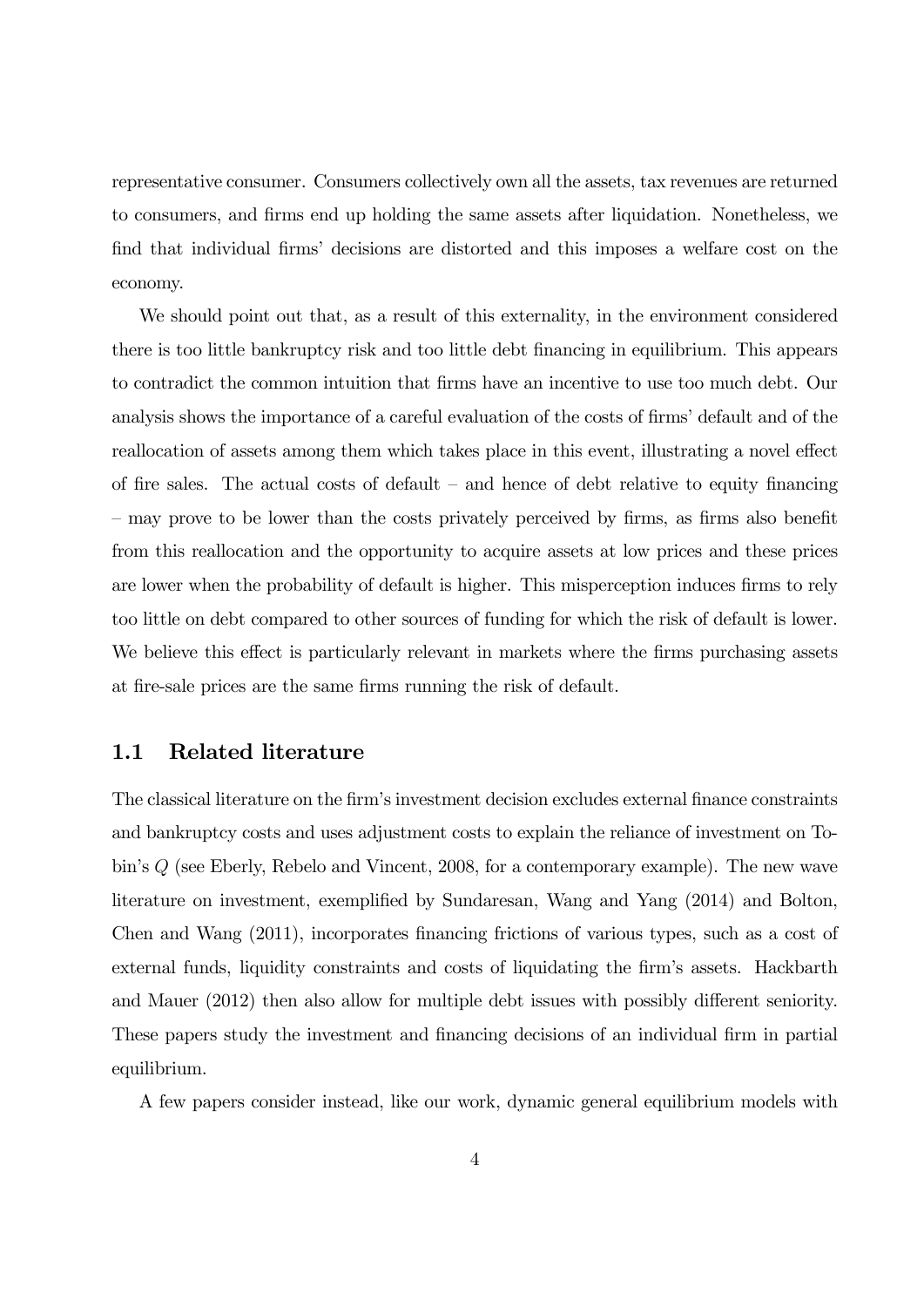several heterogeneous firms making optimal investment and financing decisions. Gomes and Schmid (2010) and Miao and Wang (2010) study an environment fairly close to ours: they also examine a representative agent economy where firms' investment can be financed with debt or equity, subject to a similar structure of costs. The liquidation cost, in the event of default is exogenous in their set-up, whereas it is endogenously determined in ours by the equilibrium price of liquidated assets. Also, they focus on the numerical analysis of an equilibrium for a specification of the model aimed to match the persistence and volatility of output growth, as well as credit spreads, while we provide a qualitative characterization of equilibria and their welfare properties. The links between firms' credit risk and their leverage and investment decisions across the business cycle are examined by Kuehn and Schmid (2011) in a partial equilibrium model with similar costs of financing.

The macroeconomic literature has emphasized the role of external finance constraints in the business cycle. The financial accelerator model (Bernanke and Gertler, 1989; Bernanke, Gilchrist and Gertler, 1999; Kiyotaki and Moore, 1997) shows that shocks to firm equity or the value of collateral can restrict borrowing and amplify business cycle fluctuations. Our focus is rather different: we consider an environment where financial frictions take the form of costs of debt or equity financing rather than borrowing constraints. We also emphasize the factors that determine the firm's choice of capital structure and the implications for welfare and regulatory interventions.

Pecuniary externalities play a key role in our welfare analysis. It has been well known since the mid-eighties that pecuniary externalities have an impact on welfare in the presence of market incompleteness, information asymmetries, or other frictions (Arnott and Stiglitz, 1986; Greenwald and Stiglitz, 1986; Geanakoplos and Polemarchakis, 1986). It is interesting to contrast our constrained inefficiency result to the ones obtained by Lorenzoni (2008) (see also Bianchi, 2011, Korinek, 2012, Gersbach and Rochet, 2012) in a financial accelerator model of the kind discussed in the previous paragraph, where firms' borrowing is constrained by the future value of their assets. These authors show that equilibria may display excessive borrowing, since a reduction in borrowing and investment allows to reduce the misallocation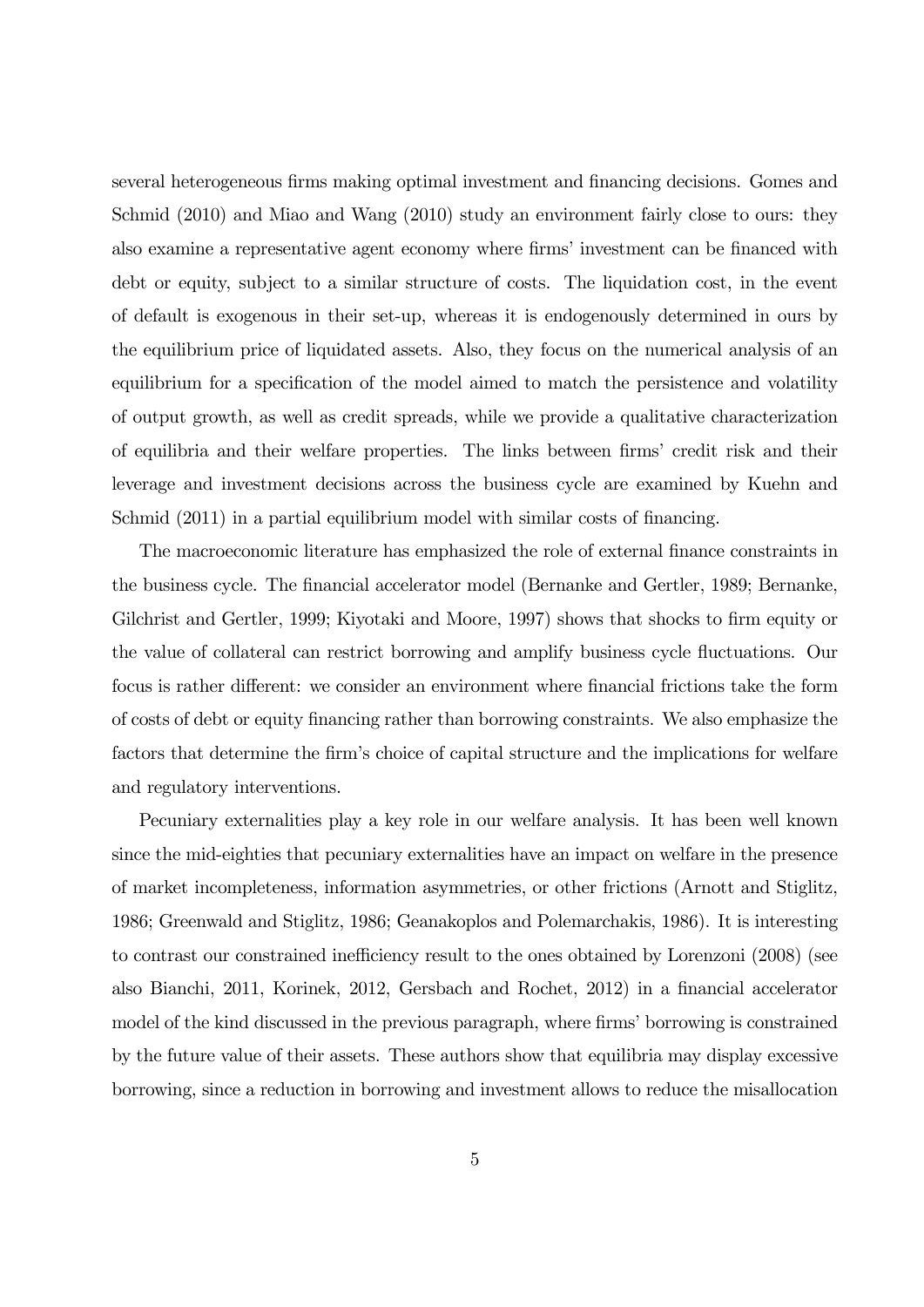costs of selling some of the firms' assets in order to absorb negative shocks. In contrast we show the inefficiency of the firms' capital structure decisions in equilibrium in an environment where firms are not constrained by the level of their collateral, but face some (endogenous) costs of using alternative sources of funding. We find that an increase in the use of debt relative to equity allows firms to lower their cost of funds, since the liquidation of the assets of bankrupt firms at fire-sale prices constitutes not only a cost for a firm when bankrupt but also a benefit for the same firm when solvent which firms fail to properly internalize.

The interaction between illiquidity and incompleteness of asset markets is also studied in the literature on banking and financial crises. For models of fire sales and their impact on bank portfolios, see Allen and Gale (2004a, 2004b). A similar process of renegotiation of the debt of firms was considered by Gale and Gottardi (2011) in a static model in which, by assumption, all investment was 100% debt financed.

The rest of the paper is organized as follows. In Section 2 we describe the primitives of the model and characterize the first-best allocation. In Section 3 we describe the structure of markets available specifying financial frictions and examine the decision problems of firms and consumers. Section 4 defines competitive equilibria and establishes various fundamental properties. Section 5 shows that equilibria are inefficient and exhibit underinvestment. Moreover, it shows that they are also constrained inefficient and the capital structure chosen by firms exhibit too little debt. The concluding section discusses the robustness of the results and extensions of the model. All proofs are collected in the appendix to this paper. Extensions and additional results are contained in Appendix B, available online.

# 2 The Economy

We consider an infinite-horizon production economy. Time is described by a countable sequence of dates,  $t = 0, 1, \dots$  At each date there are two goods, a perishable consumption good and a durable capital good.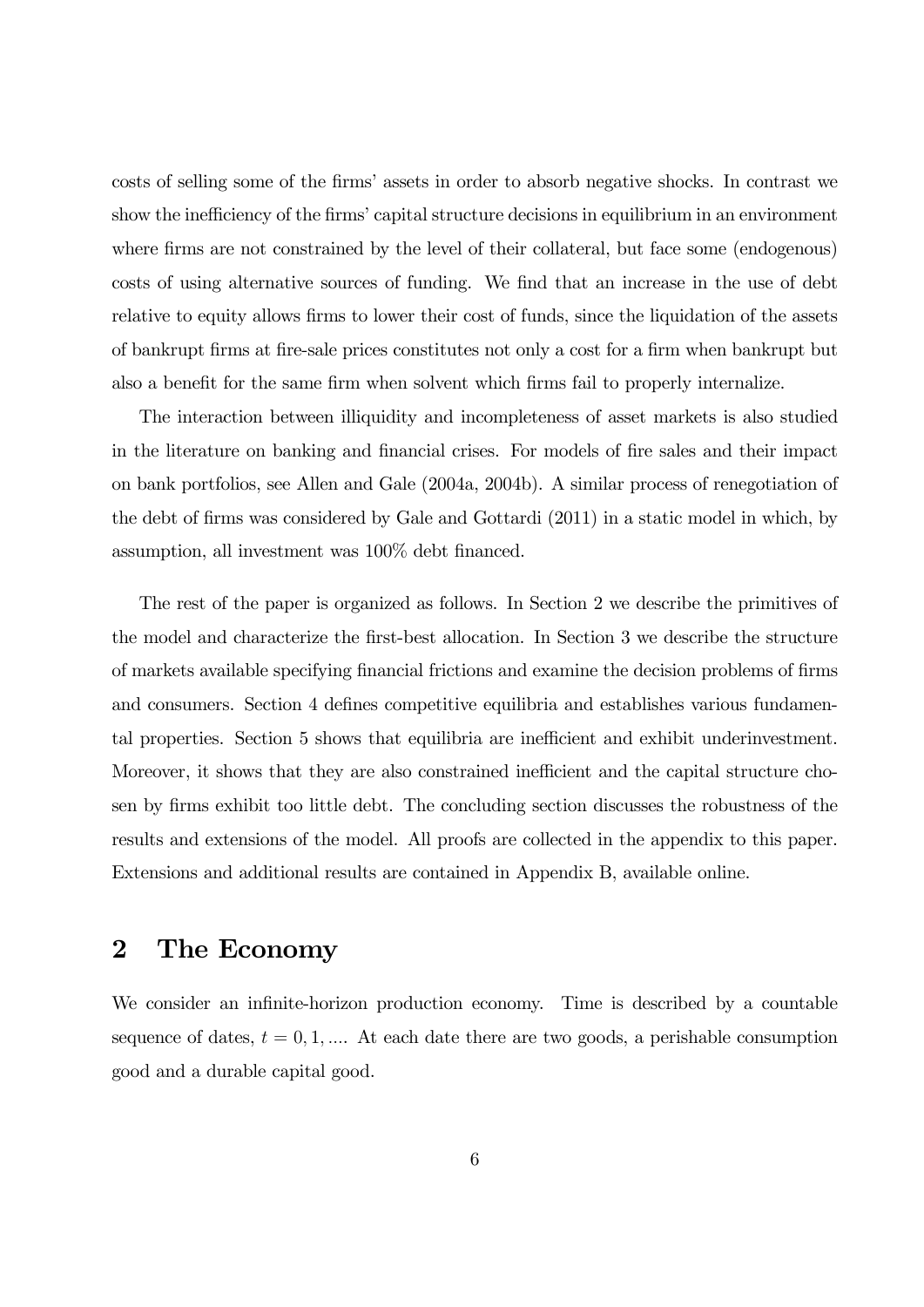#### 2.1 Consumers

There is a unit mass of identical, infinitely-lived consumers. The consumption stream of the representative consumer is denoted by  $c = (c_0, c_1, ...) \ge 0$ , where  $c_t$  is the amount of the consumption good consumed at date t. For any  $c \geq 0$ , the representative consumer's utility is denoted by  $U(\mathbf{c})$  and given by

$$
U\left(\mathbf{c}\right) = \sum_{t=0}^{\infty} \delta^t u(c_t),\tag{1}
$$

where  $0 < \delta < 1$  and  $u : \mathbf{R}_{+} \to \mathbf{R}$  has the usual properties: it is  $C^2$  and such that  $u'(c) > 0$ and  $u''(c) < 0$  for any  $c \geq 0$ .

#### 2.2 Production

There are two production sectors in the economy. In one, capital is produced using the consumption good as an input. In the other, the consumption good is produced using the capital good as an input.

Capital goods sector There is a unit mass of firms operating the technology for producing capital. If  $I_t \geq 0$  is the amount of the consumption good used as an input at date t, the output is  $\varphi(I_t) \geq 0$  units of capital at the end of the period, where  $\varphi(\cdot)$  is a  $C^2$  function satisfying  $\varphi'(I_t) > 0$  and  $\varphi''(I_t) < 0$ , for any  $I_t \geq 0$ , as well as the Inada conditions,  $\lim_{I\to 0}\varphi'(I)=\infty$  and  $\lim_{I\to\infty}\varphi'(I)=0$ .

Consumption goods sector The technology for producing the consumption good uses capital as an input and exhibits constant returns to scale. Production in this sector is undertaken by a continuum of firms subject to independent stochastic depreciation rates. Each unit of capital good used as an input by firm  $i$  at an arbitrary date  $t$  produces (instantaneously)  $A > 0$  units of output and becomes  $\theta_{it}$  units after production takes place. The random variables  $\theta_{it}$  are assumed to be i.i.d. across firms as well as over time with mean  $\theta$ , support  $\in [0,1]$  and a continuous p.d.f.  $f(\theta)$ . We denote the c.d.f. by  $F(\theta)$  and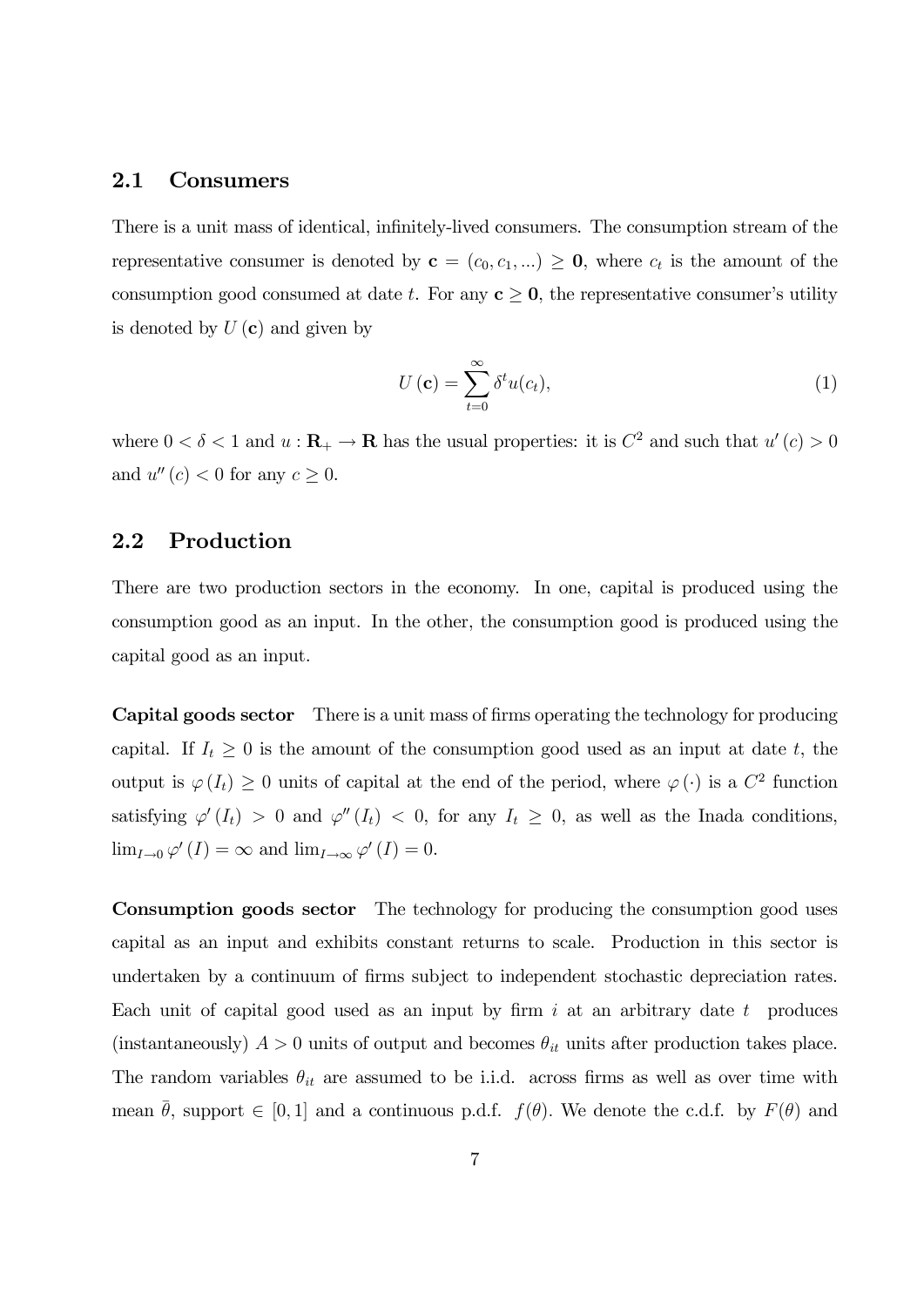the only other condition we impose on the distribution of  $\theta$  is that the hazard rate  $\frac{f(z)}{1-F(z)}$  is increasing.

#### 2.3 Feasible allocations

At date 0, there is an initial stock of capital goods  $\bar{k}_0 > 0$ . To characterize the allocations attainable in this economy the heterogeneity among firms and the idiosyncratic depreciation shocks can be ignored since production can be diversified across the large number of firms. By the law of large numbers convention, there is no aggregate uncertainty and the aggregate depreciation rate is constant, with a fraction  $\bar{\theta}$  of the capital stock remaining each period after depreciation. Thus a total amount of  $k_t \geq 0$  units of capital goods at date t produces  $Ak_t$  units of consumption and leaves, after depreciation,  $\bar{\theta}k_t$  units of capital goods to be used next period.

A (symmetric) allocation is thus given by a sequence  ${c_t, k_t, I_t}_{t=0}^{\infty}$  that specifies the consumption  $c_t$ , capital  $k_t$ , and investment  $I_t$  at each date  $t$ . The allocation  $\{c_t, k_t, I_t\}_{t=0}^{\infty}$  is *feasible* if, for every date  $t = 0, 1, \dots$ , it satisfies non-negativity,

$$
(c_t, k_t, I_t) \geq \mathbf{0},\tag{2}
$$

attainability for the consumption good,

$$
c_t + I_t \le Ak_t,\tag{3}
$$

and the law of motion for capital,

$$
k_{t+1} = \bar{\theta}k_t + \varphi(I_t), \qquad (4)
$$

together with the initial condition  $k_0 = \bar{k}_0$ .

It follows from the assumptions regarding the technology for producing the capital good that there exists a unique level of the capital stock,  $0 < \hat{k} < \infty$ , satisfying the condition

$$
\varphi\left(\hat{A}\hat{k}\right) = \left(1 - \bar{\theta}\right)\hat{k}.
$$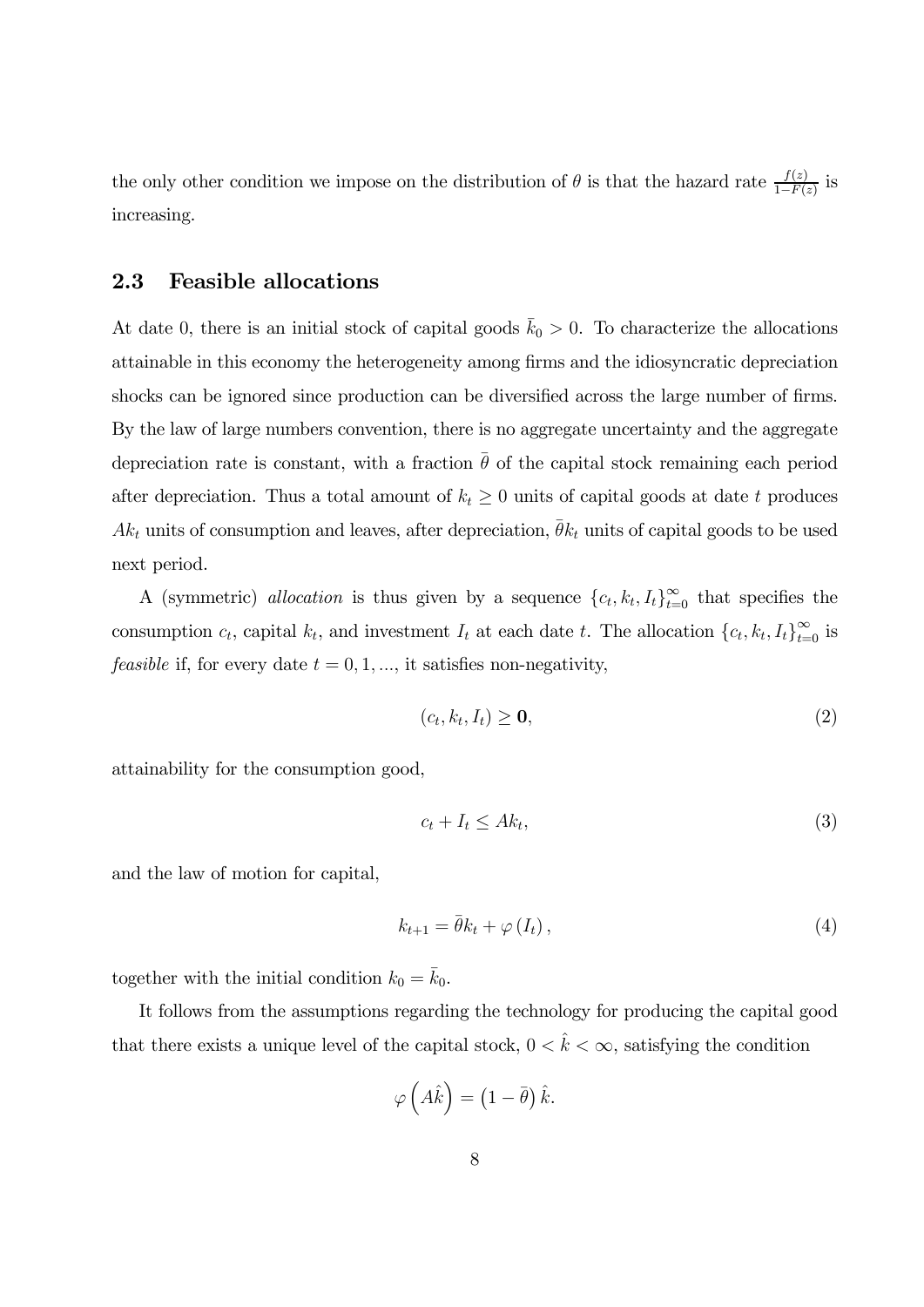When the capital stock at the beginning of a period is equal to  $\hat{k}$ , if all the current output of the consumption good is used for investment the amount of capital available at the end of the period remains constant, equal to  $\hat{k}$ . It is then straightforward to show that  $\hat{k}$  constitutes an upper bound on the permanently feasible levels of the stock of capital.

**Proposition 1** At any feasible allocation  $\{c_t, k_t, I_t\}_{t=0}^{\infty}$ , we have  $\limsup_{t\to\infty} k_t \leq \hat{k}$ .

As a corollary,  $A\hat{k}$  is an upper bound on the levels of consumption and investment that can be maintained indefinitely:

$$
\limsup_{t \to \infty} c_t \le A\hat{k}, \ \limsup_{t \to \infty} I_t \le A\hat{k}.
$$

#### 2.4 Efficient allocations

A first-best, socially optimal allocation maximizes the utility of the representative consumer within the set of feasible allocations. More precisely, it is a sequence  ${c_t, k_t, I_t}_{t=0}^{\infty}$  that solves the problem of maximizing the representative consumer's utility (1) subject to the feasibility constraints  $(2)$ ,  $(3)$ , and  $(4)$ .

To characterize the properties of the first best, consider the necessary and sufficient conditions for an interior solution  $(c_t^{FB}, k_t^{FB}, I_t^{FB}) \gg 0$ ,  $t = 0, 1, ...$  of this problem. For some non-negative multipliers  $\{(\lambda_t, \mu_t)\}_{t=0}^{\infty}$ , the allocation  $\{(\mathbf{c}_t^{FB}, \mathbf{k}_t^{FB}, \mathbf{I}_t^{FB})\}_{t=0}^{\infty}$  must satisfy the conditions

$$
\delta^t u' \left( c_t^{FB} \right) = \lambda_t,
$$
  

$$
\lambda_{t+1} A + \mu_{t+1} \bar{\theta} = \mu_t,
$$

and

$$
\mu_t \varphi' \left( I_t^{FB} \right) = \lambda_t,
$$

for every t, together with the feasibility conditions (2-4) and the initial condition  $k_0 = \bar{k}_0$ . The boundedness property established above implies that the transversality condition

$$
\lim_{t \to \infty} \sum_{s=t}^{\infty} \delta^s u\left(c_s\right) = 0
$$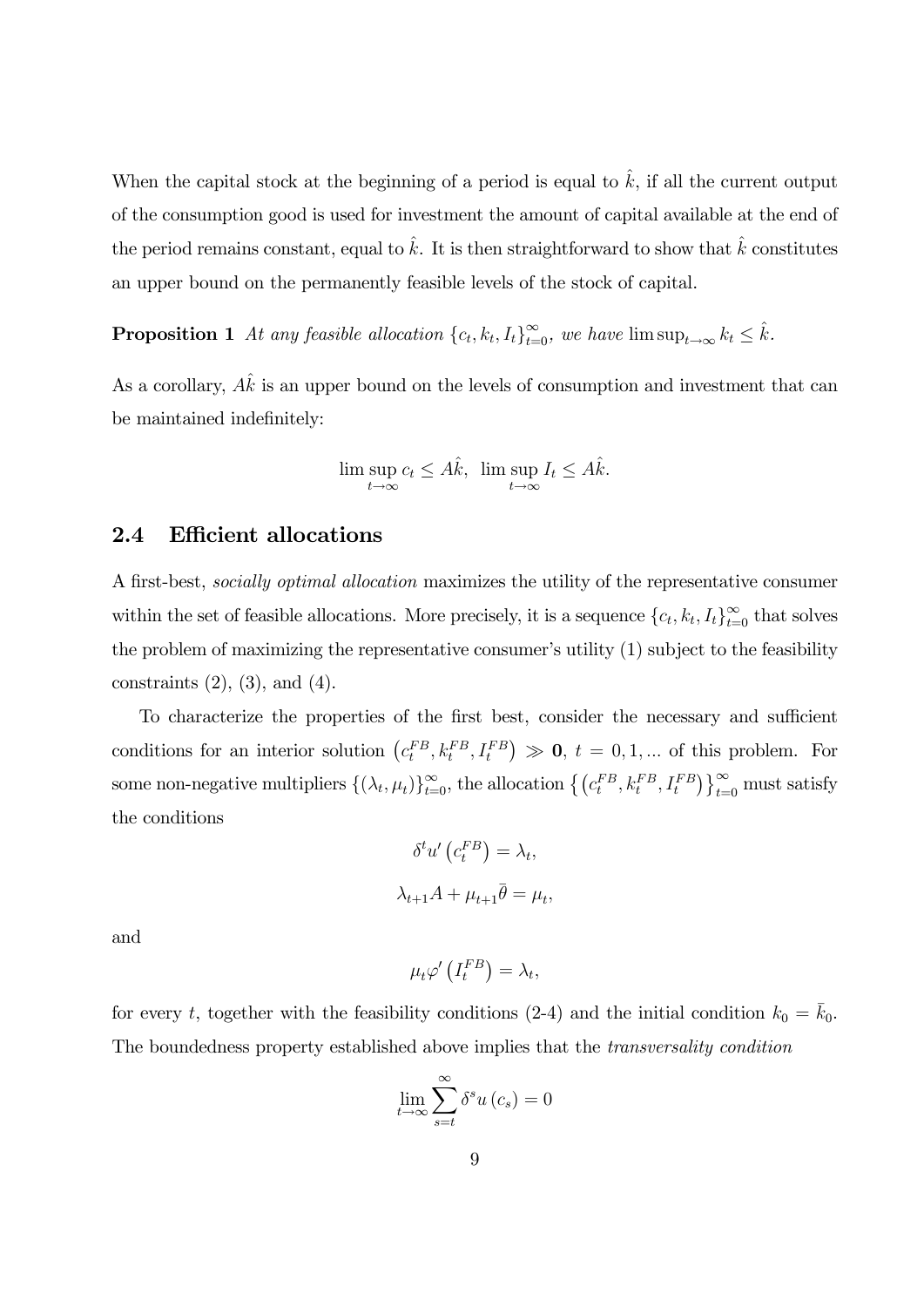is automatically satisfied.

Much of our analysis focuses on steady states, that is on allocations such that

$$
(c_t, k_t, I_t) = (c, k, I)
$$

for all  $t$ . It is interesting to see what the above first-order conditions imply for an optimal steady state:

Proposition 2 At an optimal steady state, the capital stock is given by

$$
k^{FB} = \frac{\varphi\left(I^{FB}\right)}{1 - \bar{\theta}},\tag{5}
$$

where  $I^*$  is determined by

$$
\frac{\delta A}{1 - \delta \bar{\theta}} = \frac{1}{\varphi' (I^{FB})}.
$$
\n(6)

Condition (6) has a natural interpretation in terms of marginal costs and benefits. The marginal revenue of a unit of capital at the end of period 0 is

$$
\frac{\delta A}{1-\delta\overline{\theta}} = \delta A + \delta^2 \overline{\theta} A + \ldots + \delta^t \overline{\theta}^{t-1} A + \ldots,
$$

because it produces  $\bar{\theta}^{t-1}A$  units of the consumption good at each date  $t > 0$  and the present value of that consumption is  $\delta^t \bar{\theta}^{t-1} A$ . The marginal cost of a unit of capital is  $\frac{1}{\varphi'(I^{FB})}$  units of consumption at date 0. So the optimality condition (6) requires the equality of marginal cost and marginal revenue.

## 3 An incomplete markets economy

In this section we specify the structure of markets available in this economy and study the decision problems of individual firms and consumers.

#### 3.1 Firms and Markets

In the capital goods sector, since production is instantaneous and no capital is used, firms simply maximize current profits in each period.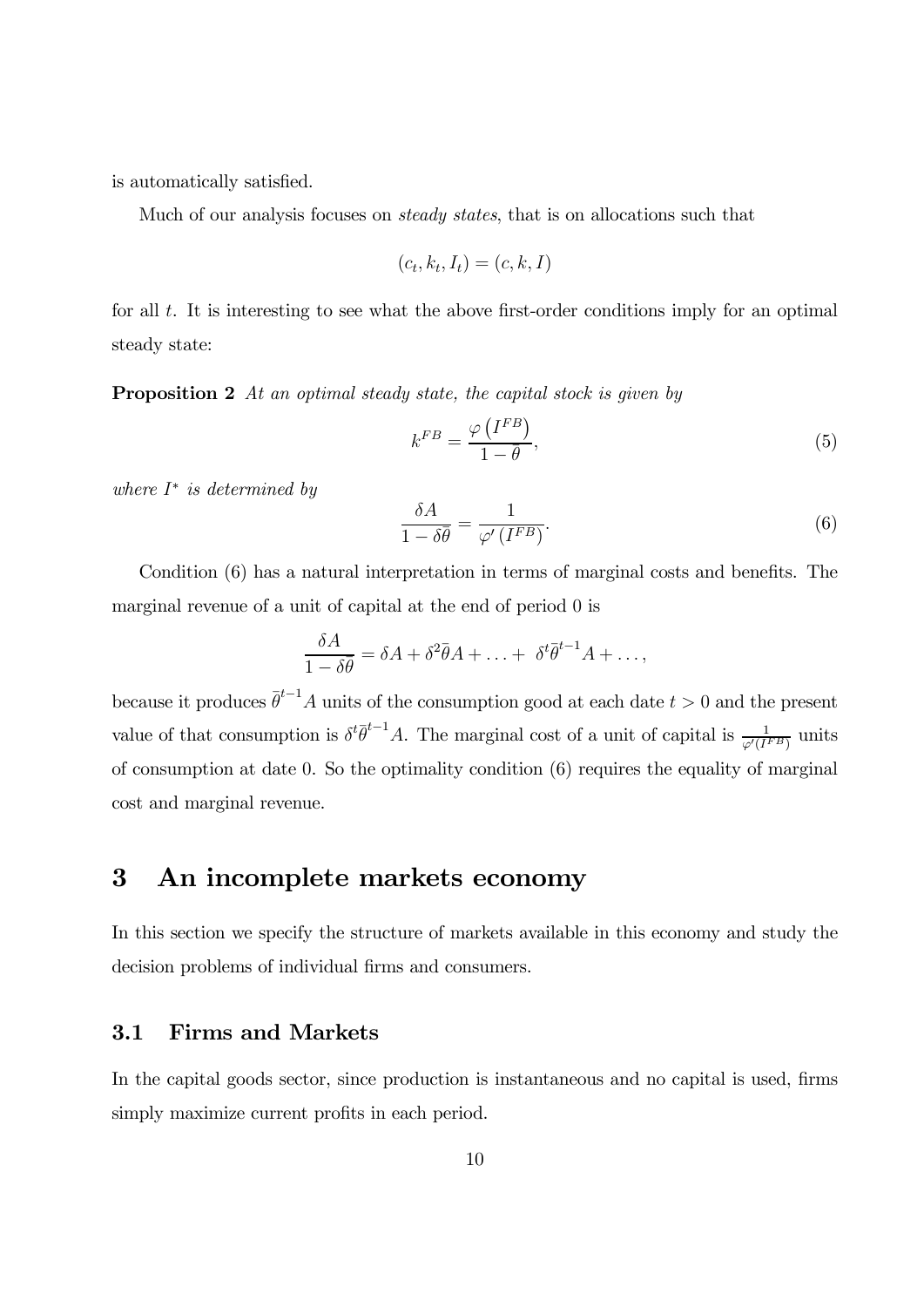In the consumption sector, firms use capital, are infinitely lived and choose their investment level and financing strategy each period in the available markets. Firms are ex ante identical, but subject to idiosyncratic depreciation shocks each period. Their ex post heterogeneity cannot be ignored when we study their investment and financing decisions.

In a frictionless environment, where firms have access to a complete set of contingent markets to borrow against their future income stream and hedge the idiosyncratic depreciation shocks, the first-best allocation can be decentralized, in the usual way, as a perfectly competitive equilibrium. In what follows, we consider instead an environment with financial frictions, where there are no markets for contingent claims, firms are financed exclusively with debt and equity and their output is sold in spot markets. In this environment as we will see the first best is typically not attainable.

In the presence of uncertainty regarding the amount and value of a firm's capital in the subsequent period, debt financing gives rise to the risk of bankruptcy. This may be costly because, in the event of default, a firm is required to liquidate its assets by selling them to firms that remain solvent. These firms, though solvent, may be finance-constrained. When this happens, there will be a fire sale, in which assets are sold for less than their full economic value.

Equity financing, by contrast, entails no bankruptcy risk. The disadvantage of equity is that firms must pay a (distortionary) tax on equity's returns. We assume for simplicity that the revenue of the tax on equity is used to make an equal lump sum transfer to all consumers.

Both sources of funding, debt and equity, entail some costs for firms in the consumption good sector. Firms choose their optimal capital structure in each period, that is, the composition of outstanding debt and equity, by trading off the relative costs and benefits.

Given the CRTS property of the technology, the size of individual firms and the mass of firms active in the consumption good sector are indeterminate. Moreover, since there will be bankruptcy of existing firms and we allow for entry of new firms, the mass of active firms may change over time. To simplify the description of equilibrium, we will focus our attention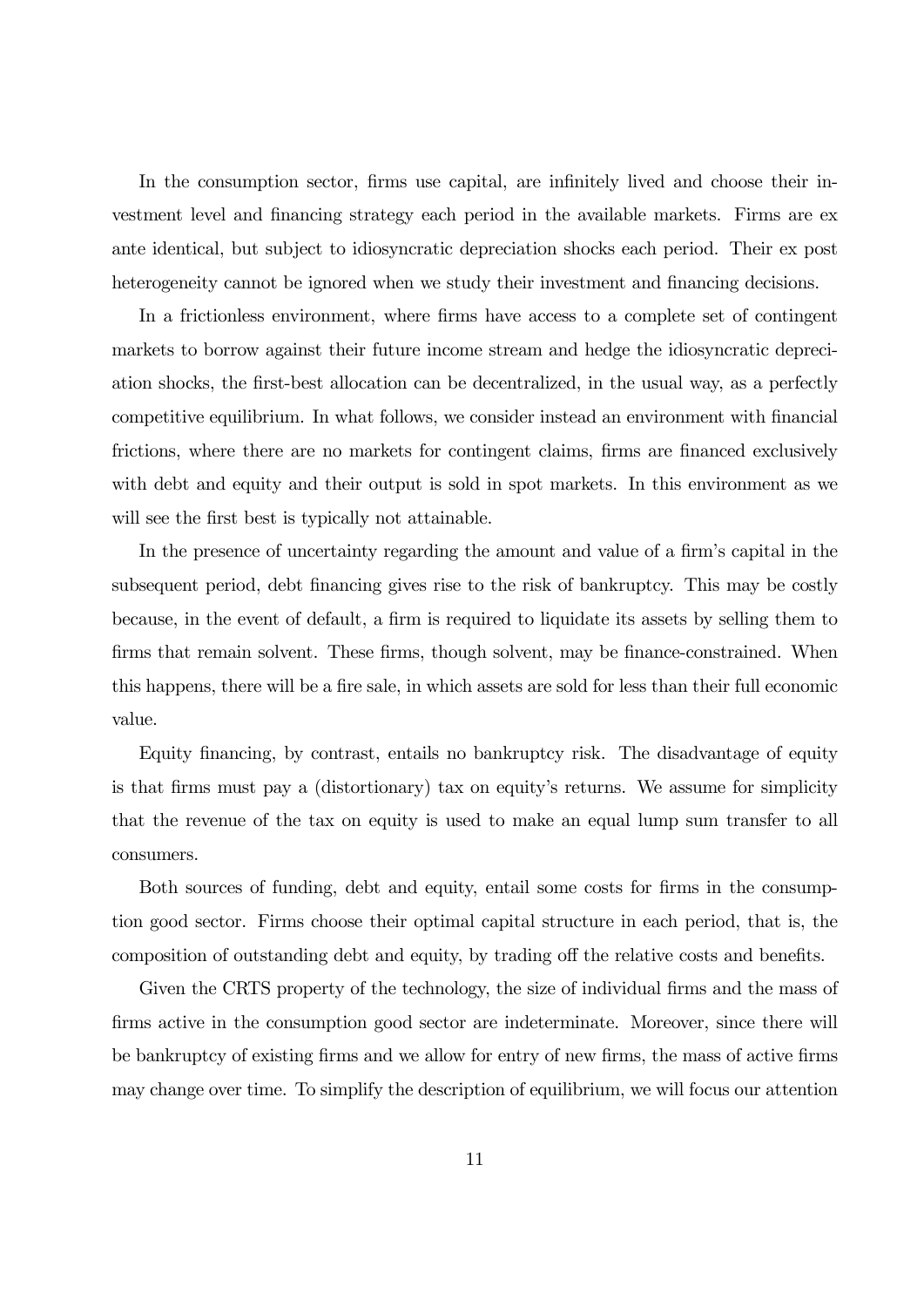on the case where a combination of entry and exit maintains the mass of firms equal to unity and firms adjust their size so that each has the same amount of capital. Given the inherent indeterminacy of equilibrium in the consumption goods sector, this assumption entails no essential loss of generality and allows us to describe the evolution of the economy in terms of a representative firm with capital stock  $k_t$ .

At the initial date  $t = 0$ , we assume that all capital is owned by firms in the consumption good sector and that each of these firms has been previously financed entirely by equity. Each consumer has an equal shareholding in each firm in the two sectors.

In what follows we shall focus our attention on the case where all firms' debt has a maturity of one period, so that the entire debt is due for repayment one period after it is issued. Alternatively, we could have assumed that debt has a maturity of  $n$  periods. In that case the repayment due each period would be smaller. However, debt with longer maturity also creates a moral hazard problem for creditors, because creditors have little power over a firm as long as it pays in any period the required interest and principal. Hence equity holders could enrich themselves at the expense of bond holders, paying themselves large dividends by selling off capital until the firm is worthless. To address this problem long-term bond contracts typically contain multiple covenants controlling the behavior of the firm. For instance, covenants might restrict the firm's ability to issue new debt, require the firm to maintain an adequate ratio of earnings to interest payments, the so-called interest coverage ratio, or to maintain the value of its assets in relation to the value of debt. If any of those covenants is violated, the firm is technically in default and the repayment of the entire debt is due immediately, which forces a renegotiation of the debt, similarly to the case of one period bonds. In Appendix B, we show how the model can be extended to the special case of perpetual bonds, where covenants give rise to default precisely as it occurs with one-period bonds.

To analyze the firms' decision formally we must first describe in more detail the structure of markets and the timing of the debt renegotiation process leading possibly to default and liquidation.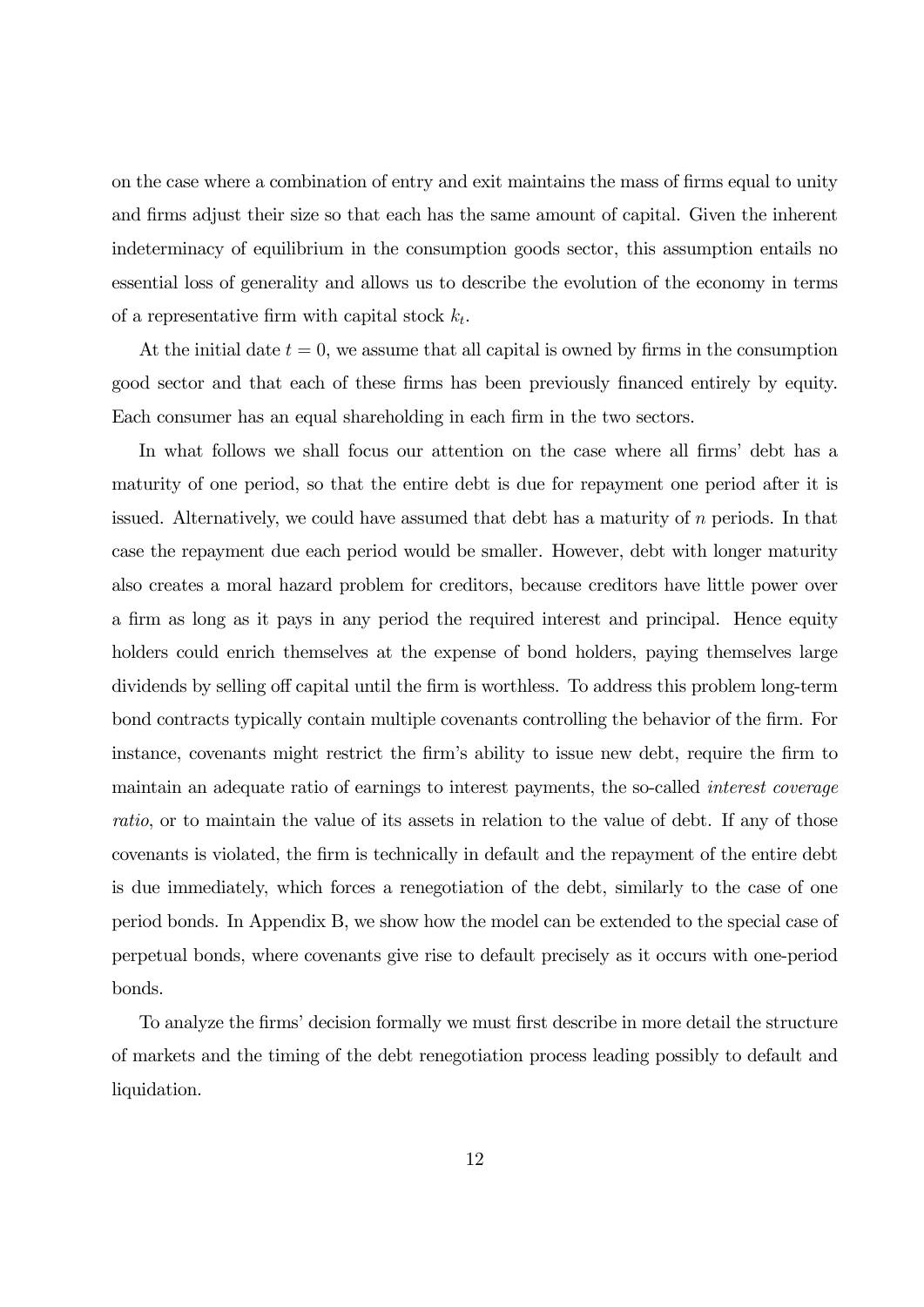#### 3.2 Renegotiation and default

Each date  $t$  is divided into three sub-periods, labeled  $A, B$ , and  $C$ .

- A. In the first sub-period  $(A)$ , the production of the consumption good occurs and the depreciation shock of each firm i,  $\theta_{it}$ , is realized. Also, the debt liabilities of each firm are due. The firm has three options: it can repay the debt, renegotiate ("roll over") the debt, or default and declare bankruptcy. Renegotiation is modeled by a game described in the next section. If renegotiation succeeds the firm remains solvent and may then distribute its earnings to equity holders or retain them to finance new purchases of capital.
- B. In the intermediate sub-period  $(B)$ , the market opens where bankrupt firms can sell their assets (their capital). A liquidity constraint applies, so that only agents with ready cash, either solvent firms who retained earnings in sub-period  $A$  or consumers who received dividends in sub-period  $A$ , can purchase the assets on sale. Let  $q_t$  denote the market price of the liquidated capital.
- C. In the final sub-period  $(C)$ , the production of capital goods occurs. The profits of the firms who operate in this sector are distributed to the consumers who own them. In addition, debt holders of defaulting firms receive the proceeds of the liquidation sales in sub-period B. The taxes on equity's returns are due and the lump sum transfers to consumers are also made in this sub-period. All other markets open, spot markets, where the consumption and capital goods are traded, at the prices 1 and  $v_t$ , respectively, as well as asset markets, where debt and equity issued by firms (both surviving and newly formed) to acquire capital are traded. The consumers buy and sell these securities in order to fund future consumption and rebalance their portfolios. Equilibrium requires that  $q_t \le v_t$ ; if  $q_t > v_t$  no firm buys capital at the price  $q_t$  and capital goods are in excess supply in sub-period  $B$ , contradicting the equilibrium conditions.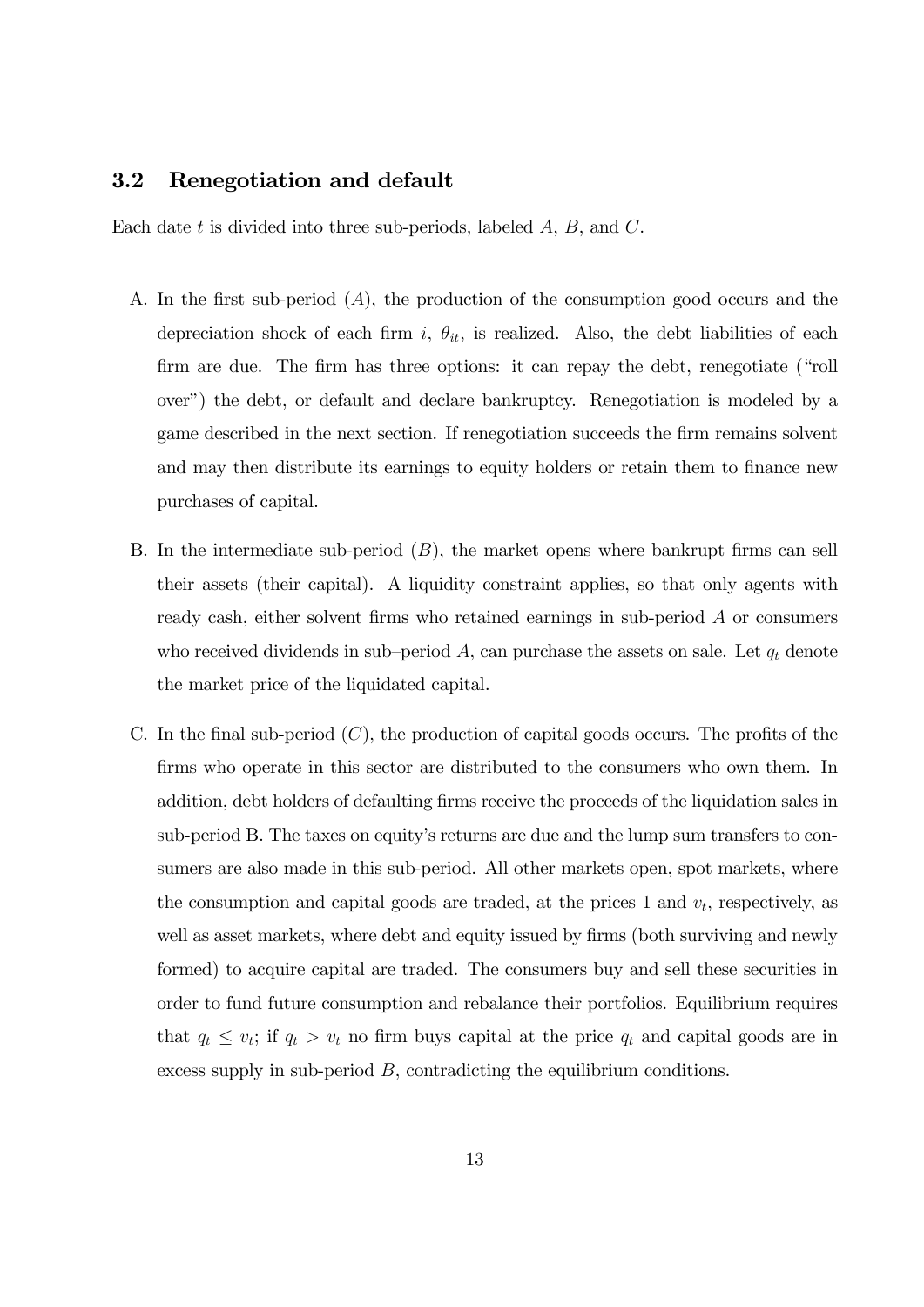Note that agents face no liquidity constraint in the markets in sub-period  $C$ . We can interpret the fact that this constraint only applies to the markets for liquidated assets in sub-period  $B$  as portraying the haste with which the firms' assets need to be sold after a default. It can also be taken as an institutional feature of the bankruptcy process that does not apply to other markets.

Bankruptcy procedures are source of numerous possible frictions (see Bebchuk, 1988; Aghion, Hart and Moore, 1992; Shleifer and Vishny, 1992). In the present model, we focus on one potential source of market failure, the so-called finance constraint, which requires buyers to pay for their purchases of assets with the funds (cash) available to them, not with the issue of IOUs. Hence the potential buyer who values the assets most highly may not be able to raise enough finance to purchase the assets at their full economic value. This is the cost of bankruptcy in the environment considered, which is endogenously determined in equilibrium.<sup>5</sup>

We believe that our model of capital markets, with a clear distinction between liquidation markets, represented by sub-period  $B$  where only cash is accepted, and normal markets, represented by sub-period  $C$  where firms have complete access to external finance and there is no liquidity constraint, is a reasonable approximation of reality. It is generally accepted that capital markets are not perfect and it is costly, also in terms of time, for firms to obtain external finance. A firm with sufficient time available may find it feasible to raise finance for new capital goods by issuing debt and/or equity. In contrast, when a distressed firm sells assets in a fire sale, firms in the same industry don't have the time to obtain external finance and have to rely on retained earnings to purchase these assets.<sup>6</sup> The distinction between markets for liquidated assets, where assets have to sold in a hurry, and normal asset markets is obviously a matter of degree. Here, we have made the distinction sharper than it is in reality by assuming the market for liquidated capital goods is "cash only," while firms in the other market have "free" access to external finance. This makes the model

<sup>&</sup>lt;sup>5</sup>As further discussed in Section 5.2, we could allow for an additional, deadweight cost of bankruptcy, with no substantial change in the results.

 ${}^{6}$ A model of this process is found in Shleifer and Vishny (1992).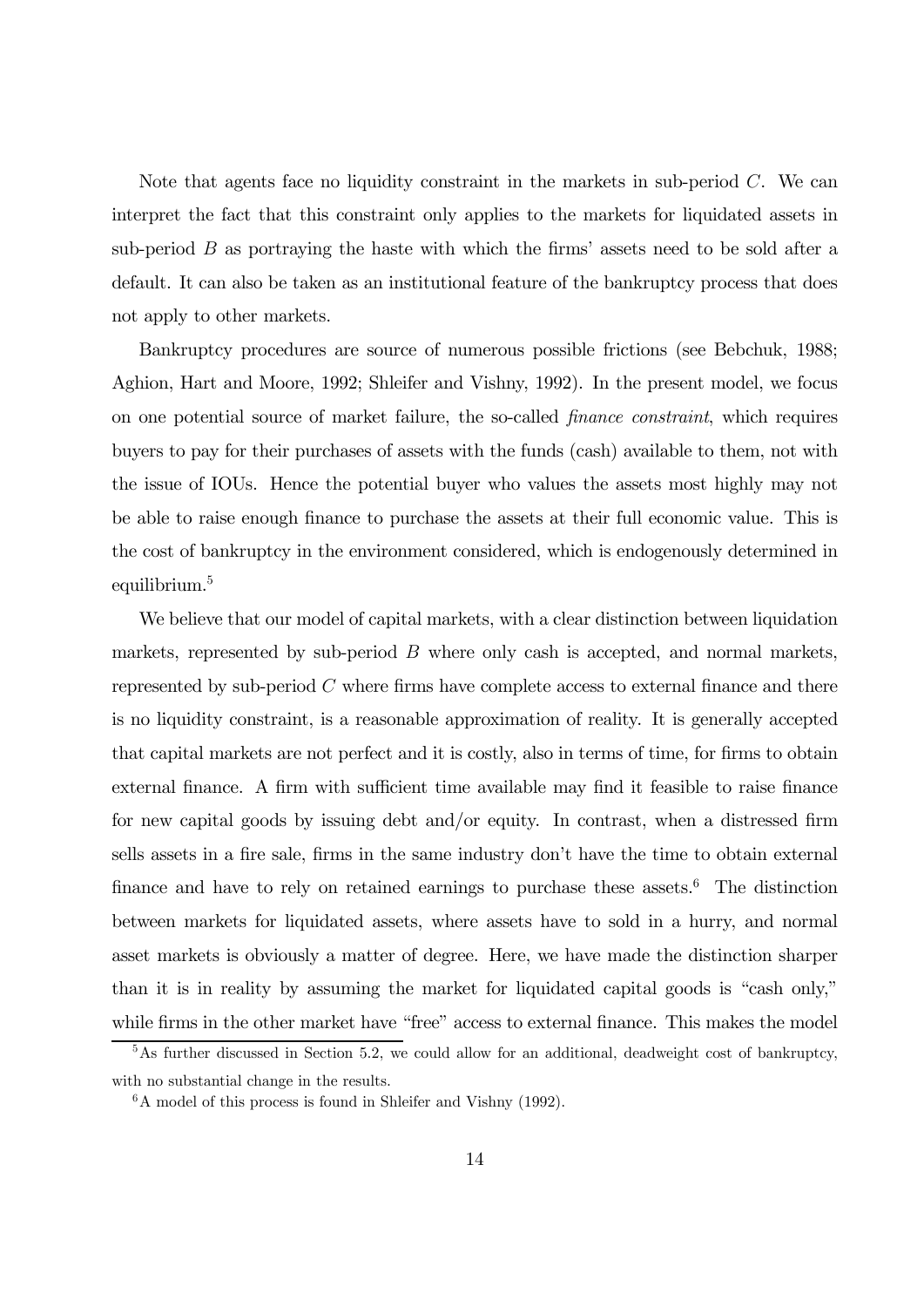tractable, without distorting reality too much, but the distinction could be weakened without substantial qualitative change.

#### 3.2.1 Sub-period A: The renegotiation game

Consider a firm with  $k_t$  units of capital and an outstanding debt with face value  $d_t k_t^{\tau}$  at the beginning of period t. The firm produces  $Ak_t$  units of the consumption good, learns the realization of its depreciation shock  $\theta_t$  and must then choose whether to repay the debt or try to renegotiate it. The renegotiation process that occurs in sub-period  $A$  between the firm and the creditors who purchased the firm's bonds at  $t-1$  is represented by a two-stage game.

- S1 The firm makes a "take it or leave it" offer to the bond holders to rollover the debt, replacing each unit of the maturing debt with face value  $d_t$  with a combination of equity and debt maturing the following period. The new face value of the debt,  $d_{t+1}$ , determines the firm's capital structure since equity is just a claim to the residual value.
- S2 The creditors simultaneously accept or reject the firm's offer.

Two conditions must be satisfied in order for renegotiation to succeed. First, a majority of the creditors must accept the offer. Second, the rest of the creditors must be paid off in full. If either condition is not satisfied, the renegotiation fails and the firm is declared bankrupt. In that event, all the assets of the firm are frozen, nothing is distributed until the capital stock has been liquidated (sold in the market). After liquidation, the sale price of the liquidated assets is distributed to the bond holders in sub-period  $C$ . Obviously, there is nothing left for the shareholders in this case. Hence default is always involuntary: a firm acting so as to maximize its market value will always repay or roll over the debt unless it is unable to do so.

<sup>&</sup>lt;sup>7</sup>Here and in what follows, it is convenient to denote by  $d_t$  the face value of the debt issued per unit of capital acquired.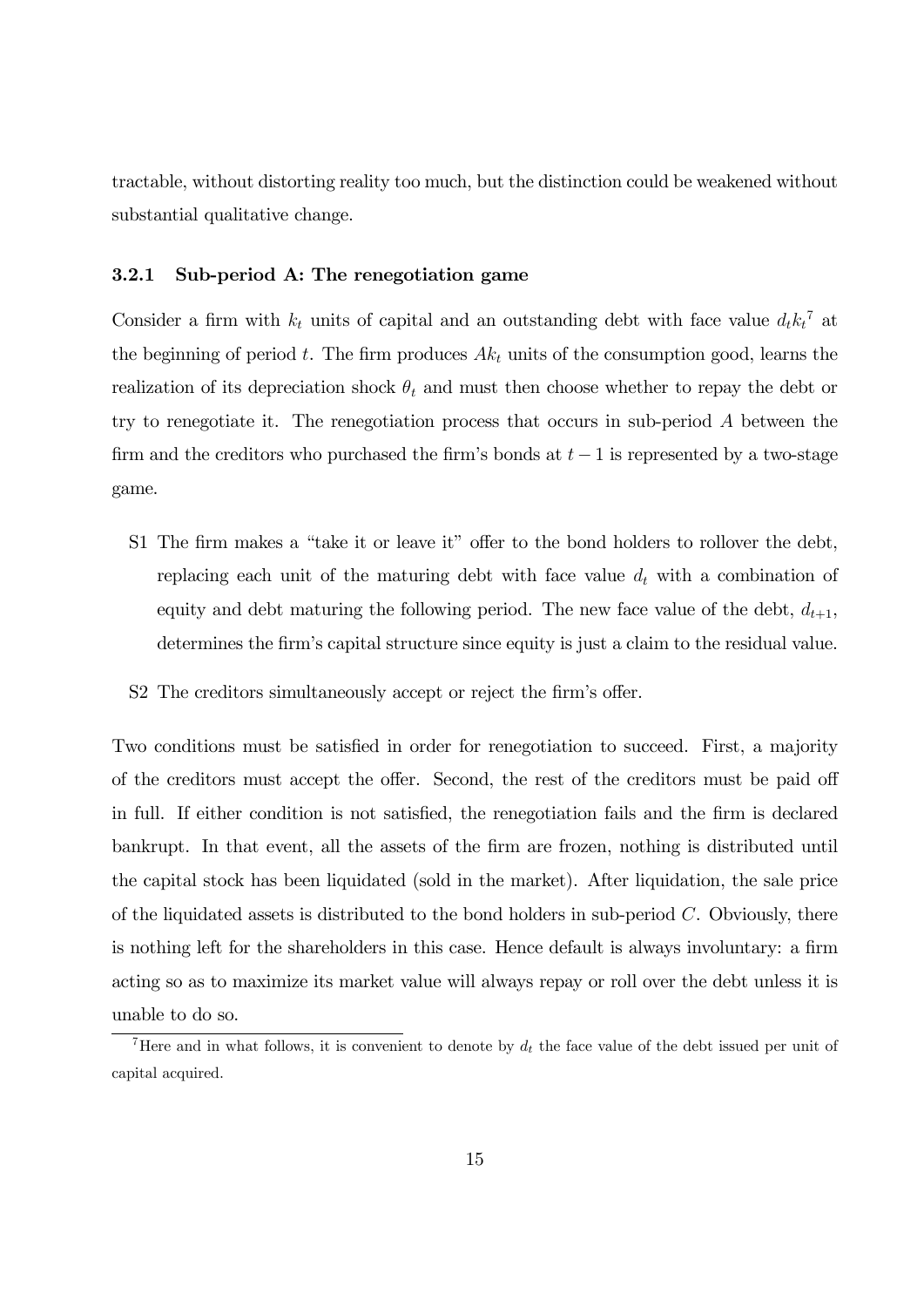We show next that there is an equilibrium of this renegotiation game where renegotiation succeeds if and only if

$$
d_t k_t \le (A + q_t \theta_t) k_t,\tag{7}
$$

that is, if the value of the firm's equity is negative when its capital is evaluated at its liquidation price  $q_t$ . Note that the condition is independent of  $k_t$ .

Consider, with no loss of generality, the case of a firm with one unit of capital, i.e.,  $k_t = 1$ , and take an individual creditor holding debt with face value  $d_t$ . If he rejects the offer and demands to be repaid immediately, he receives  $d_t$  in sub-period A. With this payment, since we said  $q_t \leq v_t$ , we can assume without loss of generality that he purchases  $\frac{d_t}{q_t}$  units of capital in sub-period  $B$ . Similarly, if the firm manages to roll over its debt, we can assume it retains its cashflow A and purchases  $\frac{A}{q_t}$  units of capital in sub-period B. Then it will have  $\frac{A}{q_t} + \theta_t$ units of capital at the start of sub-period  $C$ . Therefore the most that the firm can offer the creditor is a claim to an amount of capital  $\frac{A}{q_t} + \theta_t$  at the beginning of sub-period C, with market value  $v_t igg(\frac{A}{q_t} + \theta_t \bigg)$ . The firm's offer will be accepted only if the creditor rejecting the offer ends up with no more capital than by accepting. Hence the firm is only able to make an offer that is accepted if

$$
\frac{d_t}{q_t} \le \frac{A}{q_t} + \theta_t,
$$

which is equivalent to (7).

If (7) is satisfied, there exists a sub-game perfect equilibrium of the renegotiation game in which the firm makes an acceptable offer worth  $d_t/q_t$  units of capital at the end of the period to the creditors and all of them accept. To see this, note first that the shareholders receive a non-negative payoff from rolling over the debt, whereas they get nothing in the event of default. Second, the creditors will accept the offer of  $d_t/q_t$  because they cannot get a higher payoff by deviating and rejecting it, and they will not accept a lower offer. Thus, we have the following simple result.

**Proposition 3** There exists a sub-game perfect equilibrium of the renegotiation game in which the debt is renegotiated if and only if  $(7)$  is satisfied.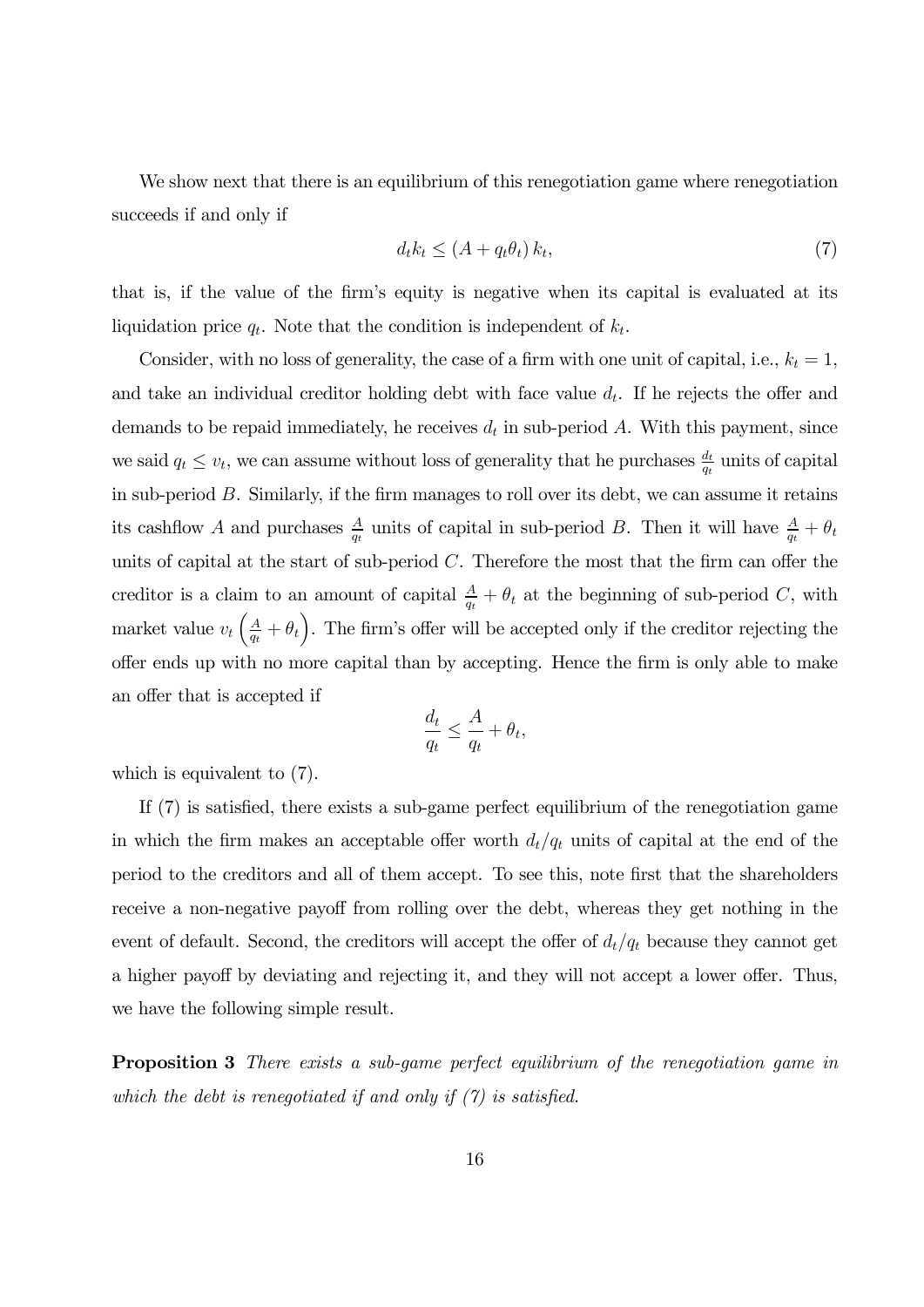Proposition 3 leaves open the possibility that renegotiation may fail even if (7) is satisfied. Indeed it is the case that if every other creditor rejects the offer, it is optimal for a creditor to reject the offer because a single vote has no effect. In the sequel, we ignore this trivial coordination failure among lenders and assume that renegotiation succeeds whenever (7) is satisfied, to explore other, less trivial, sources of inefficiency.

#### 3.2.2 Sub-period B: Liquidation

Let  $z_t$  denote the break even value of  $\theta_t$ , implicitly defined by the following equation

$$
d_t \equiv A + q_t z_t. \tag{8}
$$

Thus renegotiation fails and a firm is bankrupt if and only if  $\theta_t < z_t$ . When all firms active at the beginning of date  $t$  have the same size  $(k_t)$ , the supply of capital to be liquidated by bankrupt firms in sub-period  $B$  is

$$
\int_0^{z_t} \theta_t k_t f\left(\theta_t\right) d\theta_t.
$$

The maximal amount of resources available to purchase capital in sub-period  $B$  is then given by the total earnings of solvent firms (with  $\theta_t \geq z_t$ )

$$
A\int_{z_t}^1 k_t f\left(\theta_t\right) d\theta_t = A\left(1 - F\left(z_t\right)\right) k_t.
$$

If  $q_t < v_t$  a manager operating a solvent firm in the interest of its shareholders will retain all its earnings to have them available to purchase capital in sub-period  $B$ . This choice maximizes the firm's market value and shareholders can always sell their shares to finance consumption. On the other hand if  $q_t = v_t$  solvent firms are indifferent between retaining their earnings or distributing them as dividends. Hence market clearing in the liquidation market requires

$$
q_t \int_0^{z_t} \theta_t k_t f\left(\theta_t\right) d\theta_t \le A \left(1 - F\left(z_t\right)\right) k_t,\tag{9}
$$

with (9) holding with equality if  $q_t < v_t$ , in which case all the available resources must be offered in exchange for liquidated capital.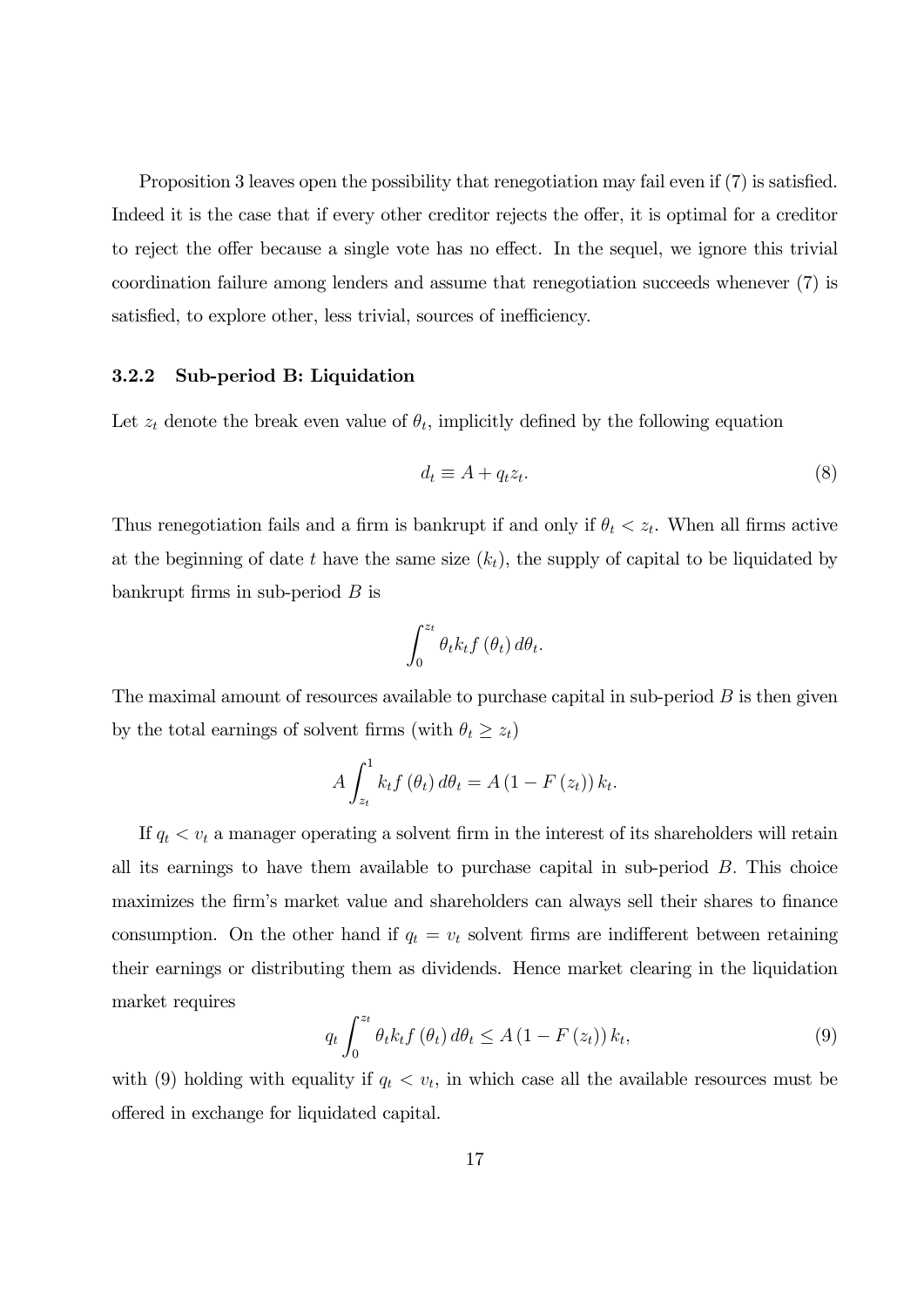#### 3.2.3 Sub-period C: Settlement, investment and trades

Capital sector decisions The decision of the firms operating in the capital goods sector, in sub-period C, is simple. At any date t, the representative firm chooses  $I_t \geq 0$  to maximize current profits,  $v_t\varphi(I_t)-I_t$ . Because of the concavity of the production function, a necessary and sufficient condition for the investment level  $I_t$  to be optimal is

$$
v_t \varphi'(I_t) \le 1,\tag{10}
$$

with strict equality if  $I_t > 0$ . The profits from the capital sector,  $\pi_t = \sup_{I_t \geq 0} \{v_t \varphi(I_t) - I_t\}$ , are then paid to consumers in the same sub-period.

Consumption sector decisions In the consumption goods sector, the firms' decision is more complicated because the production of consumption goods requires capital, which generates returns that repay the investment over time. So the firm needs funds, issuing debt and equity to finance the purchase of capital.

As we explained above, the number and size of firms in this sector are indeterminate because of constant returns to scale. We consider a symmetric equilibrium in which, at any date, a unit mass of firms are active and all of them have the same size, given by  $k_t$  units of capital<sup>8</sup> at the end of date  $t$ . The representative firm chooses its capital structure to maximize its market value, that is, the value of the outstanding debt and the equity claims on the firm. This capital structure is summarized by the break even point  $z_{t+1}$ . Whenever the firm's depreciation shock next period is  $\theta_{t+1} < z_{t+1}$ , the firm defaults and its value (again per unit of capital held at the end of date  $t$ ) is equal to the value of the firm's liquidated assets,  $A+q_{t+1}\theta_{t+1}$ . If  $\theta_{t+1} > z_{t+1}$ , the firm is solvent and can use its earnings A to purchase capital at the price  $q_{t+1}$ . Then the pretax value of the firm is  $v_{t+1} \left( \frac{A}{q_{t+1}} + \theta_{t+1} \right)$ .

<sup>&</sup>lt;sup>8</sup>Because a fraction of firms default each period, the surviving firms who acquire their capital may grow in size in sub-period  $B$ , but are then indifferent between buying or selling capital at  $v_t$  in sub-period  $C$ . Hence we can always consider a situation where the mass of active firms remains unchanged over time, while their size varies with  $k_t$ .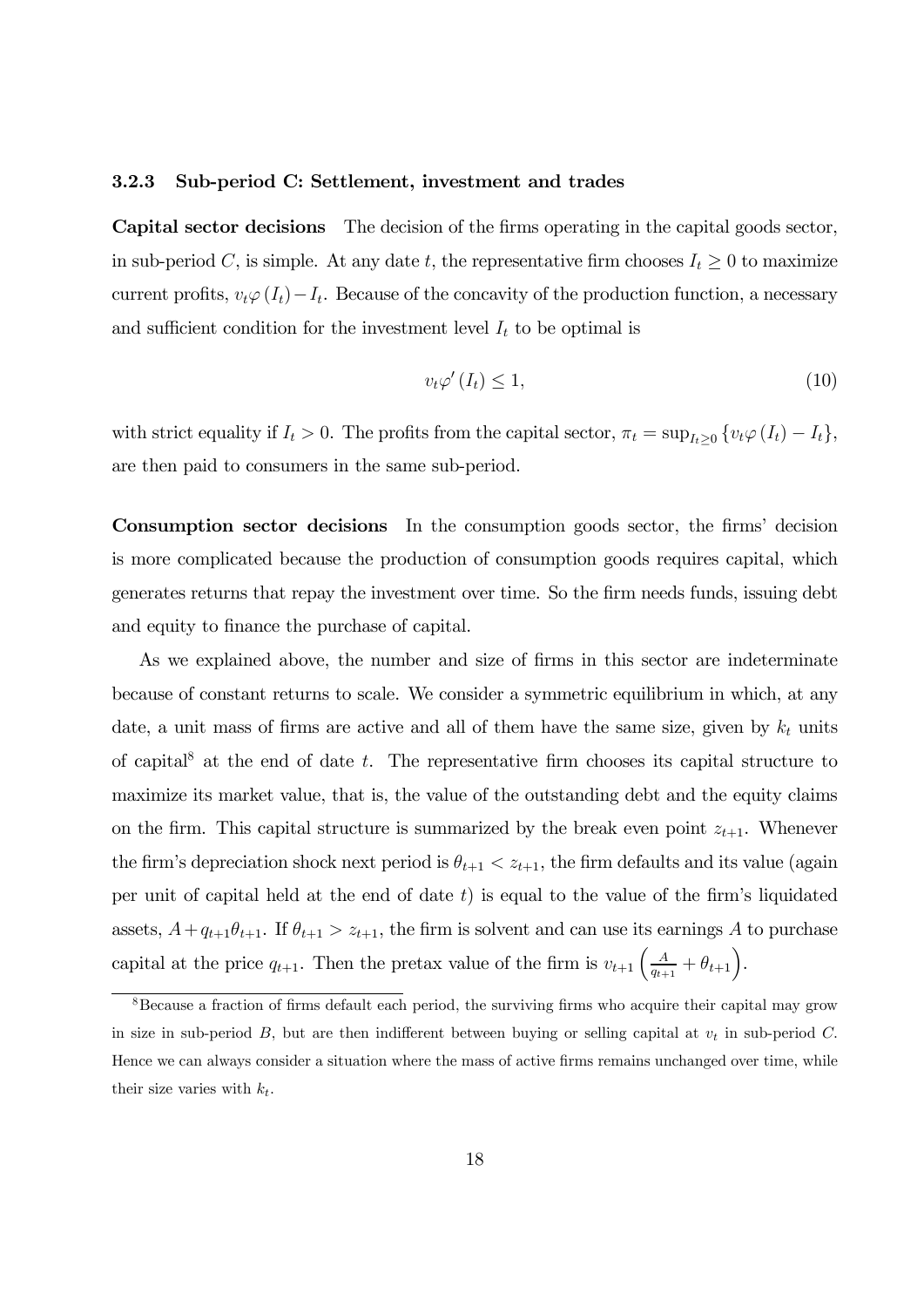With regard to the corporate tax, the accounting treatment of depreciation in the presence of fire sales poses some problems in calculating corporate income. For simplicity, we assume that the tax base is the value of the firm's equity at the beginning of sub-period  $C$ , whenever it is non negative. The tax rate is then denoted by  $\tau > 0$ . This tax has the same qualitative properties as the corporate income tax, in the sense that is a tax on capital goods and gives preferred treatment to interest on debt.9

To calculate the value of equity, we need to subtract from the value of capital owned by the firm,  $v_{t+1} \left( \frac{A}{q_{t+1}} + \theta_{t+1} \right)$ , the value of the (renegotiated) debt,  $v_{t+1} \left( \frac{d_{t+1}}{q_{t+1}} \right)$ . The tax base is

$$
v_{t+1}\left(\frac{A}{q_{t+1}} + \theta_{t+1}\right) - v_{t+1}\left(\frac{d_{t+1}}{q_{t+1}}\right). \tag{11}
$$

and the tax payment due at date  $t + 1$ , in sub-period C, is

$$
\tau \max \left\{ v_{t+1} \left( \frac{A}{q_{t+1}} + \theta_{t+1} \right) - v_{t+1} \left( \frac{d_{t+1}}{q_{t+1}} \right), 0 \right\} = \tau \max \left\{ \frac{v_{t+1}}{q_{t+1}} \left( A + q_{t+1} \theta_{t+1} - d_{t+1} \right), 0 \right\}.
$$

Because there is no aggregate uncertainty and there is a continuum of firms offering debt and equity subject to idiosyncratic shocks, diversified debt and equity are risk-free and must bear the same rate of return. Denoting by  $r_t$  the risk-free interest rate between date  $t$  and  $t + 1$ , the value of the firm at t is given by the expected value of the firm at date  $t + 1$ 

$$
\int_0^{z_{t+1}} \left( A + q_{t+1} \theta_{t+1} \right) dF + \int_{z_{t+1}}^1 \left[ v_{t+1} \left( \frac{A}{q_{t+1}} + \theta_{t+1} \right) - \tau \frac{v_{t+1}}{q_{t+1}} \left( A + q_{t+1} \theta_{t+1} - d_{t+1} \right) \right] dF. \tag{12}
$$

divided by  $1 + r_t$ . Hence the firm's problem consists in the choice of its capital structure, as summarized by  $z_{t+1}$ , so as to maximize the following objective function

$$
\frac{1}{1+r_t} \left\{ \int_0^{z_{t+1}} \left( A + q_{t+1} \theta_{t+1} \right) dF + \int_{z_{t+1}}^1 \left[ v_{t+1} \left( \frac{A}{q_{t+1}} + \theta_{t+1} \right) - \tau v_{t+1} \left( \theta_{t+1} - z_{t+1} \right) \right] dF \right\}
$$
(13)

<sup>&</sup>lt;sup>9</sup>In Appendix B we also show formally the equivalence between a proportional tax on corporate earnings and a proportional tax on the value of equity in a slightly simpler specification of the environment, where depreciation is non stochastic.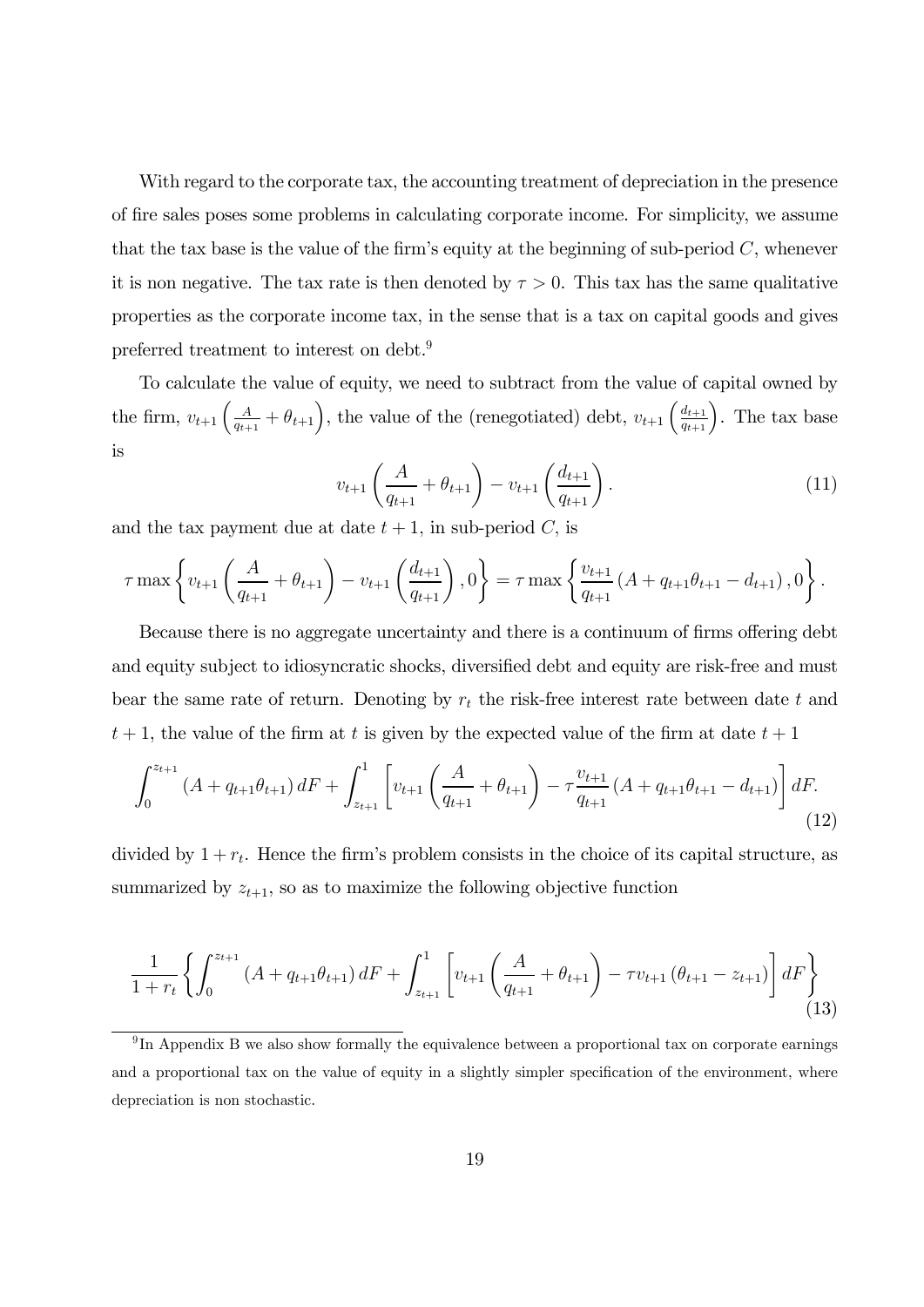where we used (8) to substitute for  $d_{t+1}$  in (12). The solution of the firm's problem has a fairly simple characterization:

**Proposition 4** When<sup>10</sup>  $v_{t+1} > q_{t+1}$  there is a unique solution  $z_t$  for the firm's optimal capital structure, given by  $z_{t+1} = 0$  when  $\left(1 - \frac{q_{t+1}}{v_{t+1}}\right) Af(0) \geq \tau$  and by  $0 < z_t < 1$  satisfying

$$
\left(\frac{1}{q_{t+1}} - \frac{1}{v_{t+1}}\right) \left(A + q_{t+1} z_{t+1}\right) \frac{f\left(z_{t+1}\right)}{1 - F\left(z_{t+1}\right)} = \tau
$$
\n
$$
A f\left(0\right) < \tau.
$$

when  $\left(1 - \frac{q_{t+1}}{v_{t+1}}\right)Af(0) < \tau$ .

The value of the firm (per unit of capital) at a solution of (13) is then equal to the market value of capital,  $v_t$ .

The consumption savings decision The representative consumer has an income flow generated by his initial ownership of shares of firms in the two sectors, equal to the date 0 value of firms with capital  $k_0$  in the consumption good sector plus the payment each period of the profits  $\pi_t$  of firms in the capital good sector. In addition, he receives lump sum transfers  $T_t$  from the government at every date. Since he faces no income risk and can fully diversify the idiosyncratic income risk of equity and corporate debt, the consumer effectively trades a riskless asset each period. His choice problem reduces to the maximization of the discounted stream of utility subject to the lifetime budget constraint:

$$
\max \sum_{t=0}^{\infty} \delta^t u(c_t) \n\text{s.t.} \quad c_0 + \sum_{t=1}^{\infty} p_t c_t = Ak_0 + v_0 \bar{\theta} k_0 + \pi_0 + \sum_{t=1}^{\infty} p_t (T_t + \pi_t),
$$
\n(14)

where  $p_t = \prod_{s=0}^{t-1}$  $\frac{1}{1+r_s}$  is the discount rate between date 0 and date t, given the access to risk free borrowing and lending each period at the rate  $r_t$ <sup>11</sup>

<sup>&</sup>lt;sup>10</sup>When  $v_{t+1} = q_{t+1}$  the solution is clearly full debt financing,  $z_{t+1} = 1$ .

<sup>&</sup>lt;sup>11</sup>The (average) value of firms owning the initial endowment of capital  $k_0$  equals the value of the output  $Ak<sub>0</sub>$  produced with this capital in sub-period A plus the value of the capital left after depreciation in subperiod C,  $\theta k_0v_0$ . Since they are, as we said, financed entirely with equity, this coincides with their equity value. Also, while producers of capital good operate and hence distribute profits in every period  $t \geq 0$ , the first equity issue is at the end of date 0 and hence the first tax revenue on equity earnings is at date  $t = 1$ .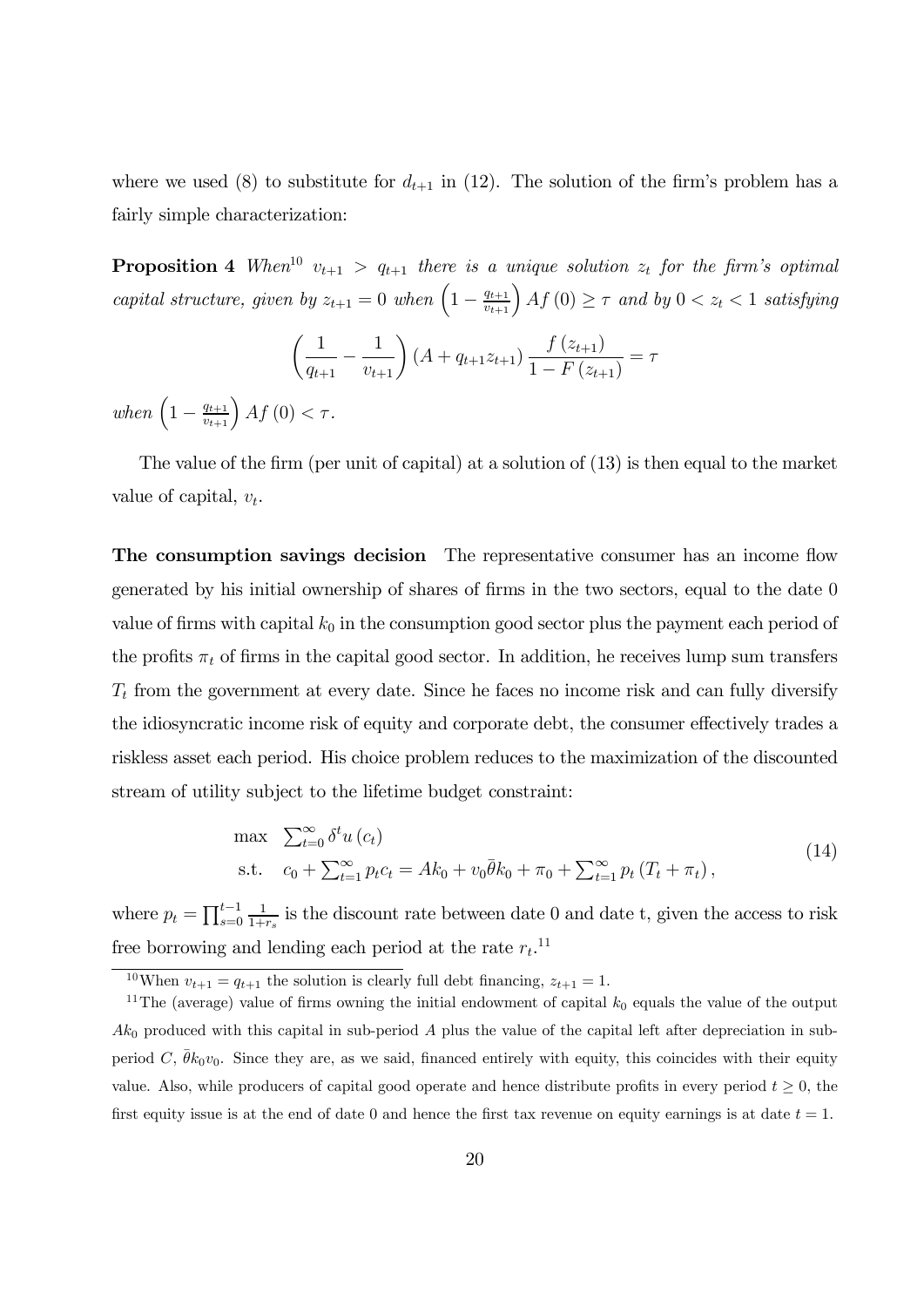Market clearing The market-clearing condition for the consumption good is

$$
c_t + I_t = Ak_t, \qquad \text{for all } t \ge 0 \tag{15}
$$

The markets for debt and equity clear, at any  $t$ , if the amount of households' savings is equal to the value of debt and equity issued by firms in that period. We show in the appendix that the market-clearing condition for the securities markets is automatically satisfied if the market-clearing condition for the consumption good market (15) is satisfied. This is just an application of Walras' law.

Finally, the market for capital clears if

$$
k_{t+1} = \bar{\theta}k_t + \varphi(I_t) \tag{16}
$$

# 4 Equilibrium

We are now ready to state the equations defining a competitive equilibrium in the environment described.

**Definition 5** A competitive equilibrium is a sequence of values  $\{(c_t^*, k_t^*, z_{t+1}^*, I_t^*, q_{t+1}^*, v_t^*, r_t^*)\}_{t=0}^{\infty}$ satisfying the following conditions:

1. PROFIT MAXIMIZATION IN THE CAPITAL GOODS SECTOR. For every date  $t \geq 0$ ,  $I_t^*$ solves (10).

2. OPTIMAL CAPITAL STRUCTURE. For every date  $t \geq 0$ , the capital structure  $z_{t+1}^*$  of the firms in the consumption goods sector satisfies:

$$
\left(\frac{1}{q_{t+1}^*} - \frac{1}{v_{t+1}^*}\right) \left(A + q_{t+1}^* z_{t+1}^*\right) \frac{f\left(z_{t+1}^*\right)}{1 - F\left(z_{t+1}^*\right)} = \tau.
$$

and the value of firms in this sector satisfies the law of motion

$$
(1 + r_t^*) v_t^* = \left\{ \int_0^{z_{t+1}^*} \left( A + q_{t+1}^* \theta_{t+1} \right) dF + \int_{z_{t+1}^*} \left( v_{t+1}^* \left( \frac{A}{q_{t+1}^*} + \theta_{t+1} \right) - \tau v_{t+1}^* \left( \theta_{t+1} - z_{t+1} \right) \right) dF \right\}
$$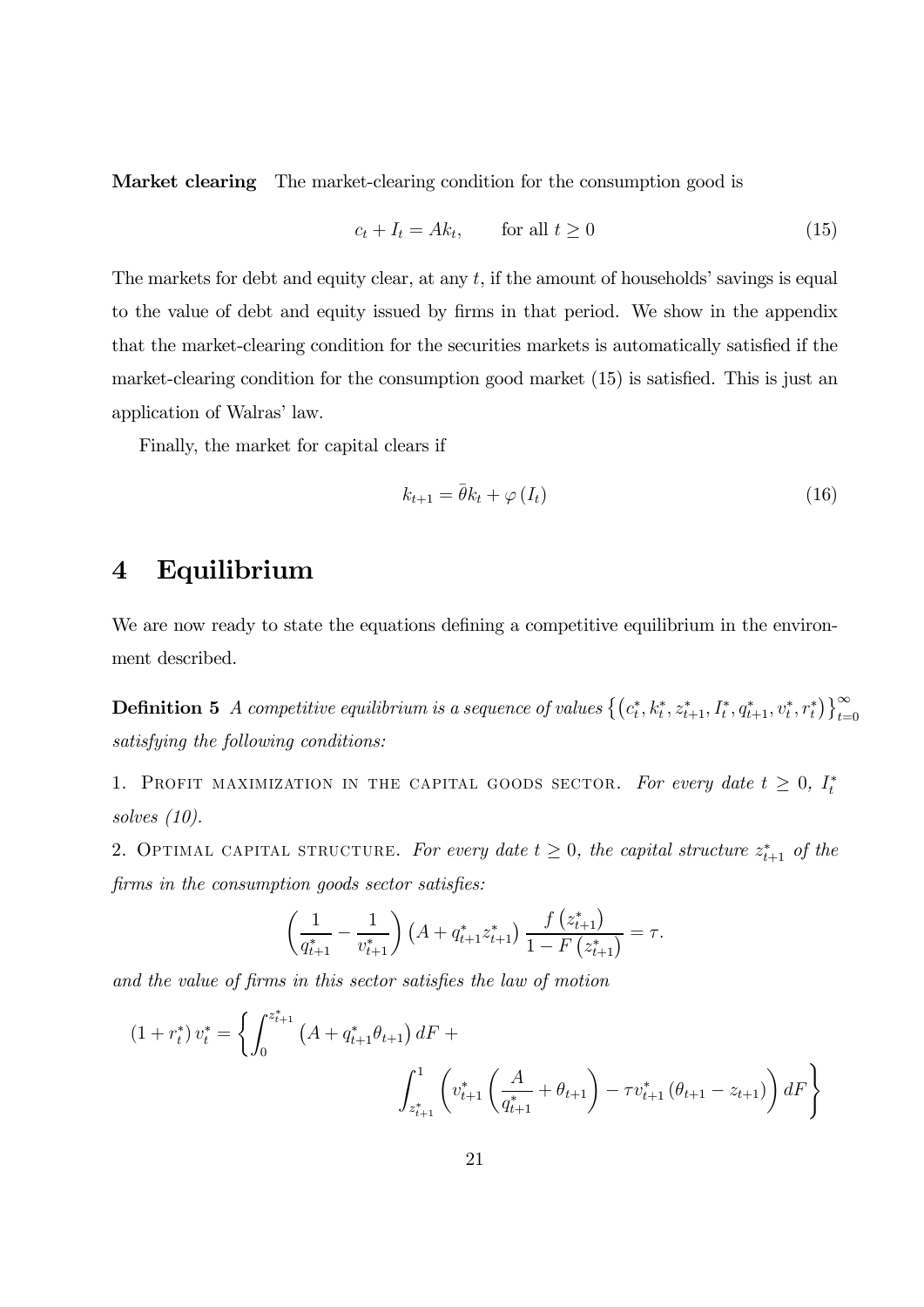3. OPTIMAL CONSUMPTION. The sequence  ${c_t^*}_{t=0}^{\infty}$  satisfies the following first-order conditions

$$
\frac{\delta u'}{u'(c_{t+1}^*)} = \frac{1}{1 + r_t^*},
$$

for every date  $t \geq 0$ , together with the budget constraint

$$
c_0^* + \sum_{t=1}^{\infty} \left( \prod_{s=0}^{t-1} \frac{1}{1+r_s^*} \right) c_t^* = Ak_0 + v_0^* \overline{\theta} k_0 + v_0^* \varphi(I_0^*) - I_0^* + \sum_{t=1}^{\infty} \left( \prod_{s=0}^{t-1} \frac{1}{1+r_s^*} \right) \left( \tau k_t^* v_t^* \int_{z_t^*}^1 (\theta_t - z_t^*) f(\theta_t) d\theta_t + v_t^* \varphi(I_t^*) - I_t^* \right)
$$

- 4. LIQUIDATION MARKET CLEARING. For every date  $t > 0$ ,  $q_t^* \le v_t^*$  and (9) holds.
- 5. CONSUMPTION GOODS MARKET CLEARING. For every date  $t \geq 0$ , (15) holds.

6. CAPITAL MARKET CLEARING. For every date  $t \geq 0$ , the sequence  $\{k_t^*\}$  satisfies (16) and  $k_0^* = \bar{k}_0.$ 

The equilibrium market prices of equity  $v_t^{e*}$  and debt  $v_t^{b*}$  at any date t are readily obtained from the other equilibrium variables.<sup>12</sup>

Condition 1 requires firms in the capital goods sector to maximize profits at every date, taking the price of capital goods  $v_t^*$  as given. Condition 2 requires firms in the consumption goods sector to choose their capital structures optimally. The law of motion for the value of the firm is simply the Bellman equation associated with the maximization problem in equation (13). Condition 3 requires that the consumption path solves the consumers' maximization problem  $(14)$ . Conditions  $4-6$  are the market-clearing conditions for the liquidated capital goods in sub-period  $B$  and for consumption goods and capital goods in sub-period  $C$ .

Putting together the market-clearing condition  $(9)$  for liquidated capital in sub-period B with the optimality conditions for the firms in the consumption good sector (Proposition 4),

<sup>&</sup>lt;sup>12</sup>As explained above, the returns on diversified equity and debt are deterministic. Thus,  $v_t^{e*}$  and  $v_t^{b*}$  must be such that the one-period expected returns on debt and equity are equal to the risk free rate.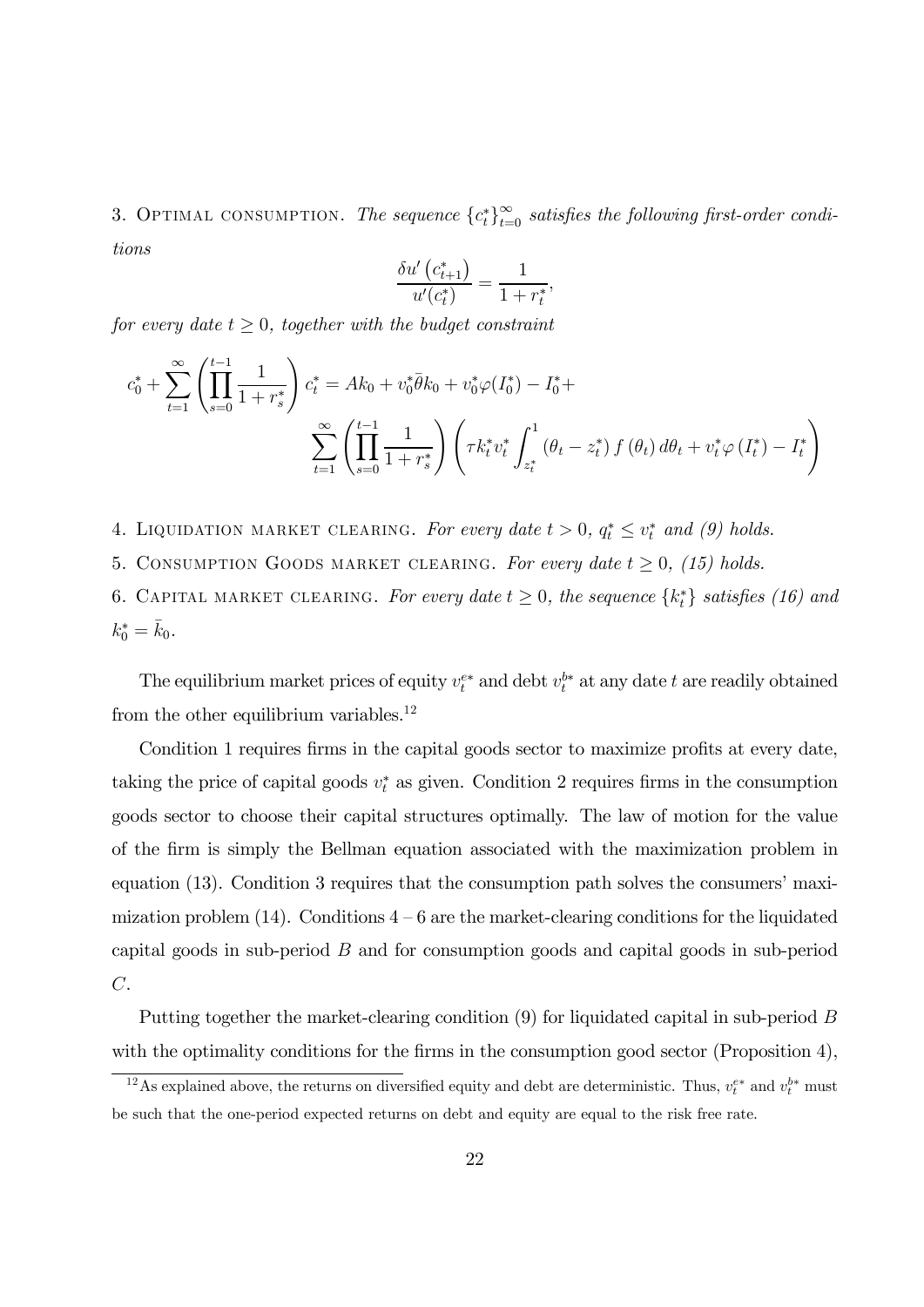we see that in equilibrium we must have an interior optimum for the firms' capital structure:  $z_t \in (0,1)$ , and  $q_t < v_t$ <sup>13</sup> Thus, default is costly and occurs with probability strictly between zero and one:

$$
0 < F\left(z_t\right) < 1.
$$

Intuitively, if default were costless  $(q_t = v_t)$  firms would choose 100% debt financing, but this implies default with probability one, which is inconsistent with market clearing. Similarly, 100% equity financing implies that there is no default and hence default is costless, so firms should use 100% debt financing instead. The only remaining alternative is a mixture of debt and equity and costly default.

We also see from the previous analysis that uncertainty only affects the returns and default decisions of individual firms. All other equilibrium variables, aggregate consumption, investment, and market prices are deterministic.

#### 4.1 Steady-state equilibria

A steady state is a competitive equilibrium  $\{(c_t^*, k_t^*, z_t^*, I_t^*, q_t^*, v_t^*, r_t^*)\}_{t=0}^{\infty}$  in which for all  $t \geq 0$ ,

$$
(c_t^*, k_t^*, z_t^*, I_t^*, q_t^*, v_t^*, r_t^*) = (c^*, k^*, z^*, I^*, q^*, v^*, r^*).
$$

We show first that a steady state exists and is unique. In addition, the system of conditions defining a steady state can be reduced to a system of two equations.

**Proposition 6** Under the maintained assumptions, there exists a unique steady-state equilibrium, obtained as a solution of the following system of equations:

$$
q^* = \frac{A(1 - F(z^*))}{\int_0^{z^*} \theta f(\theta) d\theta},
$$
\n(17)

$$
v^* = \frac{\delta A}{1 - \delta \bar{\theta} + \tau \delta \int_{z^*}^1 (\theta - z^*) dF} < \frac{\delta A}{1 - \delta \bar{\theta}},\tag{18}
$$

$$
\left(\frac{1}{q^*} - \frac{1}{v^*}\right) \left(A + q^* z^*\right) \frac{f(z^*)}{1 - F(z^*)} = \tau.
$$
\n(19)

<sup>13</sup>Condition 2 above is in fact stated for this case.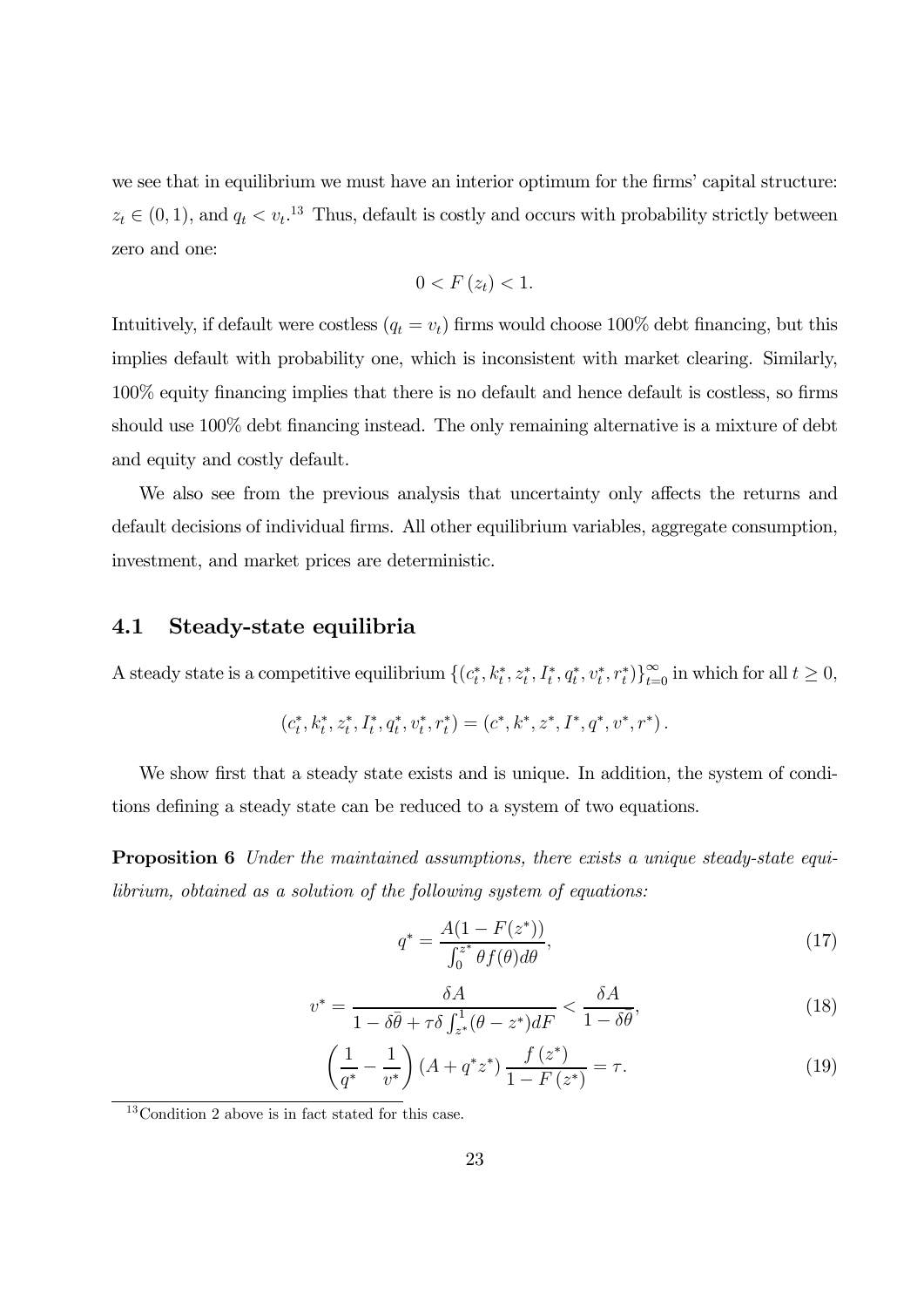We can then also identify some of the comparative statics properties of the steady state.

**Proposition 7** (i) An increase in the tax rate  $\tau$  increases the steady value of  $z^*$  (and hence the debt-equity ratio) and reduces the one of  $q^*$ , but the effect on  $v^*$  (and hence  $I^*$  and  $k^*$ ) is ambiguous.

(ii) An increase in the discount factor  $\delta$  decreases the steady-state value of  $z^*$  (and hence the debt-equity ratio) and increases the one of  $q^*$  as well of  $v^*$ , so that  $I^*$  and  $k^*$  increase too.

To get some intuition for these results, consider in particular the case of an increase in the tax rate  $\tau$ . This increases the cost of equity financing, so that firms shift to higher debt financing, thus decreasing the liquidity available in sub-period B and hence the liquidation value of defaulting firms. While the direct effect of the higher tax rate, by making equity financing costlier, is clearly to decrease  $v$ , the fact that the higher tax increases debt financing  $(z)$  has an opposite effect on v, increasing it as we see from (18), hence the ambiguity of the overall effect on  $v$ .

#### 4.2 Transition dynamics

The steady state is often studied because of its simplicity, but non-steady-state paths may have very different properties. For this particular model, however, the steady state is representative of equilibrium paths in general, at least if one is willing to assume a linear utility function.<sup>14</sup> In that case, we can show that, in any equilibrium, there is a constant equilibrium capital structure which coincides with the steady state capital structure; the same is then true for  $q, v$  and I. Thus, outside the steady state, the only variable that is changing is the capital stock, which converges monotonically to the steady-state value. In this sense, little is lost by focusing on the steady state. The analysis of transition dynamics is relegated for completeness to Appendix B.

<sup>14</sup>Since there is no aggregate uncertainty, risk aversion is not an issue. The only role played by the curvature of the utility function is to determine the intertemporal marginal rate of substitution (IMRS). By assuming that the utility function is linear, one imposes a constant IMRS. This restricts somewhat the adjustment of endogenous variables along the transition path, but is otherwise innocuous.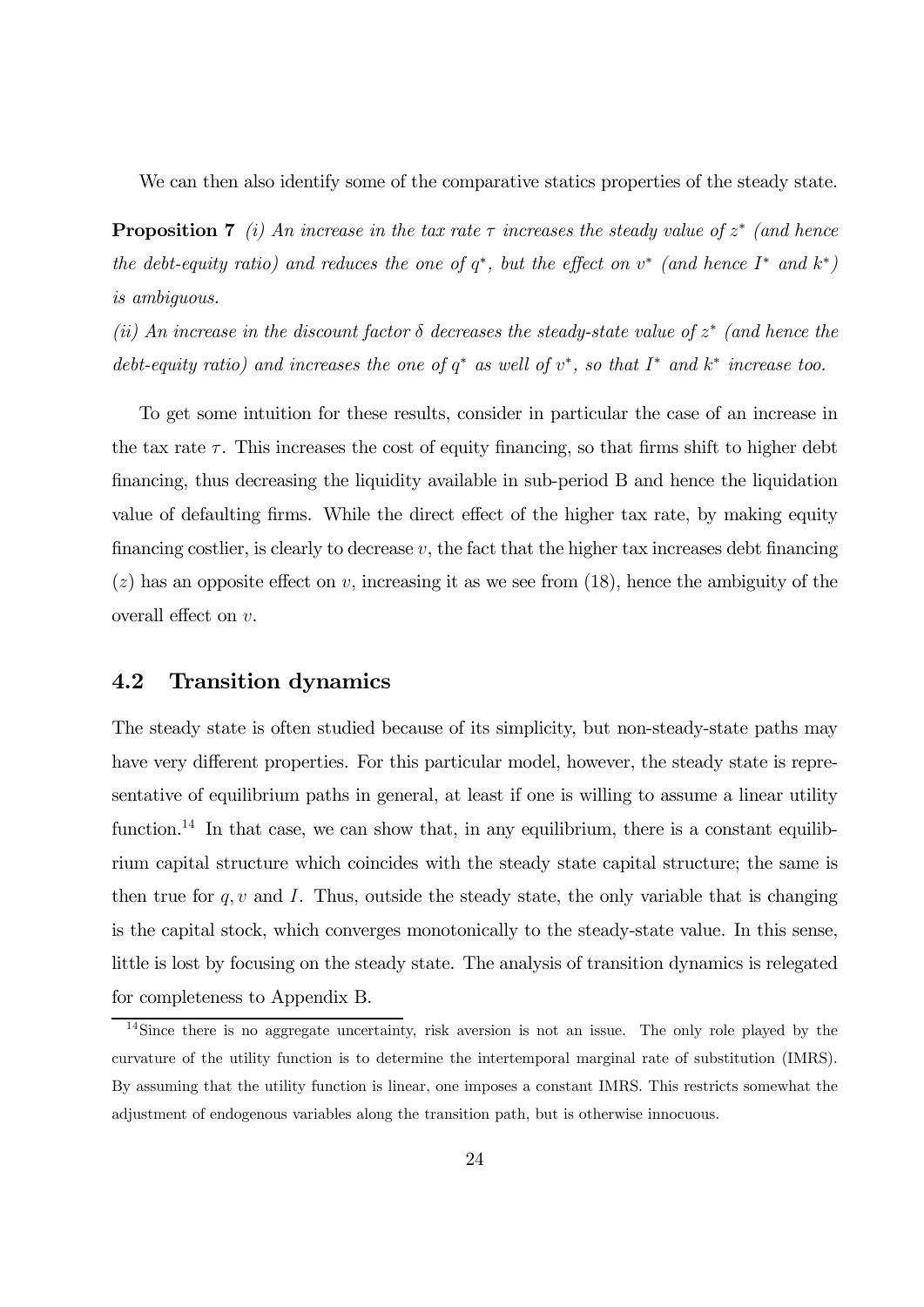### 5 Welfare analysis

#### 5.1 The inefficiency of equilibrium

If we compare the conditions for a Pareto efficient steady state derived in Proposition 2 with the conditions for a steady-state equilibrium derived in Section 4.1, we find that steady-state equilibria are Pareto efficient if  $I^* = I^{FB}$ , which happens when the equilibrium market value of capital is given by

$$
v^* = \frac{\delta}{1 - \delta \bar{\theta}} A.
$$

From the equilibrium conditions, in particular Condition 2, it can be seen immediately that the equality above can hold only if  $\tau = 0$ . In that case, there is no cost of issuing equity and the firms in the consumption goods sector will choose 100% equity finance. On the other hand, when  $\tau > 0$ , as we have been assuming, the equilibrium market value of capital  $v^*$  is strictly lower than  $\frac{\delta}{1-\delta\theta}A$  and  $I^*$  and  $k^*$  are strictly less than the corresponding values at the first best steady state. Thus, in a steady state equilibrium, the financial frictions given by market incompleteness and the costs of default and equity financing as perceived by firms imply that firms invest a lower amount and the equilibrium stock of capital is lower than at the efficient steady state. Hence even with a representative consumer, competitive equilibria are Pareto inefficient<sup>15</sup>.

Short of getting rid of the corporate income tax, a policy of reducing the tax rate across the board would also improve welfare. As we saw in the comparative statics exercise, a reduction in the tax rate will increase the value of the firm (capital goods), causing an increase in investment and consumption. Similarly, policies such as accelerated depreciation, expensing of investments in research and development, or subsidies on investment, which have the effect of reducing the effective tax rate will also increase welfare.

<sup>&</sup>lt;sup>15</sup>When the initial capital stock  $k_0 = k^{FB}$  the unique Pareto efficient allocation of the economy is the Pareto efficient steady state. Since as we saw the equilibrium allocation is different, it is clearly Pareto inefficient. For other values of  $k_0$  the transitional dynamics of the Pareto efficient allocation needs also to be considered to claim the inefficiency of the equilibrium. This can be shown formally by proceeding along similar lines to the ones of the next section.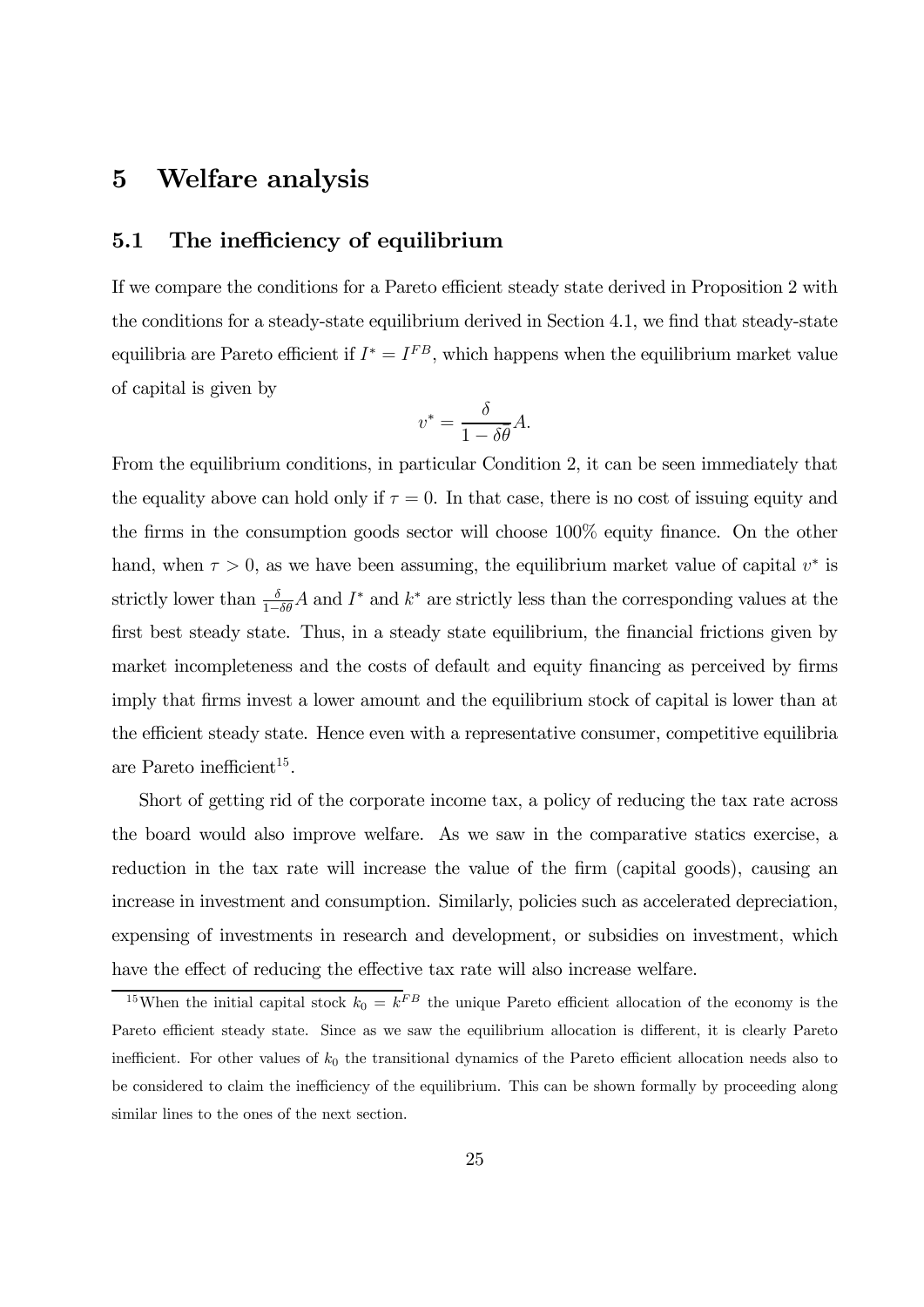In our simplified model, all firms are ex ante identical, so the most effective policy is a uniform reduction of the tax rate. If firms are heterogeneous, however, it might be advantageous to target firms that are vulnerable to fire sales, either because they are riskier or because they have less liquid markets for liquidated capital goods. In that case, a uniform tax rate on corporate income, combined with incentives for particular industries, might be called for.

#### 5.2 Constrained inefficiency

It is not surprising that the equilibrium is Pareto-inefficient in the presence of financial frictions affecting firms' financing. To assess the scope of policy and regulatory interventions, however, it is more interesting and appropriate to see whether a welfare improvement can be found, taking as given the presence of such frictions (market incompleteness, liquidity constraints and distortionary taxation). More precisely, we examine whether regulating the levels of a single endogenous variable, in particular, the capital structure as represented by  $z$ , can lead to a welfare improvement while allowing all other variables to reach their equilibrium levels. If so, we say that competitive equilibria are *constrained inefficient*.

Suppose the economy is in a steady state equilibrium and consider an intervention consisting in a permanent<sup>16</sup> change  $\Delta z$  starting at some fixed but arbitrary date  $t + 1$ . Thus from this date onwards z is constant and equal to  $z^* + \Delta z$ . To determine the welfare effects of this intervention we need to trace the changes in equilibrium prices, investment and consumption over time and hence the transition to the new steady state. To make this analysis more transparent, we assume consumers are risk neutral<sup>17</sup>, that is,  $u(c) = c$ .

The induced changes in the equilibrium variables  $q$  and  $v$  are then obtained by substituting the new value of  $z$  into the market-clearing condition in sub-period  $B$ , (9),

$$
A(1 - F(z^* + \Delta z)) = q_{t+1+i} \int_0^{z^* + \Delta z} \theta dF,
$$
\n(20)

 $16\,\text{We focus attention on a permanent intervention, but it is fairly easy to verify that the same welfare.}$ result holds in the case of a temporary intervention.

<sup>&</sup>lt;sup>17</sup>See footnote 14 for a discussion of this specification of consumers' preferences.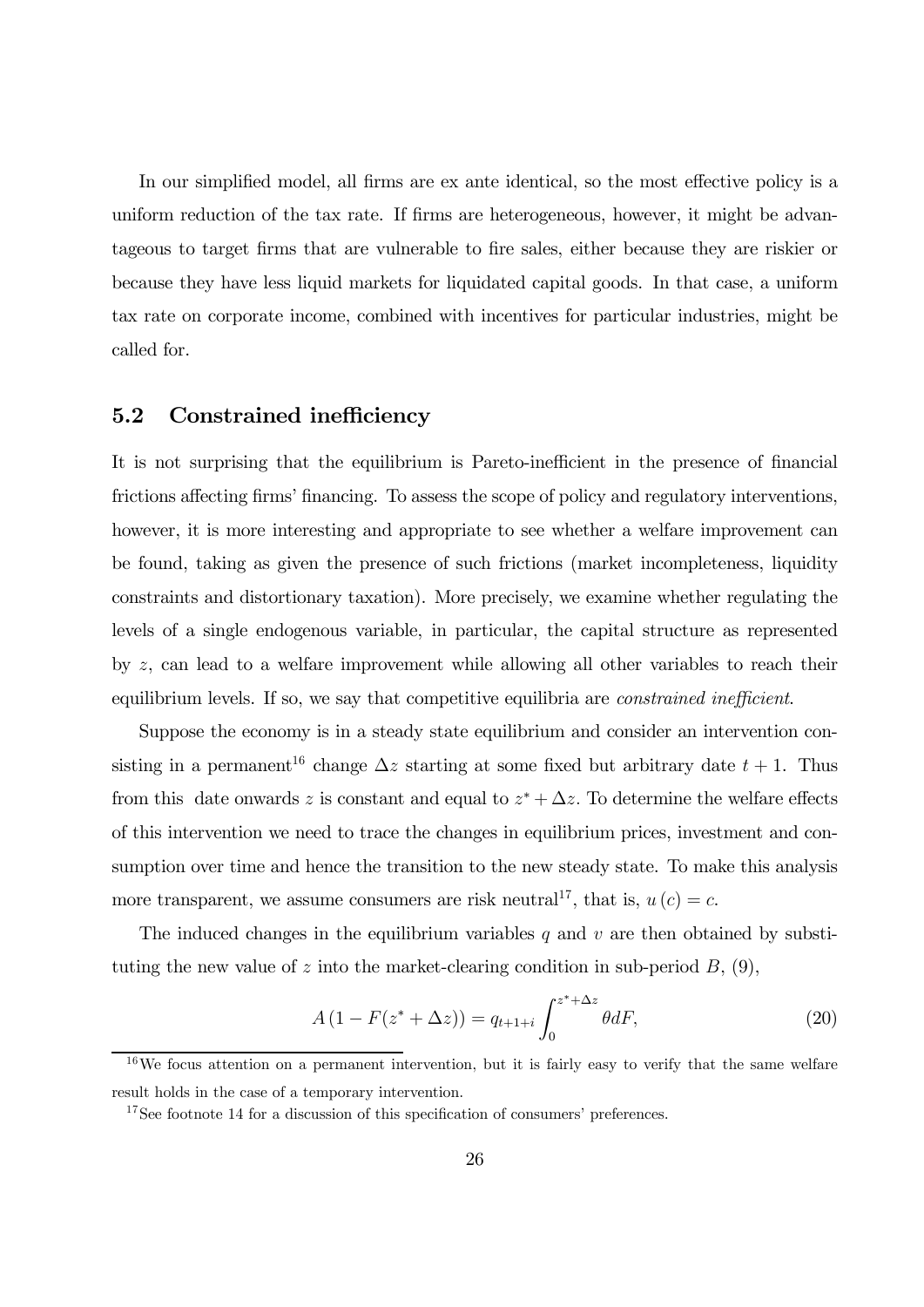and the law of motion of  $v$ , appearing in Condition 2 of the definition of a competitive equilibrium,<sup>18</sup>

$$
v_{t+i} = \delta \left\{ A + v_{t+1+i} \bar{\theta} - \tau v_{t+1+i} \int_{z^* + \Delta z}^1 (\theta - z^* - \Delta z) dF \right\},\tag{21}
$$

for all  $i \geq 0$ <sup>19</sup> We see from (20) that the new equilibrium value for  $q_{t+i}$  is the same for all i and from  $(21)$  we obtain a first-order difference equation in v. The solution of this equation diverges monotonically since the coefficient on  $v_{t+1+i}$  has absolute value

$$
\left| \bar{\theta} - \tau \int_{z^* + \Delta z}^1 (\theta - z^* - \Delta z) dF \right| < \max \left\{ \bar{\theta}, \tau \int_{z^* + \Delta z}^1 (\theta - z^* - \Delta z) dF \right\}
$$
  

$$
\leq \max \left\{ \bar{\theta}, \tau \bar{\theta} \right\} = \bar{\theta} < 1.
$$

Hence, the only admissible solution is obtained by setting  $v_{t+i}$  equal to its new steady-state value:

$$
v_{t+i} = v_{t+1+i} = v^* + \Delta v = \frac{\delta A}{1 - \delta \bar{\theta} + \delta \tau \int_{z^* + \Delta z}^1 (\theta - z^* - \Delta z) dF}.
$$
 (22)

The new equilibrium investment level is then determined by the optimality condition for the capital goods producers, (10),

$$
v_{t+i}\varphi'\left(I_{t+i}\right) = 1.\tag{23}
$$

Since, by the previous argument,  $v_{t+i}$  is equal to its new steady-state equilibrium value,  $v^* + \Delta v$ , we have  $I_{t+i} = I^* + \Delta I$  for all  $i \geq 0$ , where the sign of  $\Delta I$  equals the sign of  $\Delta v$ . By substituting this value into the capital market clearing condition, (16) we obtain that the law of motion of the capital stock is now

$$
k_{t+i+1} = \bar{\theta}k_{t+i} + \varphi(I^* + \Delta I)
$$

for all  $i \geq 0$ , with  $k_t = k^*$ .

<sup>&</sup>lt;sup>18</sup>We used here (9) and the property  $1 + r_{t+i} = 1/\delta$ , following from the specification of consumers' preferences, to simplify the expression.

<sup>&</sup>lt;sup>19</sup>Note that expressions (20) and (21) give us the new equilibrium levels of q and v also for any discrete change  $\Delta z$ , as long as we have  $v \geq q$ , that is as long as  $z + \Delta z$  is not too close to 0.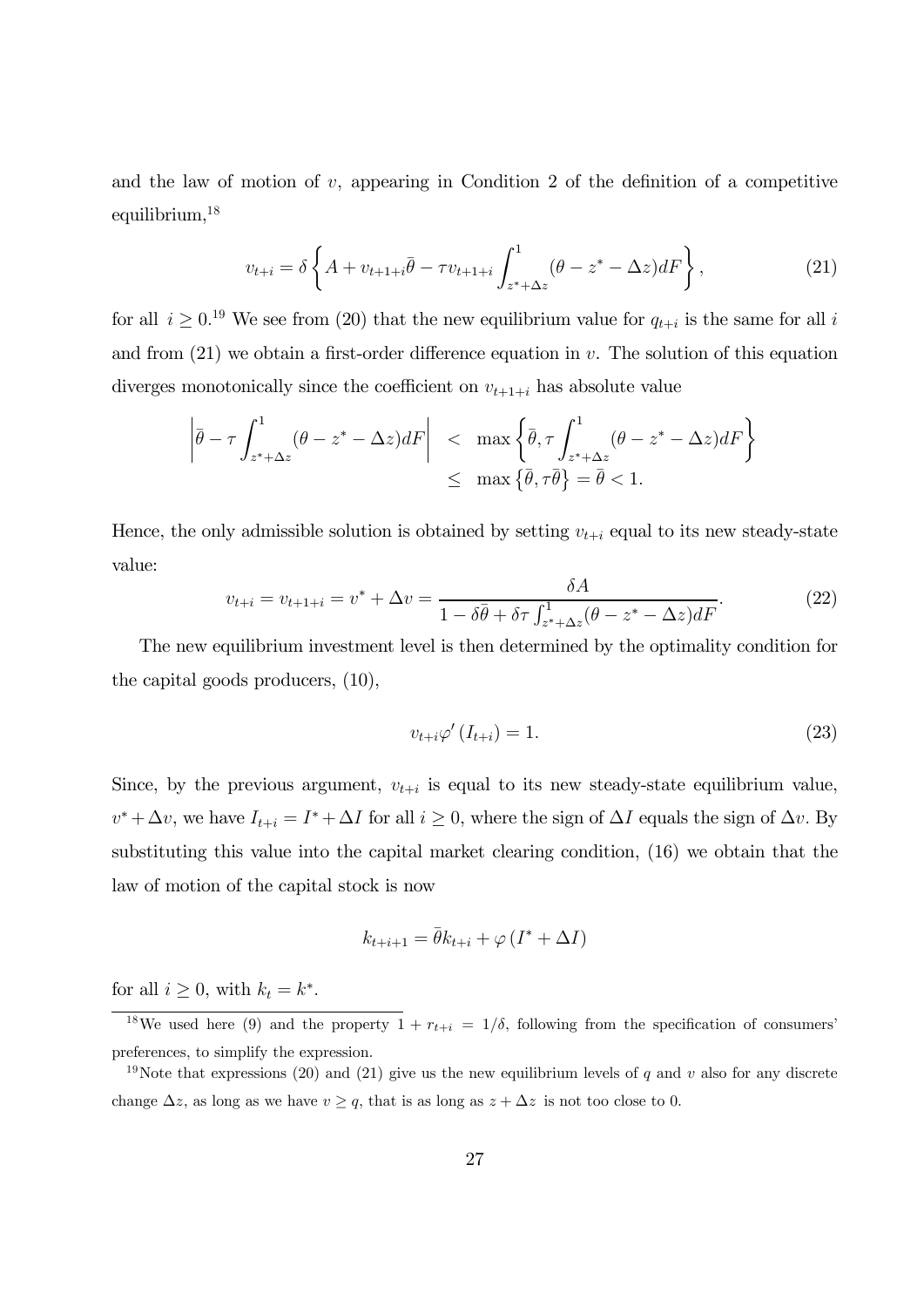The dynamics of agents' consumption is given by the following equations:

$$
c_{t+i} = Ak_{t+i} - (I^* + \Delta I), \text{ for all } i \ge 0.
$$

By substituting the values of  $k$  obtained from the law of motion of capital, we find that the change in consumption for a (marginal) change in  $z$  (and hence in  $v$  and  $I$ ) is given by

$$
\Delta c_t = -\Delta I,
$$
  

$$
\Delta c_{t+i} = \left\{-1 + A \frac{1 - \bar{\theta}^i}{1 - \bar{\theta}} \varphi'(I^*)\right\} \Delta I, \ \forall i \ge 1.
$$

and hence the effect on agents' welfare is

$$
\sum_{i=0}^{\infty} \delta^{i} \Delta c_{t+i} = \left\{ \frac{1}{1-\delta} \left( -1 + A \frac{\delta}{1-\bar{\theta}} \varphi'(I^*) \right) - \sum_{i=1}^{\infty} \left( \delta \bar{\theta} \right)^{i} A \frac{1}{1-\bar{\theta}} \varphi'(I^*) \right\} \Delta I
$$

$$
= \left\{ -\frac{1}{1-\delta} + \left( A \frac{1}{1-\bar{\theta}} \varphi'(I^*) \right) \left( \frac{\delta}{1-\delta} - \frac{\delta \bar{\theta}}{1-\delta \bar{\theta}} \right) \right\} \Delta I
$$

The term in brackets in this expression is strictly positive because, as we showed in the previous section, in a steady-state equilibrium we always have

$$
A\frac{\delta}{1-\delta\bar{\theta}} > \frac{1}{\varphi'(I^*)} = v^*.
$$

Hence, consumers' welfare increases if and only if  $\Delta I > 0$ .

From (22) it is then easy to verify that sign  $\Delta v = \text{sign} \ \Delta z$ , since

$$
\frac{d}{dz^*} \int_{z^*}^1 (\theta - z^*) dF = - \int_{z^*}^1 dF < 0.
$$

From (23) we obtain then

$$
\frac{dI}{dz} = \frac{dv}{dz}\frac{dI}{dv} = \frac{dv}{dz}\left(-\frac{\varphi'}{v\varphi''}\right) > 0.
$$

This establishes the following:

Proposition 8 The steady state competitive equilibrium is constrained inefficient: a permanent increase in  $z$  above its equilibrium value is welfare improving.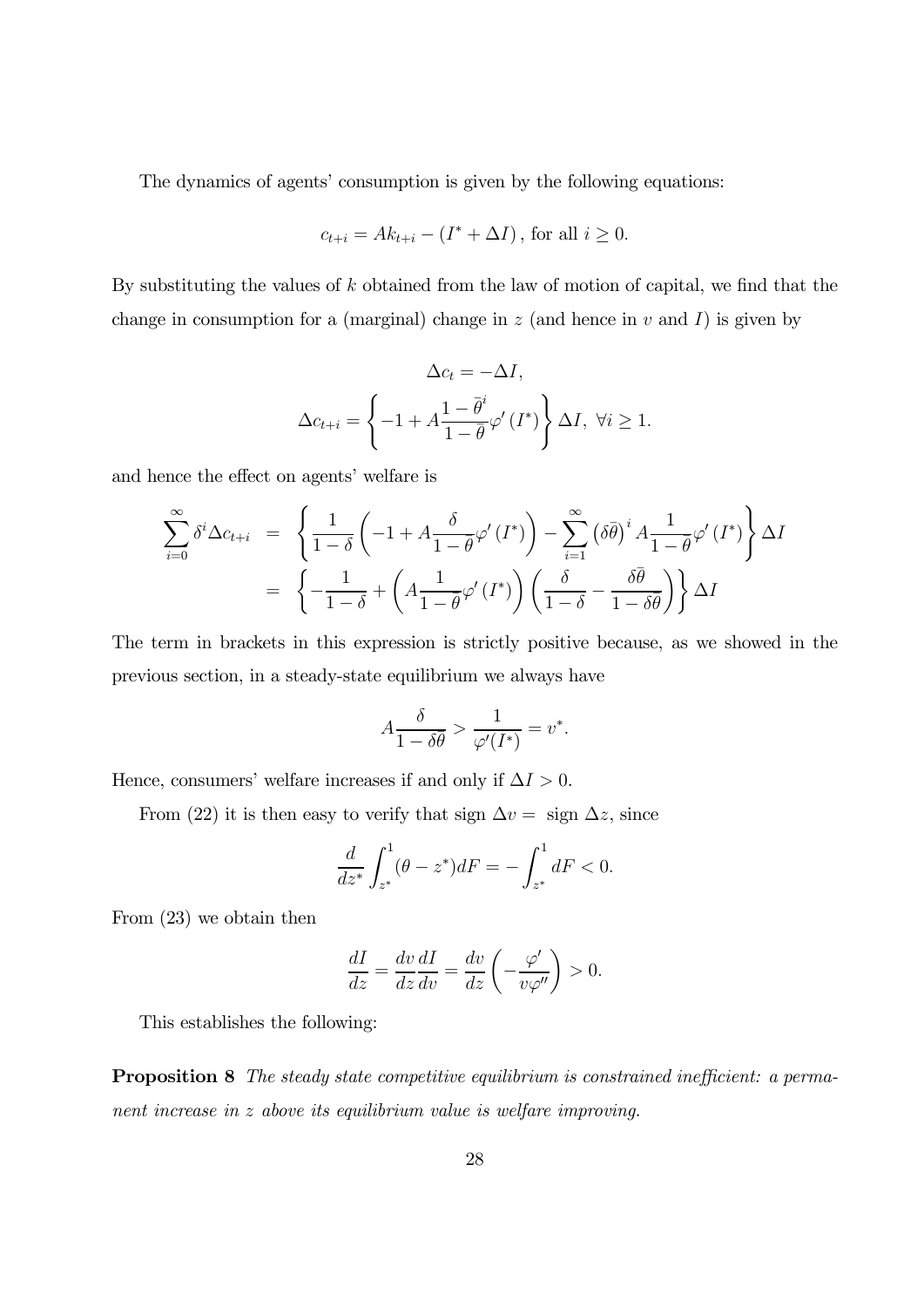The intervention is specified in terms of the threshold  $z$  below which the firm has to default on its debt. It can be easily verified that a marginal increase of this threshold above  $z^*$  corresponds to an increase in the firms' debt-equity ratio. The ratio between the market value of the firm's debt and that of its equity is in fact given  $bv^{20}$ 

$$
\frac{v_{t+i}^b}{v_{t+i}^e} = \frac{\int_0^z (A + q_{t+1+i}\theta) dF + \int_z^1 v_{t+1+i} \left(\frac{A}{q_{t+1+i}} + z\right) dF}{\int_z^1 v_{t+1+i}(\theta - z) (1 - \tau) dF}
$$
(24)

The denominator is clearly decreasing in z. Since  $v_{t+i}^b + v_{t+i}^e = v_{t+i}$  and  $z^*$  maximizes the firms' market value  $v_{t+i}$  the numerator must increase with z, and so  $v_{t+i}^b/v_{t+i}^e$ .

Proposition 8 establishes the optimality of a marginal increase in  $z$ . Consider then a sequence of discrete changes  $\Delta z$ , such that  $z + \Delta z$  approaches 1. Along such a sequence, q goes to zero<sup>21</sup> and we also see from (22) that v approaches  $\frac{\delta A}{1-\delta \theta}$  and hence, by (6), I approaches  $I_{FB}$ . That is, in the limit, the equilibrium corresponding to such an intervention converges to the steady-state, first-best allocation.<sup>22</sup> We can then say that the constrained optimal capital structure of firms exhibit maximal leverage.

To get some understanding of the determinants of the above result, note first that, when firms increase their leverage, that is,  $z$  is increased above  $z^*$ , the tax paid on each unit of capital,  $\tau \int_z^1 (\theta - z) dF$ , decreases. At the same time, as we can see from the expression of the firms' market value in (13), firms face a higher probability and hence a higher expected cost of default, given by the difference between the liquidated value of the firm's assets,  $q$ , and the normal market value,  $v$ . At a competitive equilibrium, firms do not want to deviate from  $z^*$  as the benefits and costs of a marginal increase in leverage offset each other. The cost of default depends, however, on prices and, when all firms change their leverage choices, prices

<sup>&</sup>lt;sup>20</sup>The term on the denominator, is obtained from the expression of the pre-tax value of the equity of the firm, when solvent, obtained in (11). This is then subtracted from the overall value of the firm, in (13), to obtain the value of debt.

<sup>&</sup>lt;sup>21</sup>Note that the equilibrium condition (20) has an admissible solution for all  $z + \Delta z < 1$ , but not in the limit for  $z + \Delta z = 1$ .

<sup>&</sup>lt;sup>22</sup>In contrast, we see from (12), that when firms act as price takers their optimal decision when  $q \to 0$  is  $z \sim 0$ .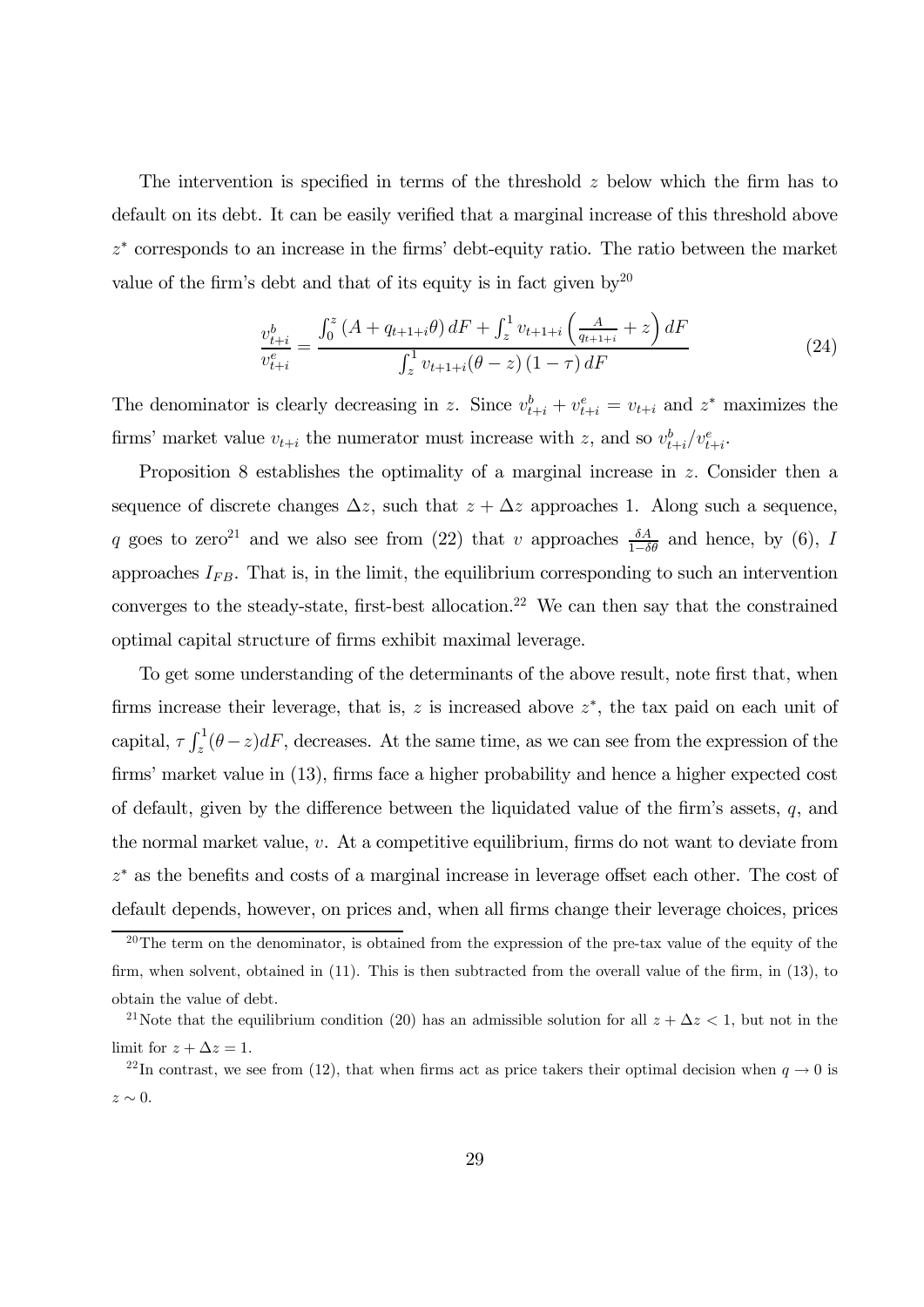change. Once we substitute for q its equilibrium value from the market-clearing condition (9), as we did in (22), we find that the higher losses incurred by a firm when bankrupt are perfectly offset by the higher gains made when solvent (when the firm is able to buy capital at cheaper prices). As a consequence, the net effect of an increase in  $z$  by all firms, when we take the change in prices into account, is just the decrease in the cost of the tax paid, and the firms' value  $v$  increases. Thus, once the pecuniary externality is internalized, the cost of debt financing turns out to be lower than the cost perceived by firms. Hence, a higher leverage induces a higher level of  $v$ . This in turn increases the firms' investment, which raises the capital stock in the economy. Since the equilibrium accumulation of capital is inefficiently low, as we noticed in Section 5.1, due to costs of equity and debt financing perceived by firms, the increase in investment and capital generates a welfare improvement.

The cost of bankruptcy as perceived by firms is a pure transfer, as the fire sale losses of bankrupt firms provide capital gains for the solvent firms. The same is true for the corporate income tax, in that case a transfer from solvent firms to consumers. Since the tax revenue is paid directly to households, one might think this has something to do with the fact that the tax reduces  $v$ . In fact, it depends crucially on how the tax revenues are paid out. Suppose the revenues from the tax were paid to firms instead of households. The distortion will remain as long as the transfers are lump sum, i.e., not proportional to the firm's capital stock. A rational manager will perceive that an increase in the firm's capital stock increases its tax liability, but does not increase the transfer received, so he will still have an incentive to underinvest in equilibrium. Only if the transfer were proportional to the value of equity, i.e., the tax base, would the distortionary effect disappear.

It is important to note that our result on the welfare benefits of increasing firms' leverage does not depend on the absence of deadweight costs of bankruptcy. Suppose we were to assume that bankrupt firms lose a fraction  $0 < \phi < 1$  of their output, consumed by the costs of the bankruptcy process. Each firm would take into account this additional cost of bankruptcy when it chooses its optimal capital structure. The actual costs of bankruptcy for the firm (the costs once the pecuniary externality is internalized) in this case are positive,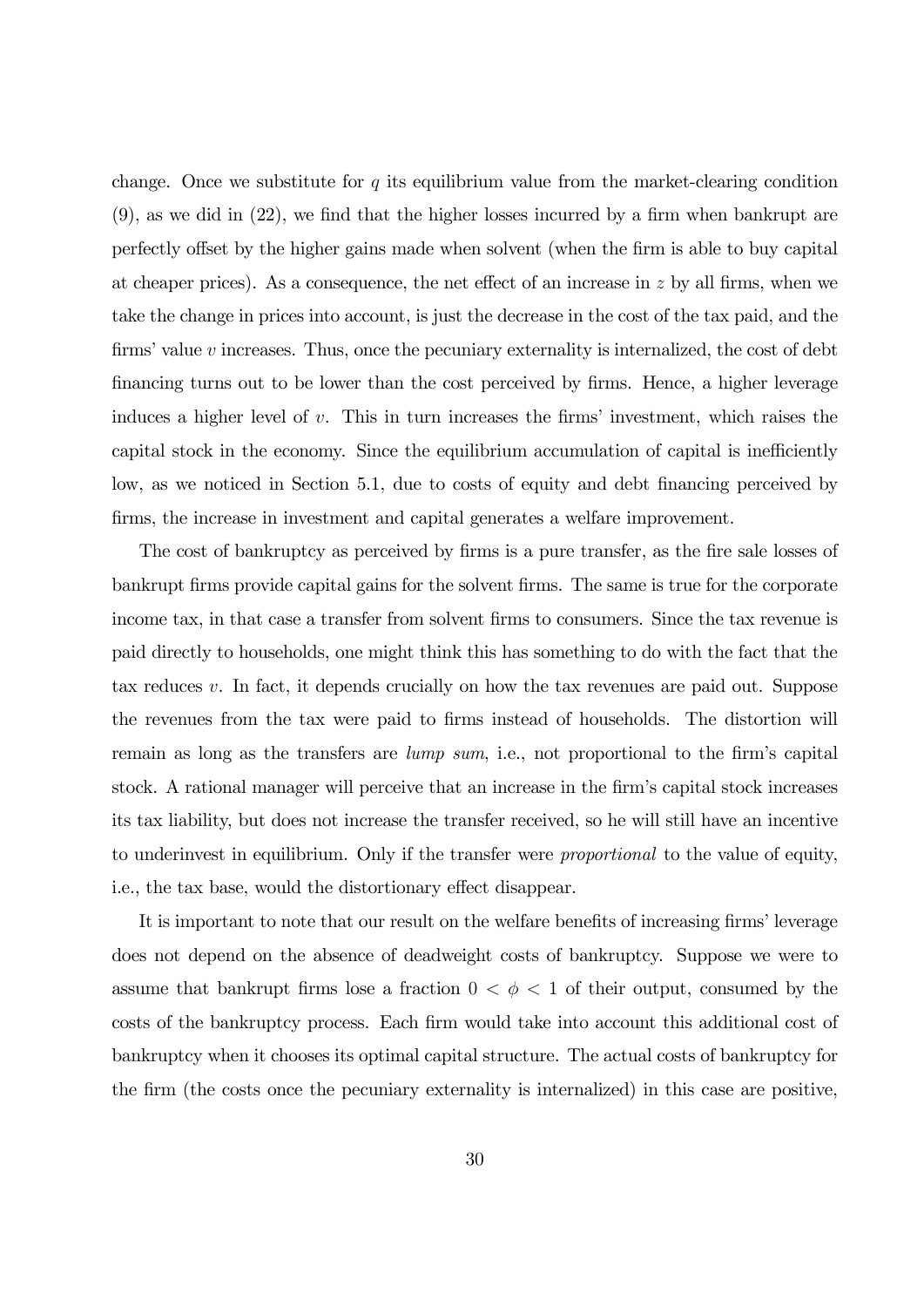but it is still true that they are lower than the costs privately perceived by the firm, since the latter overestimate the costs of fire sales, due to the pecuniary externality. As a consequence, it remains true that increasing  $z^*$  will increase the value of capital  $v^*$  and as a result the level of investment and the capital stock will increase too. Since the equilibrium again exhibits underinvestment, such increase in the investment level always increases welfare, as in the situation considered in this section.

But now an increase in  $z^*$  has another effect on welfare, going in the opposite direction, as it will also increase the deadweight costs of bankruptcy and hence reduce the resources that a given stock of capital generates for consumption. Which of the two effects dominates depends on the elasticity of investment with respect to  $v^*$  and hence  $z^*$ . In Appendix B we replicate the analysis for the economy with deadweight costs of bankruptcy and show that, if the elasticity of investment with respect to  $v^*$  is sufficiently high, an increase in  $z^*$  is welfare-improving since the increase in investment is sufficiently large relative to the increase in deadweight costs. Thus, the distortion caused by fire sales remains the crucial determinant of the welfare effects of an increase in firms' leverage.

# 6 Conclusion

We have analyzed the firms' capital structure choice in a dynamic general equilibrium economy with incomplete markets. Firms face a standard trade-off between the exemption of interest payments on debt from the corporate income tax and the risk of costly default. The latter cost arises from the fact that a firm defaulting on its debt may be forced to liquidate its assets in a fire sale. Fire sales are endogenously determined in equilibrium and arise from the illiquidity of the capital market where the firm's assets are sold. When the corporate income tax rate is positive we show that fire sales are an essential part of the equilibrium, the optimal capital structure is uniquely determined in equilibrium and firms' investment is lower than at its first-best level. Moreover, the debt/equity ratio chosen by firms is inefficiently low: a regulatory intervention inducing firms to increase their leverage generates an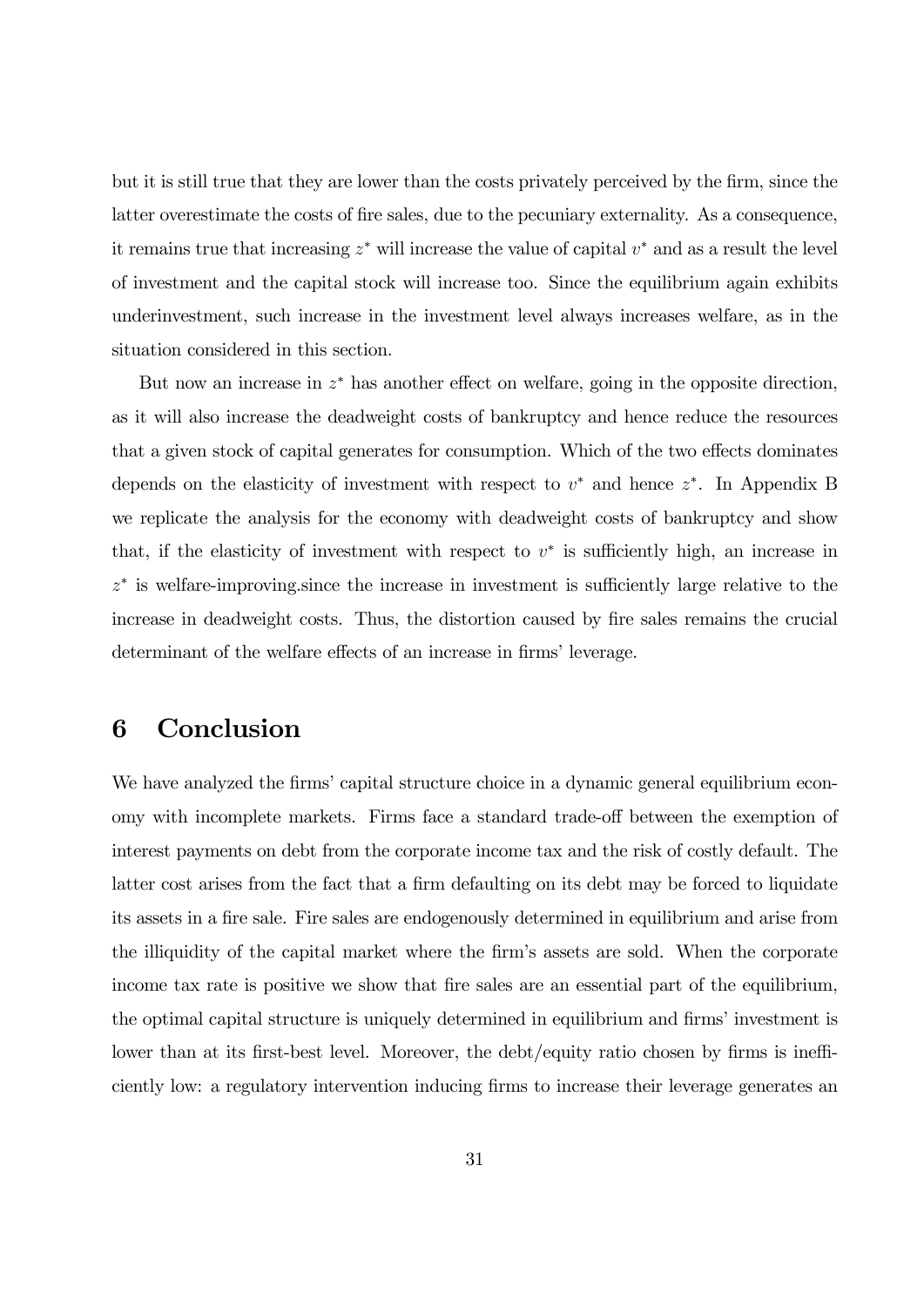increase of firms' return to capital and hence also of their investment level and of consumers' welfare.

These findings highlight the importance of recognizing the presence of a pecuniary externality when evaluating the cost of default due to fire sales. The sale of the assets of bankrupt firms at fire-sale prices clearly entails a loss for such firms, but constitutes at the same time a gain for solvent firms who are so able to purchase capital cheaply. Our analysis shows that, by ignoring the effect of a higher leverage ratio on the fire-sale price of firms' assets, firms underestimate the benefits of these purchases and perceive the cost of debt as higher than what it actually is. It is through such pecuniary externalities, concerning the price of liquidated assets, that interventions modifying the firms' capital structure affect welfare in general equilibrium when markets are incomplete.

We also showed the robustness of our findings to the presence of additional, deadweight costs of firms' default given by the destruction of value of the firms' assets. As long as firms perceive the negative effect of these deadweight costs on their market value, they will still overestimate the costs of debt financing and hence an intervention increasing firms' leverage still increases investment. We can also think however at environments where there are deadweight costs of bankruptcy that firms do not take into account, for instance costs imposed on other firms because of the disruption in the financial system<sup>23</sup>, in which case a higher leverage may have detrimental effects on firms' investments. In any case, as we noticed, in the presence of deadweight costs of bankruptcy higher leverage also means higher social costs in terms of the destruction of resources produced by bankruptcy, so we have forces pulling in opposite directions the constrained efficient level of firms' leverage relative to the equilibrium one, but the effect we identified remains present.

Although the model we have studied deals with corporate debt, the results are suggestive for the current debate about the funding and capital structure of financial institutions in the

 $^{23}$ Also, in Lorenzoni (2008) and some of the other papers mentioned in the Introduction the capital of bankrupt firms can only be sold to different types of firms who operate a less productive technology, hence there is a deadweight cost attached to fire sales.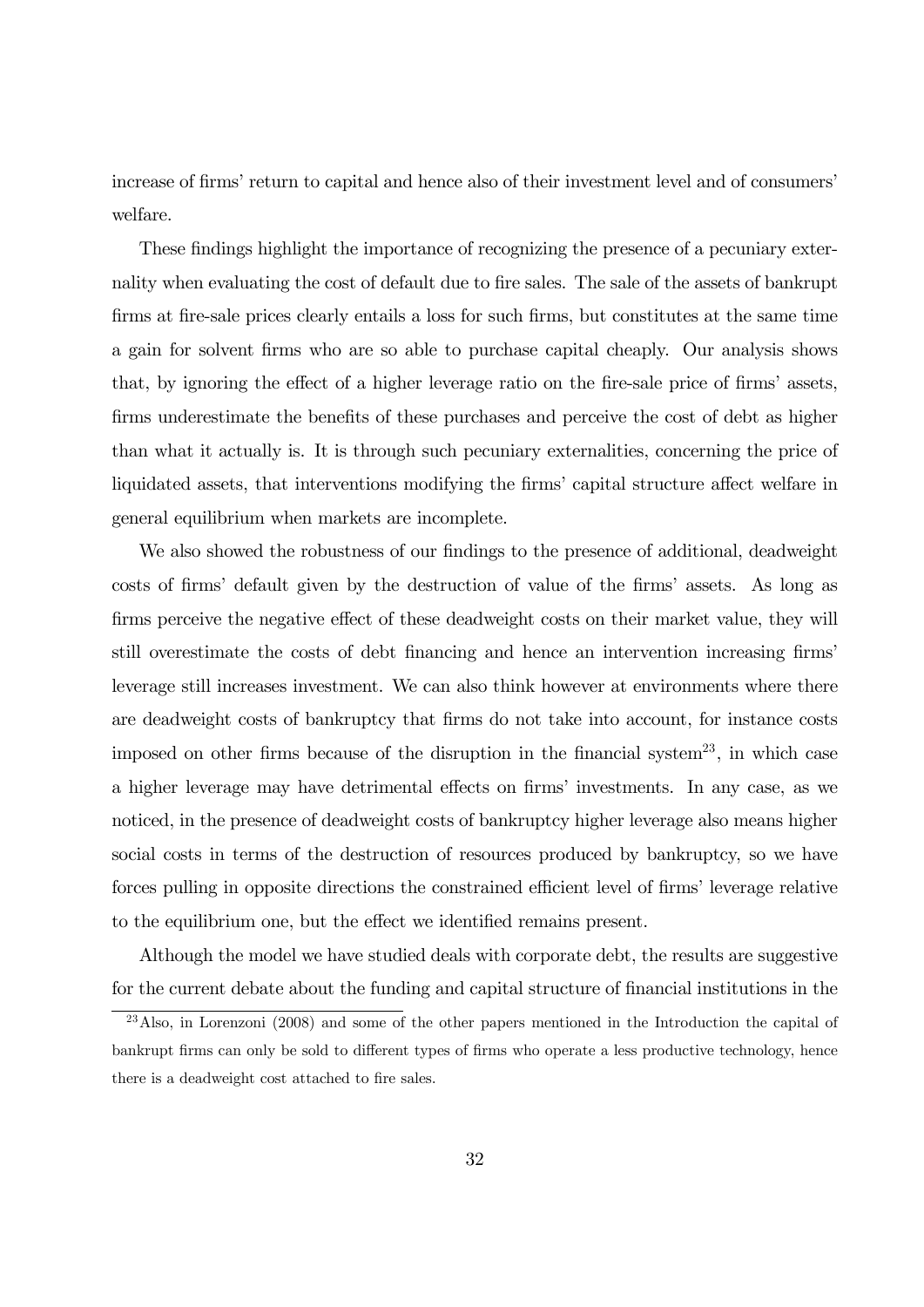wake of the financial crisis. A similar exercise for financial institutions would seem to be an important topic for future research.

In the rest of this section, we briefly discuss the sensitivity of our results to some of the features of the model.

Aggregate uncertainty A special feature of our model is the fact that the shocks affecting firms are purely idiosyncratic and there is no aggregate risk. There has been a lot of interest in the macroeconomic literature about the role of financial frictions in the propagation of economic shocks. A large and influential stream of this literature concerns the financial accelerator. In this literature, recalled in the Introduction, firms' financing plays an important role. Because of moral hazard problems, firms' ability to borrow is limited by the value of equity or of the assets that serve as collateral. A negative shock to the value of equity and collateral reduces the firms' ability to borrow for investment and this in turn propagates through the cycle. In recent papers (Gertler and Kiyotaki, 2010), the focus has been shifted to the role of banks and the way in which fluctuations in bank capital restrict lending and propagate business cycle disturbances.

Our focus, unlike this macroeconomic literature, is on questions of efficiency and regulation, rather than business cycle dynamics. Extending the analysis to include aggregate uncertainty would make the model less tractable, but we believe it would not change the fundamental qualitative features of the results we obtained. Suppose, for example, that we introduce an additional, aggregate shock affecting the depreciation of firms' capital: each unit of capital used by firm  $i$  at date  $t$  is reduced, after production of the consumption good, to  $s_t \theta_{it}$  units, where  $s_t$  is a common shock and  $s_t$  and  $\theta_{it}$  are independent.<sup>24</sup> The law of motion of capital becomes

$$
k_{t+1} = s_t \bar{\theta} k_t + \varphi(I_t) \,,
$$

hence the accumulation of capital is now stochastic.

In this simple environment, under suitable conditions on agents' preferences, both the

<sup>&</sup>lt;sup>24</sup>See Appendix B for a formal analysis of this case and the derivation of some properties of equilibria.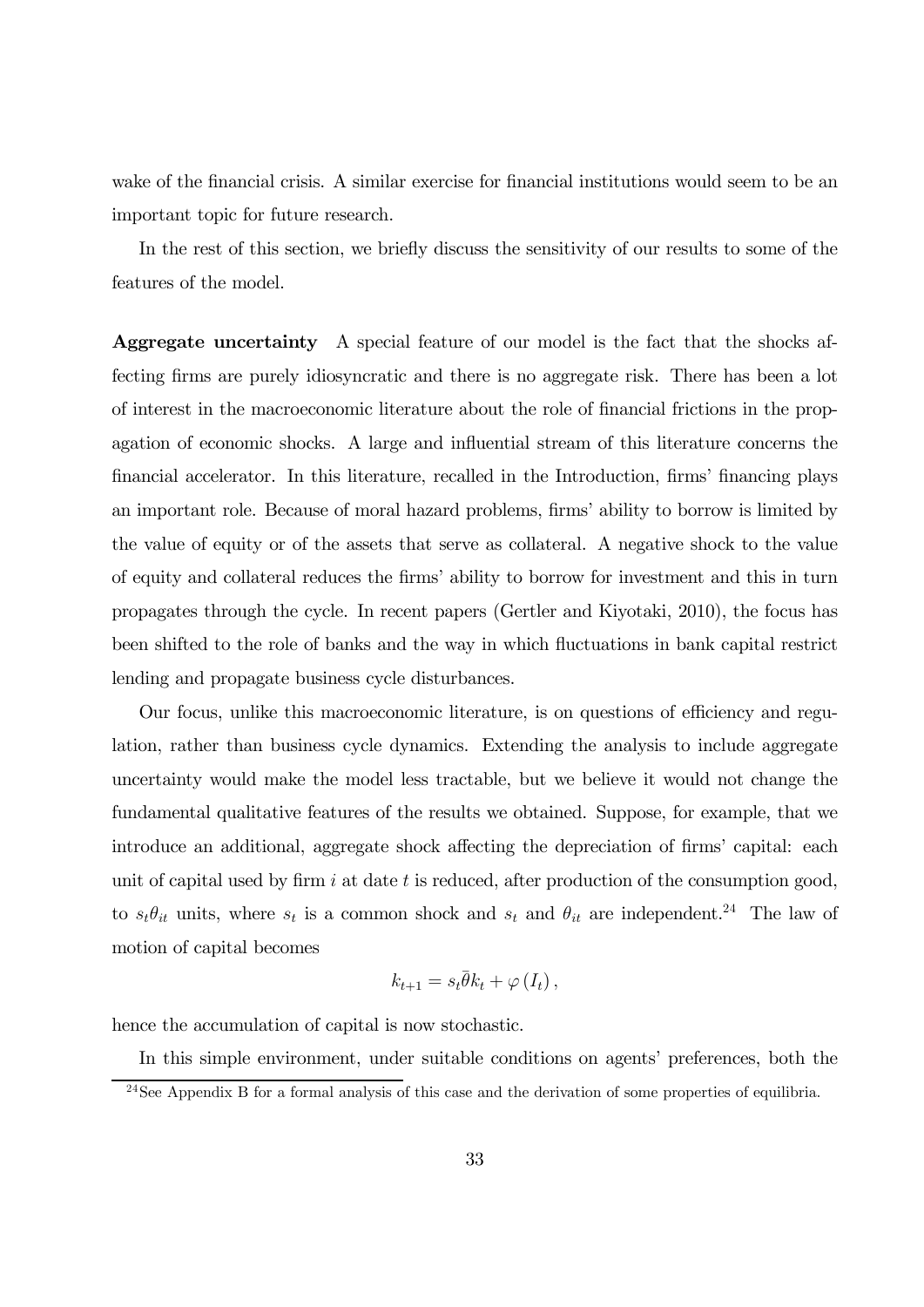equilibrium value of liquidated capital  $q$  and the market value of capital  $v$  decrease with the magnitude of the shock  $s$  while the firms' capital structure, as described by  $z$ , is not affected by . Also, the pecuniary externality is still present, leading firms to overestimate the cost of bankruptcy and debt financing and implying that there is too much debt in the equilibrium capital structure.

More generally, the extension of the model to allow for aggregate risk could offer some interesting implications for the properties of the equilibrium prices of debt and equity, as well as for the pattern of consumption and investment over the business cycle. The effects of aggregate uncertainty on the firms' choice of capital structure is also of interest. We plan to pursue these issues in future work.

Liquidity provision In our stylized model, there is only one technology for producing consumption goods. The only choice for the firms in the consumption goods sector is how to finance their purchases of capital goods. In particular, they have no control over the riskiness of the production technology. This may be seen as a limitation, since in practice firms may be able to diversify their business lines to reduce the risk of default. To test the robustness of our results, it is then useful to consider an extension of the analysis where an alternative, safe technology can be used to produce consumption goods using capital goods. The safe technology is subject to a non-stochastic depreciation rate  $1 - \overline{\theta}$ , but has a lower productivity  $B < A$ .

We can interpret the safe technology as a way to provide liquidity in the economy. It allows firms to make capital gains from the purchase of assets in fire sales whenever liquidity is scarce in the system. It can be shown<sup>25</sup> that in equilibrium firms will specialize in one of the technologies. There proves to be in fact no advantage to combining the safe and risky technology. More interestingly, we find that introducing the safe technology does little to mitigate the inefficiency: on the contrary it generates an additional source of inefficiency and, as long as  $B$  is not too high, it reduces welfare. Although the presence of firms using

<sup>&</sup>lt;sup>25</sup>The details are in Appendix B.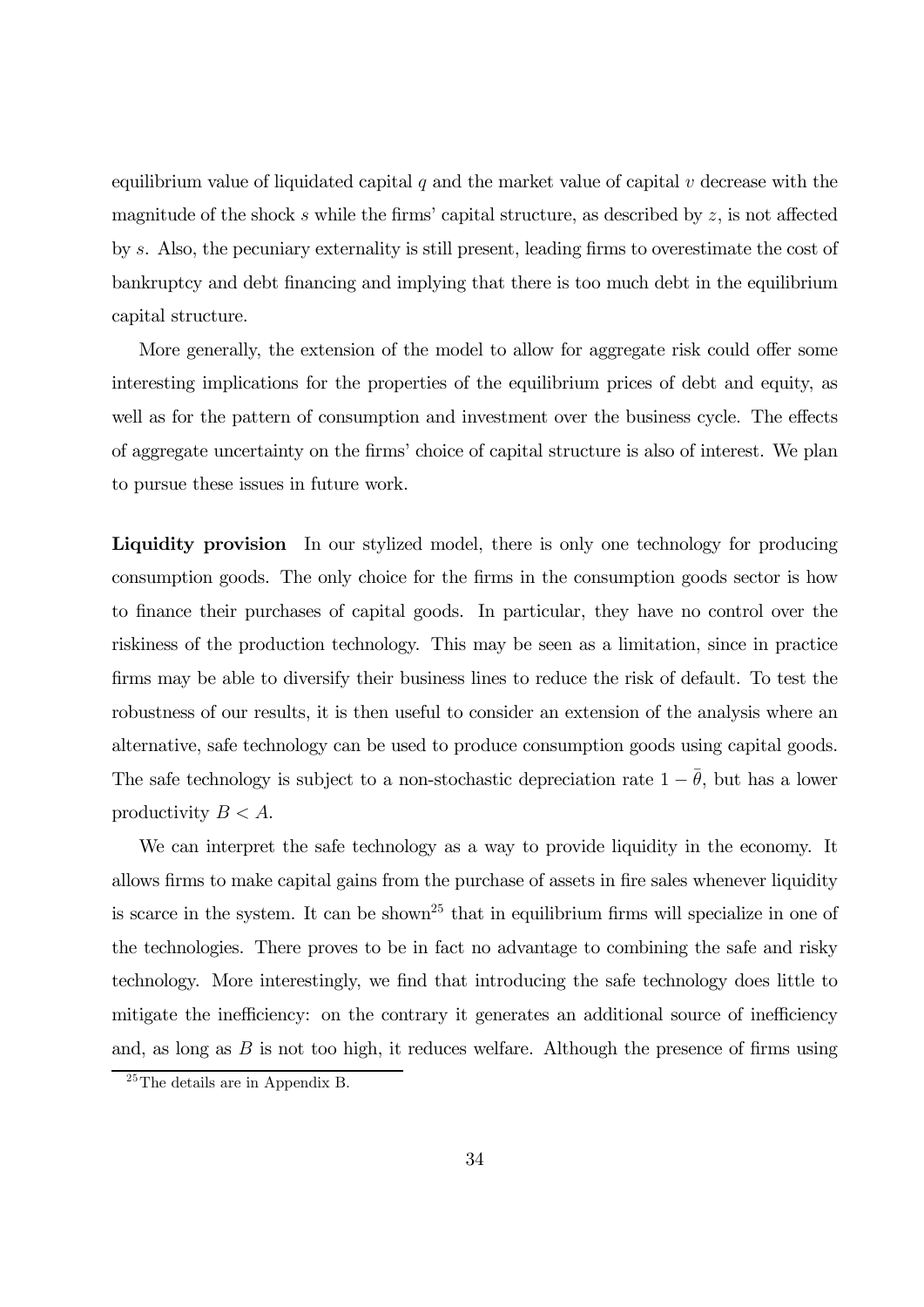the safe technology reduces the scale of the fire sales and raises the price of liquidated assets, it reduces the returns to capital and hence the incentives to invest. The mechanism generating the inefficiency is now partly different: the introduction of a safe technology diverts the capital gains from purchases at fire-sale prices to the firms choosing the safe but less productive technology, thus depriving the firms choosing the risky technology of some of those gains.

# References

- [1] Aghion, Philippe, Oliver Hart, and John H. Moore (1992). "The Economics of Bankruptcy Reform," Journal of Law, Economics and Organization 8, 523-546.
- [2] Allen, F. and D. Gale (2004a). "Financial Intermediaries and Markets," Econometrica 72, 1023-1061.
- [3] Allen, F. and D. Gale (2004b). "Financial Fragility, Liquidity, and Asset Prices" Journal of the European Economic Association 2, 1015-1048.
- [4] Arnott, Richard and J.E. Stiglitz (1986). "Moral hazard and optimal commodity taxation," Journal of Public Economics 29, l-24.
- [5] Barnea, Amir, Robert A. Haugen and Lemma W. Senbet (1981) "An Equilibrium Analysis of Debt Financing Under Costly Tax Arbitrage and Agency Problems," The Journal of Finance 36, 569-581.
- [6] Bebchuk, Lucian A. (1988). "A New Approach to Corporate Reorganizations," Harvard Law Review 101, 775-804.
- [7] Bernanke, B.S. and M. Gertler (1989). "Agency costs, net worth, and business fluctuations," American Economic Review 79, 14—31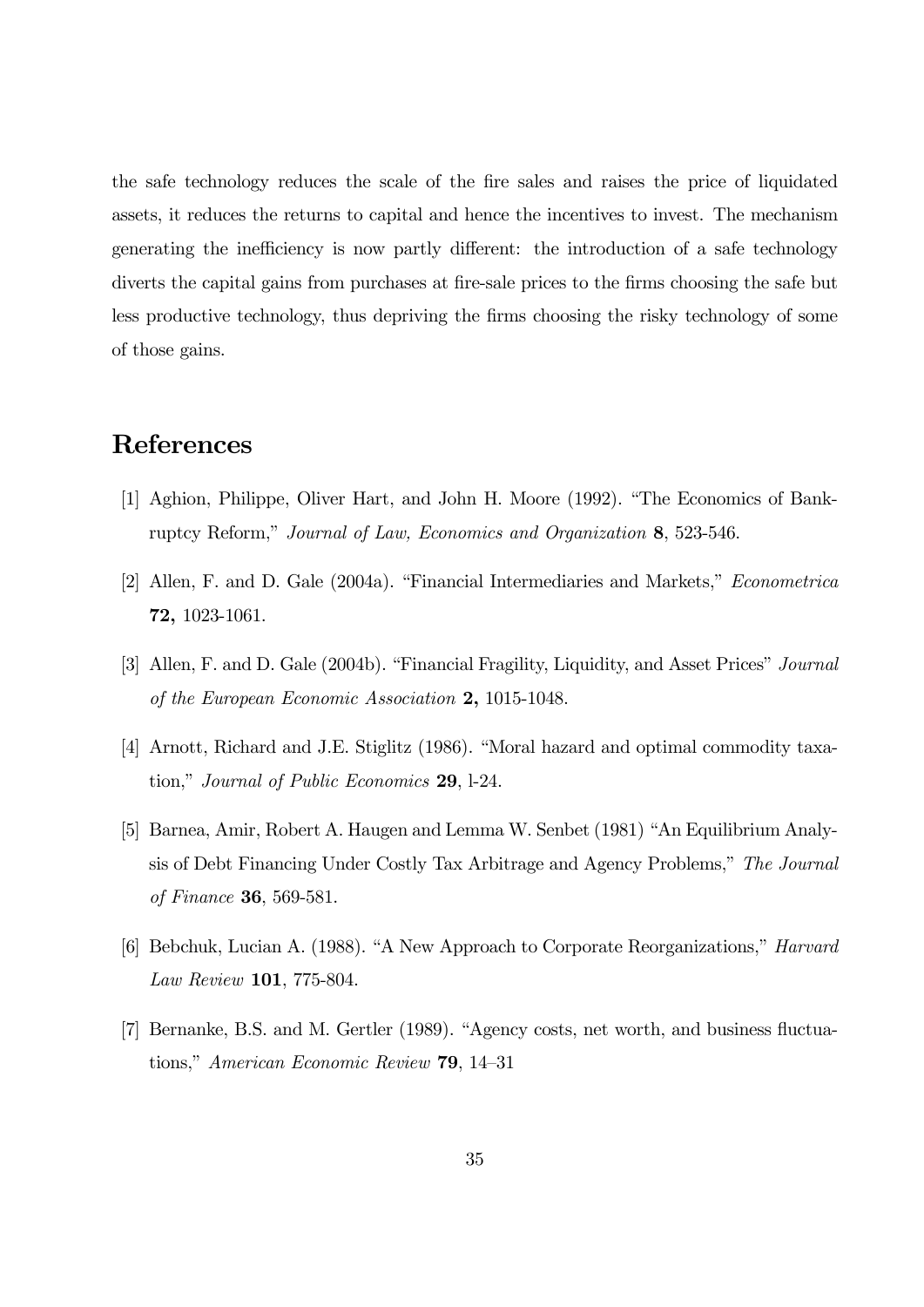- [8] Bernanke, B.S., Mark Gertler, and Simon Gilchrist (1999). "The financial accelerator in a quantitative business cycle framework," Chapter 21 Handbook of Macroeconomics, Volume 1, Part C, 1341—1393.
- [9] Bianchi, Javier (2011). "Overborrowing and Systemic Externalities in the Business Cycle," American Economic Review, 101 (7), 3400-26.
- [10] Bolton, Patrick, Hui Chen and Neng Wang  $(2011)$ . "A Unified Theory of Tobin's  $q$ , Corporate Investment, Financing, and Risk Management," forthcoming in The Journal of Finance.
- [11] Bradley, Michael, Gregg A. Jarrell and E. Han Kim (1984) "On the Existence of an Optimal Capital Structure: Theory and Evidence," The Journal of Finance 39, 857- 878.
- [12] Brennan, M. J. and E. S. Schwartz (1978) "Corporate Income Taxes, Valuation, and the Problem of Optimal Capital Structure," The Journal of Business 51, 103-114.
- [13] Dammon, Robert M. and Richard C. Green (1987) "Tax Arbitrage and the Existence of Equilibrium Prices for Financial Assets," The Journal of Finance 42, 1143-1166.
- [14] Eberly, Janet, Sergio Rebelo and Nicolas Vincent (2008) "Investment and Value: A Neoclassical Benchmark," NBER Working Paper No. 13866.
- [15] Fischer, Edwin O., Robert Heinkel and Josef Zechner (1989) "Dynamic Capital Structure Choice: Theory and Tests," The Journal of Finance 44, 19-40.
- [16] Gale, D. and P. Gottardi (2011). "Bankruptcy, Finance Constraints and the Value of the Firm," American Economic Journal: Micro 3, 1-31.
- [17] Geanakoplos, J. and H. Polemarchakis (1986). "Existence, Regularity, and Constrained Suboptimality of Competitive Allocations When the Asset Market Is Incomplete," in Walter, Heller, Ross Starr, and David Starrett eds. Essays in honor of Kenneth J. Arrow: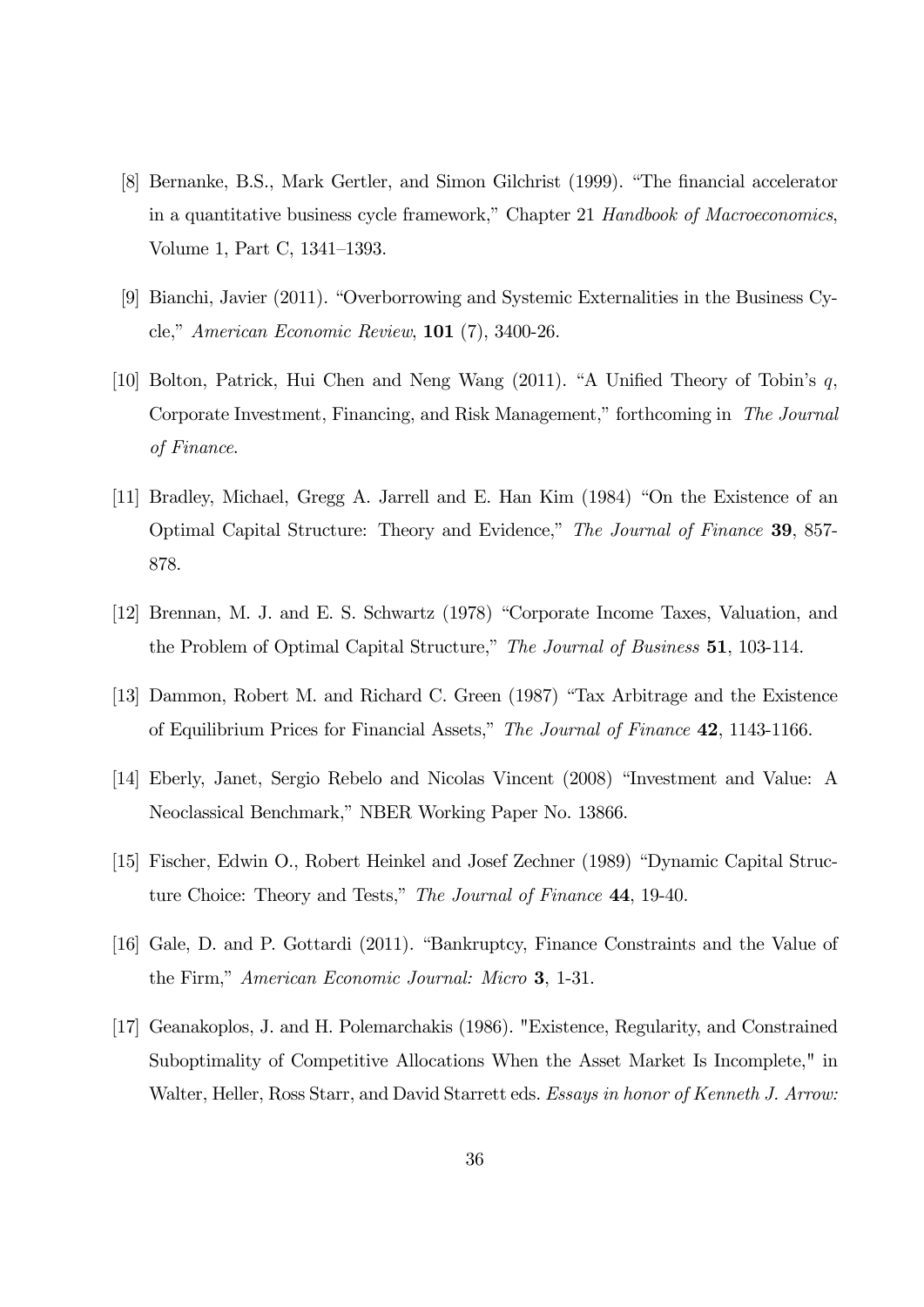Volume 3, Uncertainty, Information and Communication. Cambridge, New York and Sydney: Cambridge University Press, 65-95.

- [18] Gersbach, Hans and Jean-Charles Rochet (2012). "Aggregate Investment Externalities and Macroprudential Regulation," Journal of Money, Credit and Banking 44, 73—109.
- [19] Gertler, Mark and Nobuhiro Kiyotaki (2010). "Financial Intermediation and Credit Policy in Business Cycle Analysis," Handbook of Monetary Economics Volume 3A, ed. B.M. Friedman and M. Woodford, North-Holland).
- [20] Gomes, João and Lukas Schmid (2010). "Equilibrium Credit Spreads and the Macroeconomy," AFA 2010 Atlanta Meetings Paper. Available at SSRN: http://ssrn.com/abstract=1363840.
- [21] Greenwald, Bruce C. and Joseph E. Stiglitz (1986). "Externalities in Economies with Imperfect Information and Incomplete Markets," The Quarterly Journal of Economics 101, 229-264.
- [22] Hackbarth, Dirk and David C. Mauer (2012)."Optimal Priority Structure, Capital Structure, and Investment," Review of Financial Studies 25, 747-796.
- [23] Hart, Oliver D. (1979) "On Shareholder Unanimity in Large Stock Market Economies," Econometrica 47, 1057-1083.
- [24] Kim, E. Han (1982) "Miller's Equilibrium, Shareholder Leverage Clienteles, and Optimal Capital Structure," The Journal of Finance 37, 301-319.
- [25] Kiyotaki, Nobuhiro and John Moore (1997). "Credit Cycles," Journal of Political Economy, 105, 211-248.
- [26] Korinek, Anton (2012). "Systemic Risk-Taking: Amplification Effects, Externalities, and Regulatory Responses" University of Maryland, manuscript.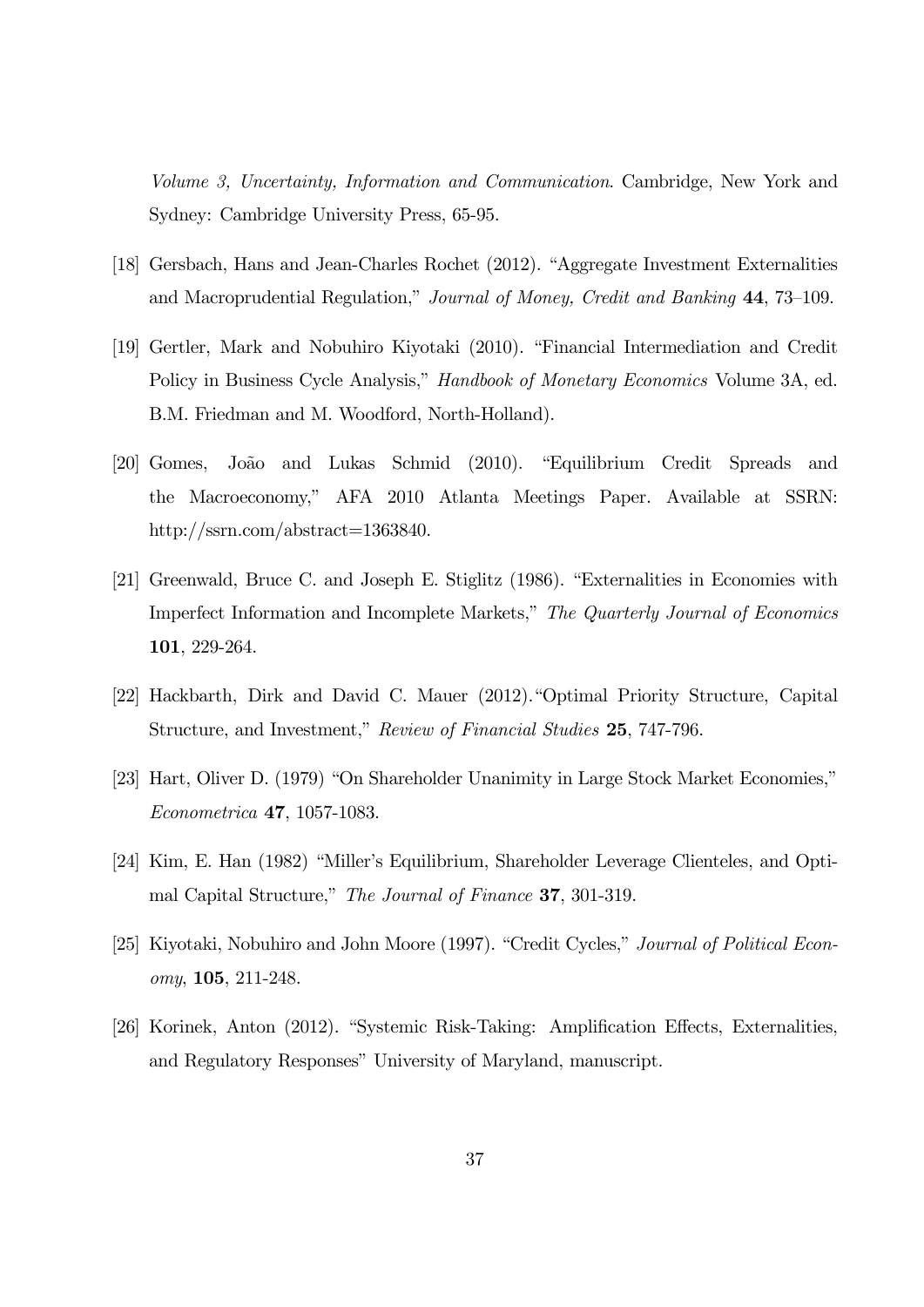- [27] Kuehn, Lars-Alexander and Lukas Schmid (2014). "Investment-Based Corporate Bond Pricing," forthcoming in The Journal of Finance.
- [28] Leland, Hayne E. and Klaus Bjerre Toft (1996) "Optimal Capital Structure, Endogenous Bankruptcy, and the Term Structure of Credit Spreads," The Journal of Finance 51, 987-1019.
- [29] Lorenzoni, Guido (2008). "Inefficient Credit Booms," Review of Economic Studies 75, 809-833.
- [30] Miao, Jianjun and Pengfei Wang (2010). "Credit Risk and Business Cycles," Boston University, manuscript.
- [31] Miller, Merton H. (1977) "Debt and Taxes," The Journal of Finance 32, 261-275.
- [32] Modigliani, Franco and Merton H. Miller (1958) "The Cost of Capital, Corporation Finance and the Theory of Investment," The American Economic Review 48, 261-297.
- [33] Shleifer, Andrei and Robert W. Vishny (1992). "Liquidation Values and Debt Capacity: A Market Equilibrium Approach," Journal of Finance 47, 1343-1366.
- [34] Sundaresan, Suresh, Neng Wang and Jinqiang Yang (2014). "Dynamic Investment, Capital Structure, and Debt Overhang," available at http://www0.gsb.columbia.edu/faculty/nwang/papers/Sundaresan\_Wang\_Yang\_2014.pdf.
- [35] Titman, S. (1984). "The effect of capital structure on a firm's liquidation decision," Journal of Financial Economics 13, 137—151.
- [36] Titman, Sheridan and Roberto Wessels (1988) "The Determinants of Capital Structure Choice," The Journal of Finance 43, 1-19.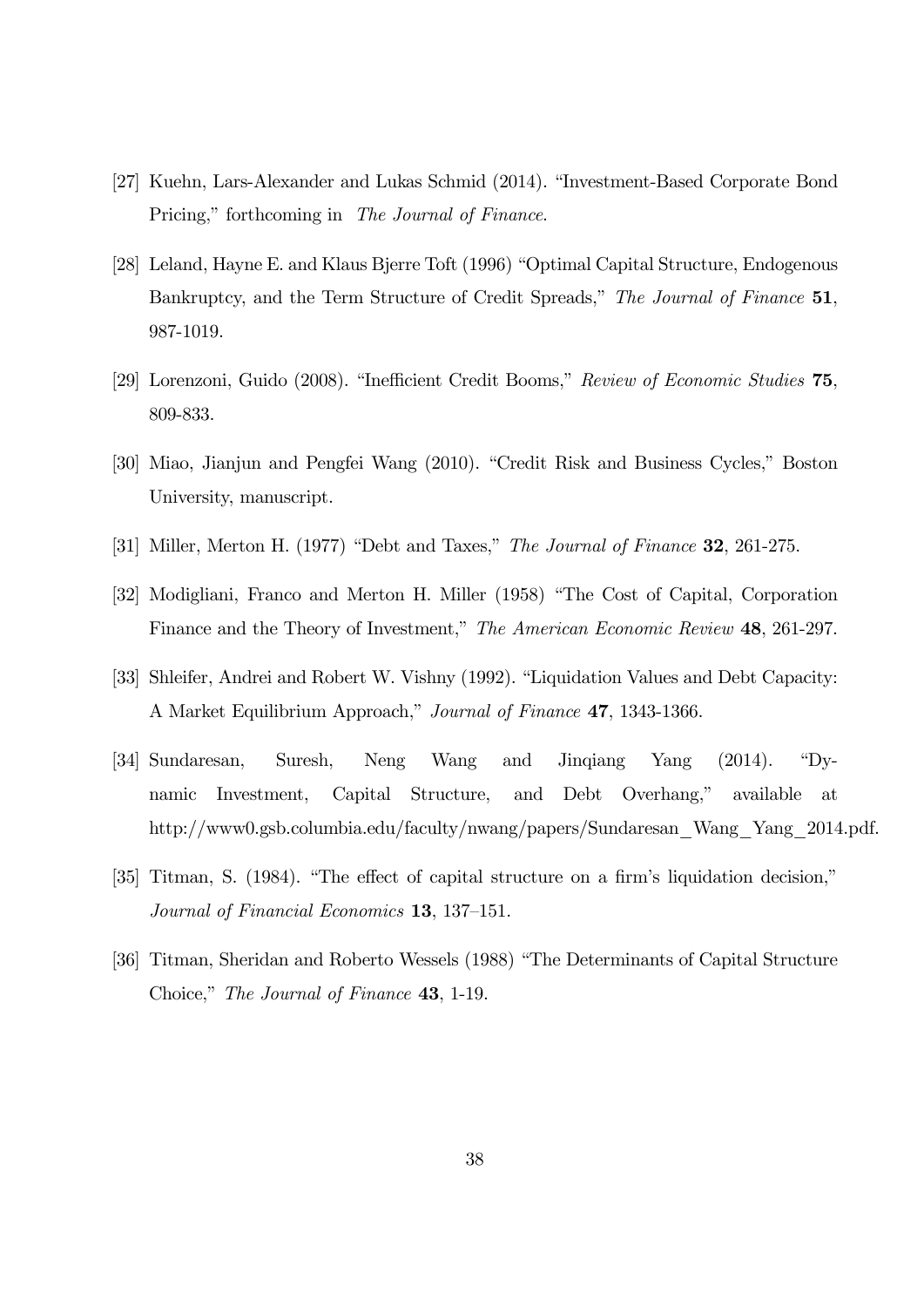# Proofs

**Proof of Proposition 1** From the strict concavity of  $\varphi$  and the gradient inequality, it follows that, for any  $k < \hat{k}$ ,

$$
\varphi(Ak) \leq \varphi(A\hat{k}) + \varphi'(A\hat{k}) A(k - \hat{k})
$$
  
=  $(1 - \bar{\theta}) \hat{k} + \varphi'(A\hat{k}) A(k - \hat{k})$   
<  $(1 - \bar{\theta}) \hat{k}$ .

Hence

$$
\varphi\left(Ak\right) + \bar{\theta}k < \left(1 - \bar{\theta}\right)\hat{k} + \bar{\theta}k < \hat{k}.
$$

For any  $k > \hat{k}$ ,

$$
\varphi\left(Ak\right) \leq \varphi\left(A\hat{k}\right) + \varphi'\left(A\hat{k}\right) A\left(k - \hat{k}\right) \n< \left(1 - \bar{\theta}\right)\hat{k} + \left(1 - \bar{\theta}\right)\left(k - \hat{k}\right) \n= \left(1 - \bar{\theta}\right)k,
$$

where the second inequality follows from the assumptions made on  $\varphi(\cdot)$ , implying the existence of a unique solution for  $\hat{k}$ . Thus,

$$
k_t > \hat{k} \Longrightarrow k_{t+1} < k_t
$$

and

$$
k_t < \hat{k} \Longrightarrow k_{t+1} < \hat{k}.
$$

**Proof of Proposition 2** At an optimal steady state the multipliers  $\{(\lambda_t^*, \mu_t^*)\}_{t=0}^{\infty}$  satisfy

$$
\lambda_t^* = \delta^t u' (c^*) = \delta^t \lambda_0^*,
$$

and hence

$$
\mu_t^* = \frac{\lambda_t^*}{\varphi'\left(I^*\right)} = \frac{\delta^t \lambda_0^*}{\lambda_0^*/\mu_0^*} = \delta^t \mu_0^*,
$$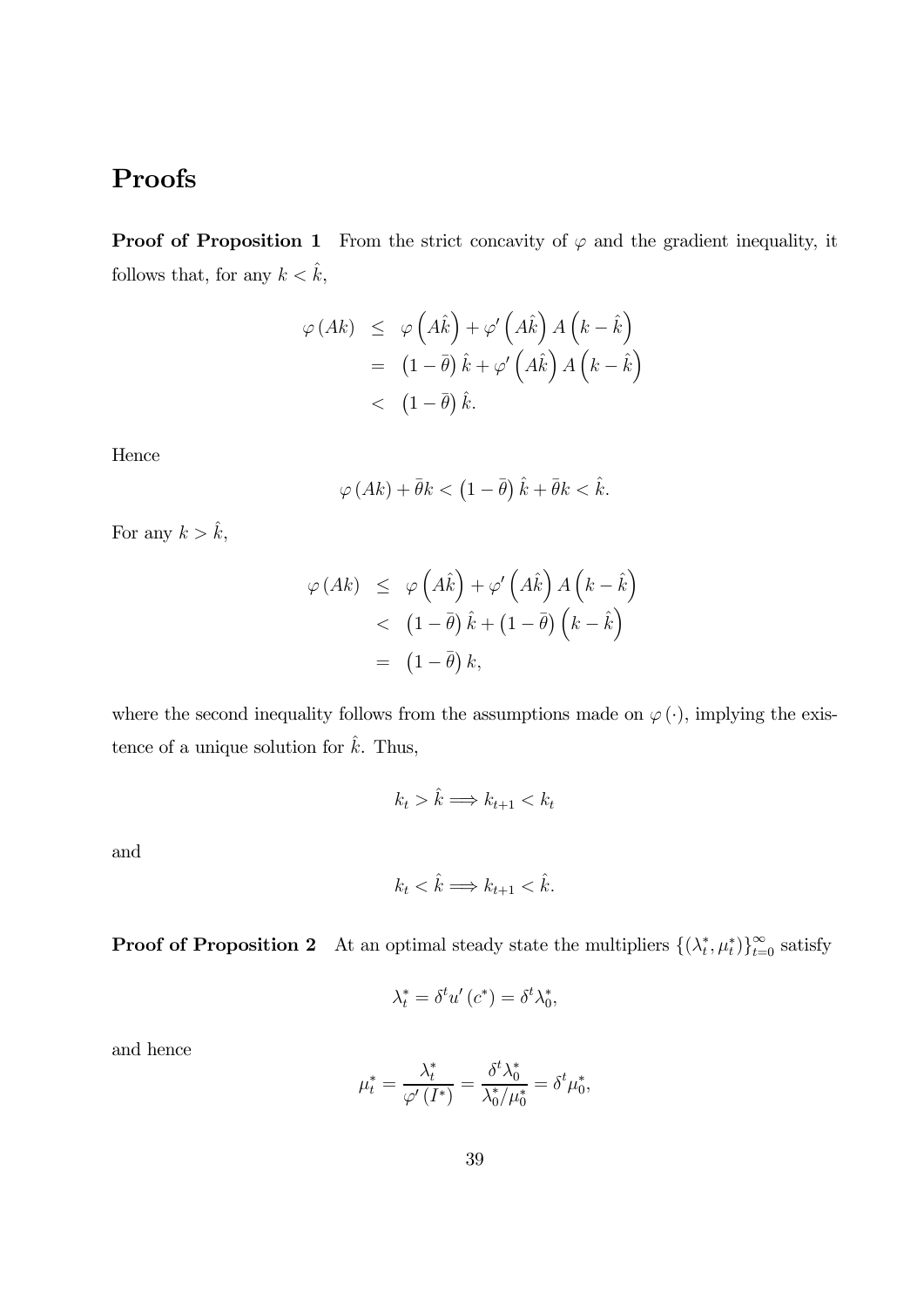for every  $t$ . The first-order conditions for the steady-state optimum can then be written as

$$
u'(c^*) = \lambda_0^*, \tag{25}
$$

$$
\delta \lambda_0^* A + \delta \mu_0^* \bar{\theta} = \mu_0^*, \tag{26}
$$

$$
\mu_0^* \varphi'(I^*) = \lambda_0^*.
$$
\n(27)

Conditions (26) and (27) can be rewritten as

$$
\frac{\delta A}{1 - \delta \bar{\theta}} = \frac{\mu_0^*}{\lambda_0^*} = \frac{1}{\varphi'(I^*)}
$$
\n(28)

The feasibility conditions become

$$
c^* + I^* = Ak^*
$$

and

$$
k^* = \bar{\theta}k^* + \varphi(I^*).
$$

Thus,

$$
k^* = \frac{\varphi\left(I^*\right)}{1-\bar{\theta}},
$$

where  $I^*$  is determined by  $(28)$ .

**Proof of Proposition 4** The derivative of the expression in (13) with respect to  $z_{t+1}$  is easily calculated to be

$$
\frac{1}{1+r_t} \left\{ (A+q_{t+1}z_{t+1}) f(z_{t+1}) - v_{t+1} \left( \frac{A}{q_{t+1}} + z_{t+1} \right) f(z_{t+1}) + \frac{\tau v_{t+1} (z_{t+1} - z_{t+1}) f(z_{t+1}) + \tau v_{t+1} (1 - F(z_{t+1})) }{\tau v_{t+1} (z_{t+1} - z_{t+1}) f(z_{t+1}) + \tau v_{t+1} (1 - F(z_{t+1})) } \right\}.
$$

The first-order condition for an interior solution of the firm's problem requires this expression to equal zero, a condition which can be written as

$$
\left(\frac{v_{t+1}}{q_{t+1}}-1\right)\left(A+q_{t+1}z_{t+1}\right)f\left(z_{t+1}\right)=\tau v_{t+1}\left(1-F\left(z_{t+1}\right)\right),\,
$$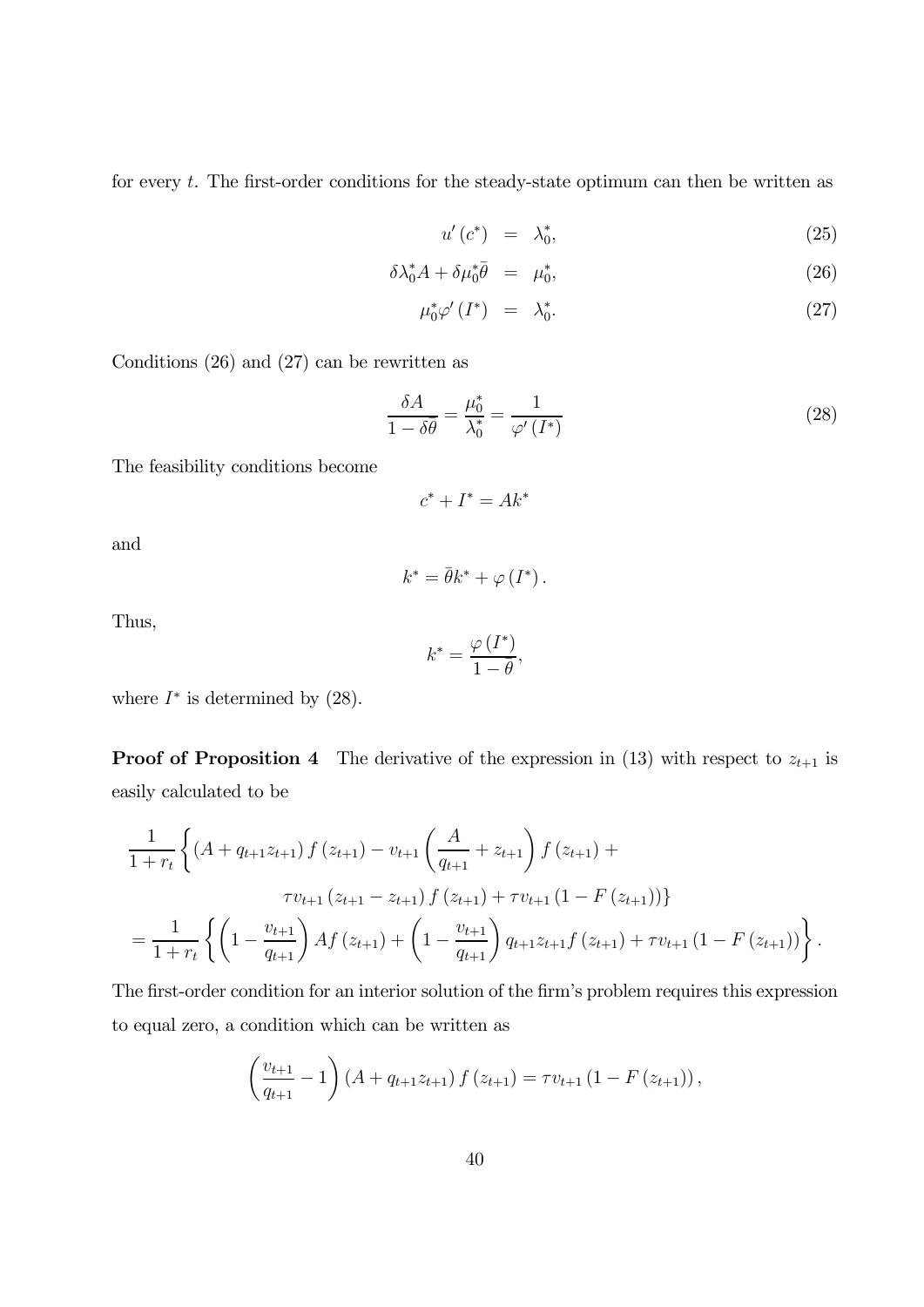or

$$
\left(\frac{1}{q_{t+1}} - \frac{1}{v_{t+1}}\right) \left(A + q_{t+1} z_{t+1}\right) \frac{f(z_{t+1})}{1 - F(z_{t+1})} = \tau.
$$

A solution to this equation, if it exists, is unique since all terms on the left hand side are positive and increasing in  $z_{t+1}$ . The term  $A + q_{t+1}z_{t+1}$  is in fact clearly increasing in  $z_{t+1}$ , and so is  $\frac{f(z_{t+1})}{1-F(z_{t+1})}$  under the assumption of an increasing hazard rate.

From the above expression we then see that when  $\left(\frac{1}{q_{t+1}} - \frac{1}{v_{t+1}}\right) Af(0) \geq \tau$  we have a corner solution with  $z_{t+1} = 0$ . In contrast, when  $\left(\frac{1}{q_{t+1}} - \frac{1}{v_{t+1}}\right) A f(0) < \tau$  (and  $q_{t+1} < v_{t+1}$ ) it is easy to verify that a corner solution with  $z_{t+1} = 1$  never exists. By the continuity of the objective function in  $z_{t+1}$ , a solution always exists, so it follows that an interior solution exists.

Market clearing in the securities market The value of debt and equity issued by each firm at any t is equal to the market value of depreciated capital,  $v_t\overline{\theta}k_t$ , plus the value of newly produced capital goods,  $v_t\varphi(I_t)$ . To find the consumer's savings, we need first to find the value of the consumer's wealth in sub-period  $C$  of date  $t$ . This is equal to the sum of the profits from the capital good sector, the proceeds from the liquidation of firms which defaulted in this period, and the value of the firms that did not default in the period minus the corporation tax plus the lump sum transfer from the government. The corporation tax and the transfer cancel in equilibrium, hence the consumer's wealth,  $w_t$ , is given by

$$
w_t = v_t \varphi(I_t) - I_t + \int_0^{z_t} (A + q_t \theta_t) k_t dF + \int_{z_t}^1 v_t \left(\frac{A}{q_t} + \theta_t\right) k_t dF.
$$

Using the market clearing condition in the liquidation market  $(9)$ , this simplifies to:

$$
w_t = v_t \varphi(I_t) - I_t + Ak_t + v_t \overline{\theta} k_t.
$$

Therefore, the securities market clears at date t if

$$
w_t - c_t = v_t \varphi(I_t) - I_t + Ak_t + v_t \overline{\theta} k_t - c_t
$$

$$
= v_t (\overline{\theta} k_t + \varphi(I_t))
$$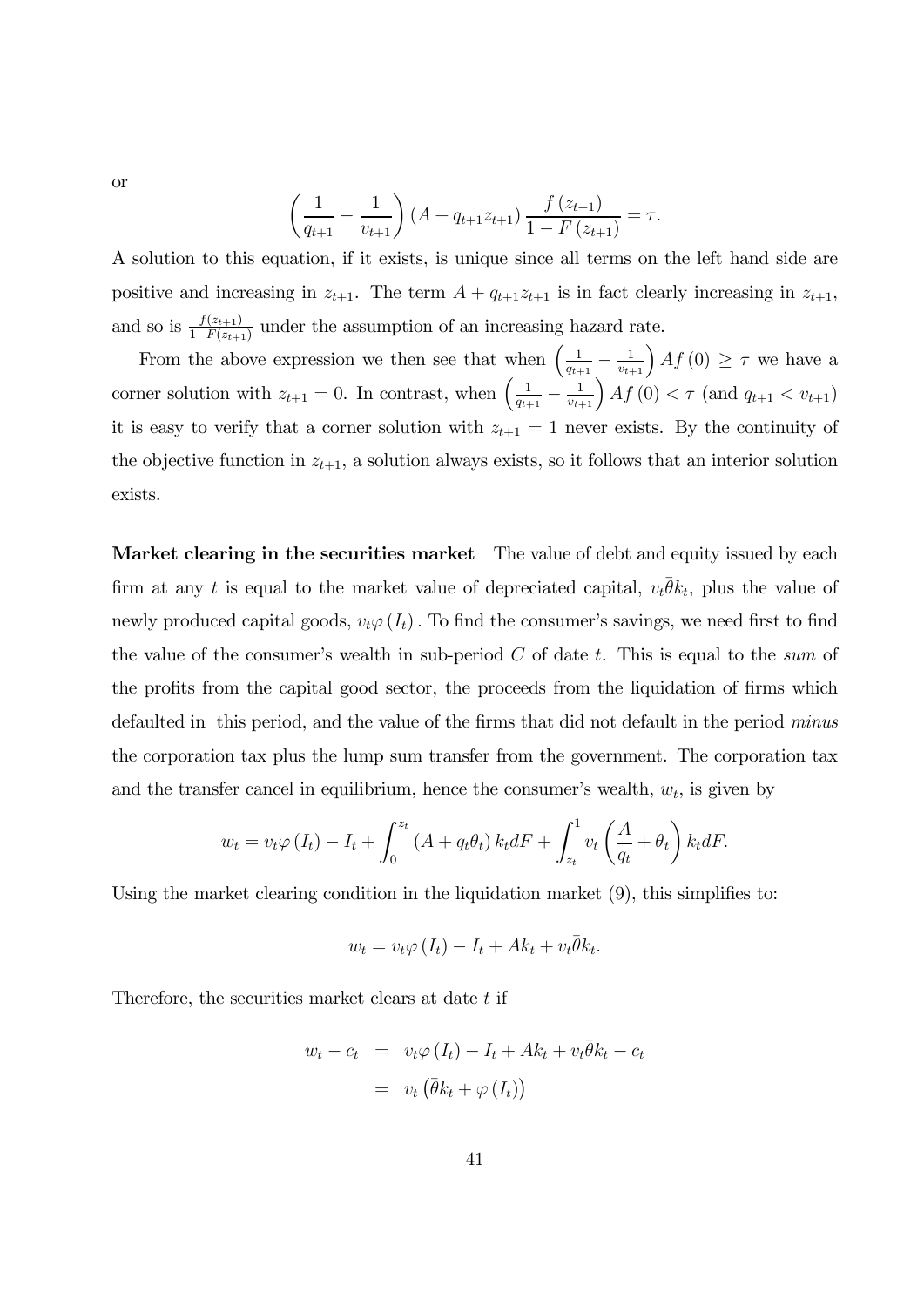or

$$
c_t + I_t = Ak_t.
$$

So market clearing in the consumption good market (15) implies market clearing in the securities markets, as claimed.

Proof of Proposition 6 Equations (17) and (19) come directly from Conditions 4 and 2 of the definition of competitive equilibrium, applied to a steady state. From the equation specifying the law of motion of the value of the firm, using the fact that at a steady state  $1/(1 + r^*) = \delta$ , we then get

$$
v^* = \delta \left\{ \int_0^{z^*} (A + q^* \theta) dF + \int_{z^*}^1 \left( \frac{v^*}{q^*} (A + q^* \theta) - \tau v^* (\theta - z^*) \right) dF \right\}
$$
  
=  $\delta \left\{ \int_0^{z^*} \left( A + v^* \theta - \left( \frac{v^*}{q^*} - 1 \right) q^* \theta \right) dF + \int_{z^*}^1 \left( A + v^* \theta + \left( \frac{v^*}{q^*} - 1 \right) A - \tau v^* (\theta - z^*) \right) dF \right\}$   
=  $\delta \left\{ A + v^* \overline{\theta} - \int_z^1 \tau v^* (\theta - z^*) dF \right\}$ 

where in the last step we used  $(17)$  to simplify the expression. Solving for  $v$  we get:

$$
v^* = \frac{\delta A}{1 - \delta \bar{\theta} + \tau \delta \int_{z^*}^1 (\theta - z^*) dF}
$$

that is, equation (18).

Let  $v(z^*)$  denote the solution of equation (18) with respect to v and  $q(z^*)$  that of (17), also with respect to v. Note that  $v(z^*)$  is a strictly increasing and  $q(z^*)$  a strictly decreasing function of  $z^*$ . The remaining condition (19) can then be written as

$$
\left(1 - \frac{q(z^*)}{v(z^*)}\right) \left(\frac{A}{q(z^*)} + z^*\right) \frac{f(z^*)}{1 - F(z^*)} = \tau,\tag{29}
$$

and it is clear from inspection that all the terms on the left hand side are increasing in  $z^*$ , so there exists at most one solution, that is one steady state.

To see that there exists a solution to (29), note that as  $z^* \to 0$ ,  $q(z^*) \to \infty$  and  $v(z^*) \to \frac{\delta A}{1-\delta \theta+\tau \delta \theta}$ , so for some finite value  $z^* > 0$  we have  $q(z^*) = v(z^*)$  and the left hand side of (29) equals zero. Next, consider what happens as  $z^* \to 1$  and note that  $q(z^*) \to 0$ and  $v(z^*) \to \frac{\delta A}{1-\delta \theta} > 0$ , so the left hand side of (29) is positive and arbitrarily large. Thus, by continuity, there exists a value of  $0 < z^* < 1$  satisfying (29).